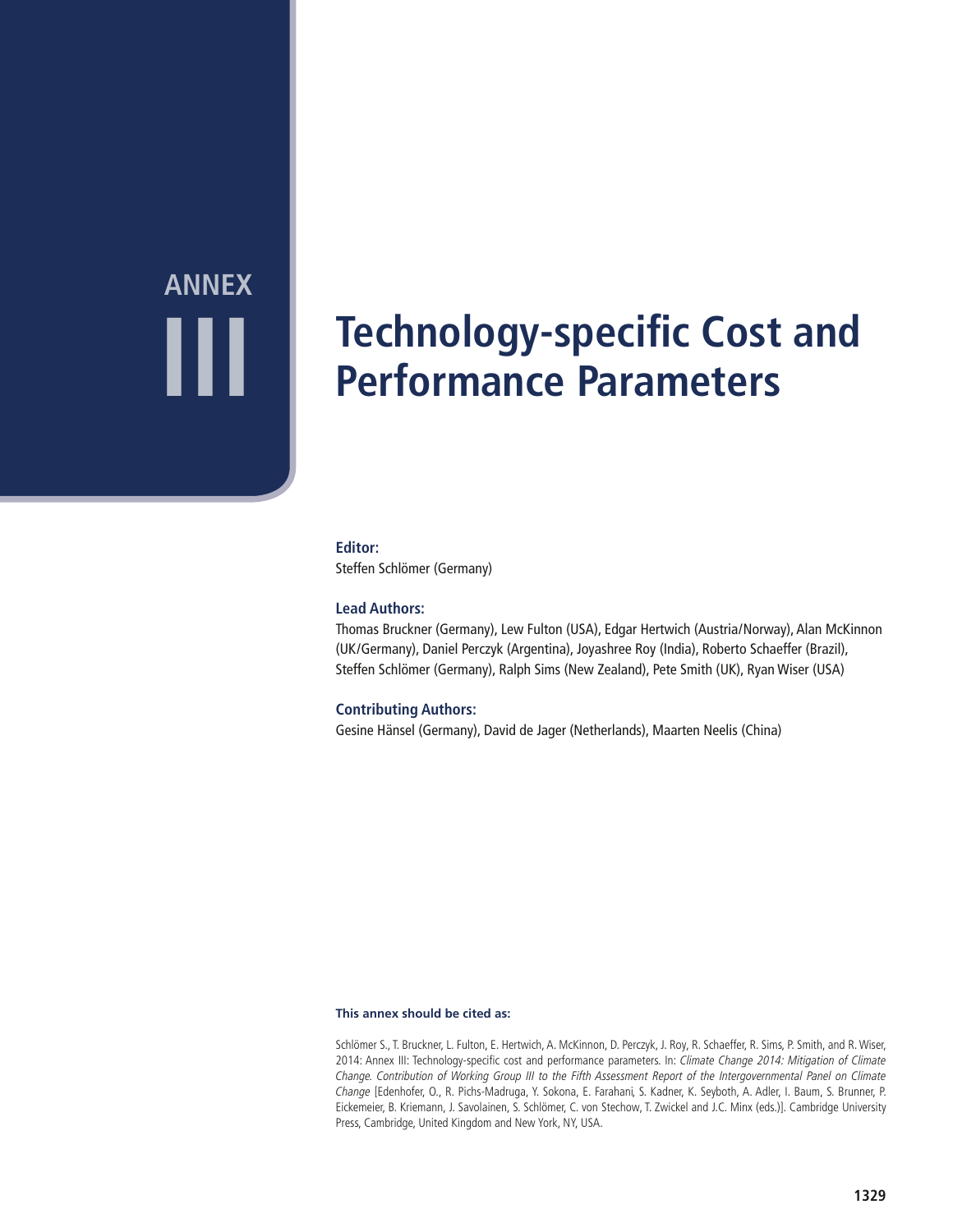## **Contents**

AIII

| <b>A.III.1</b> |           |             |  |
|----------------|-----------|-------------|--|
| A.III.2        |           |             |  |
|                | A.III.2.1 |             |  |
|                | A.III.2.2 |             |  |
| A.III.3        |           |             |  |
|                | A.III.3.1 |             |  |
|                | A.III.3.2 |             |  |
| A.III.4        |           |             |  |
|                | A.III.4.1 |             |  |
|                | A.III.4.2 |             |  |
|                |           | A.III.4.2.1 |  |
|                |           | A.III.4.2.2 |  |
|                |           | A.III.4.2.3 |  |
|                |           | A.III.4.2.4 |  |
|                |           | A.III.4.2.5 |  |
|                |           | A.III.4.2.6 |  |
| <b>A.III.5</b> |           |             |  |
|                | A.III.5.1 |             |  |
|                | A.III.5.2 |             |  |
|                |           | A.III.5.2.1 |  |
|                |           | A.III.5.2.2 |  |
|                |           | A.III.5.2.3 |  |
|                |           |             |  |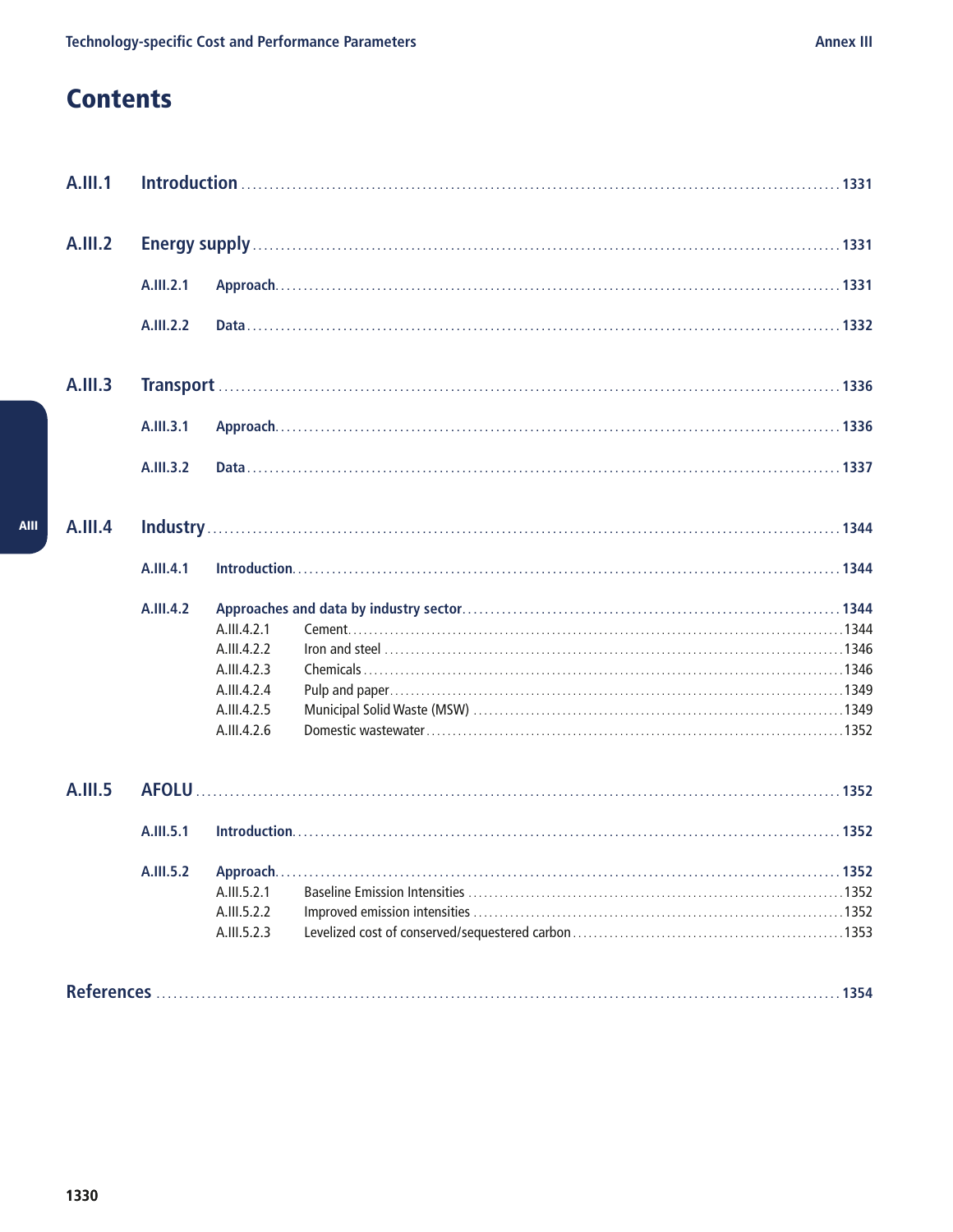## <span id="page-2-0"></span>A.III.1 Introduction

Annex III contains data on technologies and practices that have been collected to produce a summary assessment of the potentials and costs of selected mitigation options in various sectors as displayed in Figure 7.7, Table 8.3, Figures 10.7, 10.8, 10.9, 10.10, 10.19, 10.21, Figure 11.16 as well as in corresponding figures in the Technical Summary.

The nature and quantity of mitigation options, as well as data availability and quality of the available data, vary significantly across sectors. Even for largely similar mitigation options, a large variety of context-specific metrics is used to express their cost and potentials that involve conversions of input data into particular output formats. For the purpose of the Working Group III (WGIII) contribution to the Intergovernmental Panel on Climate Change (IPCC) Fifth Assessment Report (AR5), a limited but still diverse set of sector-specific metrics is used to strike a balance between harmonization of approaches across sectors and adequate consideration of the complexities involved.

Mitigation potentials are approached via product-specific or servicespecific emission intensities, i.e., emissions per unit of useful outputs, which are as diverse as electricity, steel, and cattle meat. Mitigation potentials on a product/service level can be understood as the potential reduction in specific emissions that can result from actions such as switching to production processes that cause lower emissions for otherwise comparable products<sup>1</sup> and reducing production/consumption of emission-intensive products.

Mitigation costs are approached via different levelized cost metrics, which share a common methodological basis but need to be interpreted in very different ways. A detailed introduction to the metrics used can be found in the Metrics and Methodology (M&M) Annex (Section A.II.3.1). All of these cost metrics are derived under specific conditions that vary in practice and, hence, need to be set by assumption. These assumptions are not always clear from the literature, where such metrics are presented. Hence, comparison of the same metric taken from different studies is not always possible. For this reason, in the AR5 these metrics are generally re-calculated under specified conditions, e.g., with respect to weighted average cost of capital, based on underlying input parameters that are less sensitive to assumptions. Sensitivities to assumptions made in the AR5 are made explicit. In several cases, however, the availability of data on the parameters needed to re-calculate the relevant cost metric is very limited. In such cases, expert judgment was used to assess information on costs taken directly from the literature.

More detail on sector-specific metrics, the respective input data and assumptions used as well as the conversions required is presented in the sector-specific sections below.

References for data, justifications for assumptions, and additional context is provided in footnotes to the data tables. Footnotes are inserted at the most general level possible, i.e., footnotes are inserted at table headings where they apply to the majority of data, at column/row headings where they apply to the majority of data in the respective column/row, and at individual cells where they apply only to data points or ranges given in individual cells. Input data are included in normal font type, output data resulting from data conversions shown in figures and tables mentioned above are bolded, and intermediate outputs are italicized.

## A.III.2 Energy supply

#### **A.III.2.1 Approach**

The emission intensity of electricity production (measured in  $kg CO<sub>2</sub>$ equivalents  $(CO_2eq)/MWh$ ) can be used as a measure to compare the specific greenhouse gas (GHG) emissions of suggested emission mitigation options and those of conventional power supply technologies. With respect to costs, the levelized cost of energy (LCOE), measured in  $\text{USD}_{2010}/\text{MWh}$ , serves the same purpose.<sup>2</sup>

The calculation of LCOE of a technology requires data on all cash flows that occur during its lifetime (see formula in Annex II.3.1.1) as well as on the amount of energy that is provided by the respective technology. Cash flows are usually reported in some aggregate form based on widely deployed monetary accounting principles combining cash flows into different categories of expenditures and revenues that occur at varying points during the lifetime of the investment.

The applied method presents LCOE that include all relevant costs associated with the construction and operation of the investigated power plant in line with the approach in IEA (2010). Taxes and subsidies are excluded, and it is assumed that grids are available to transport the electricity. Additional costs associated with the integration of variable sources are neglected as well (see Section 7.8.2 for an assessment of these costs).

Note that comparability of products is not always given even for seemingly similar ones. For instance, in the case of electricity, the timing of production is crucial for the value of the product and reduces the insights that can be derived from simple comparisons of the metrics used here.

The merits and shortcomings of this method are discussed in detail in the Metrics and Methodology Annex of the WGIII AR5 (Annex II).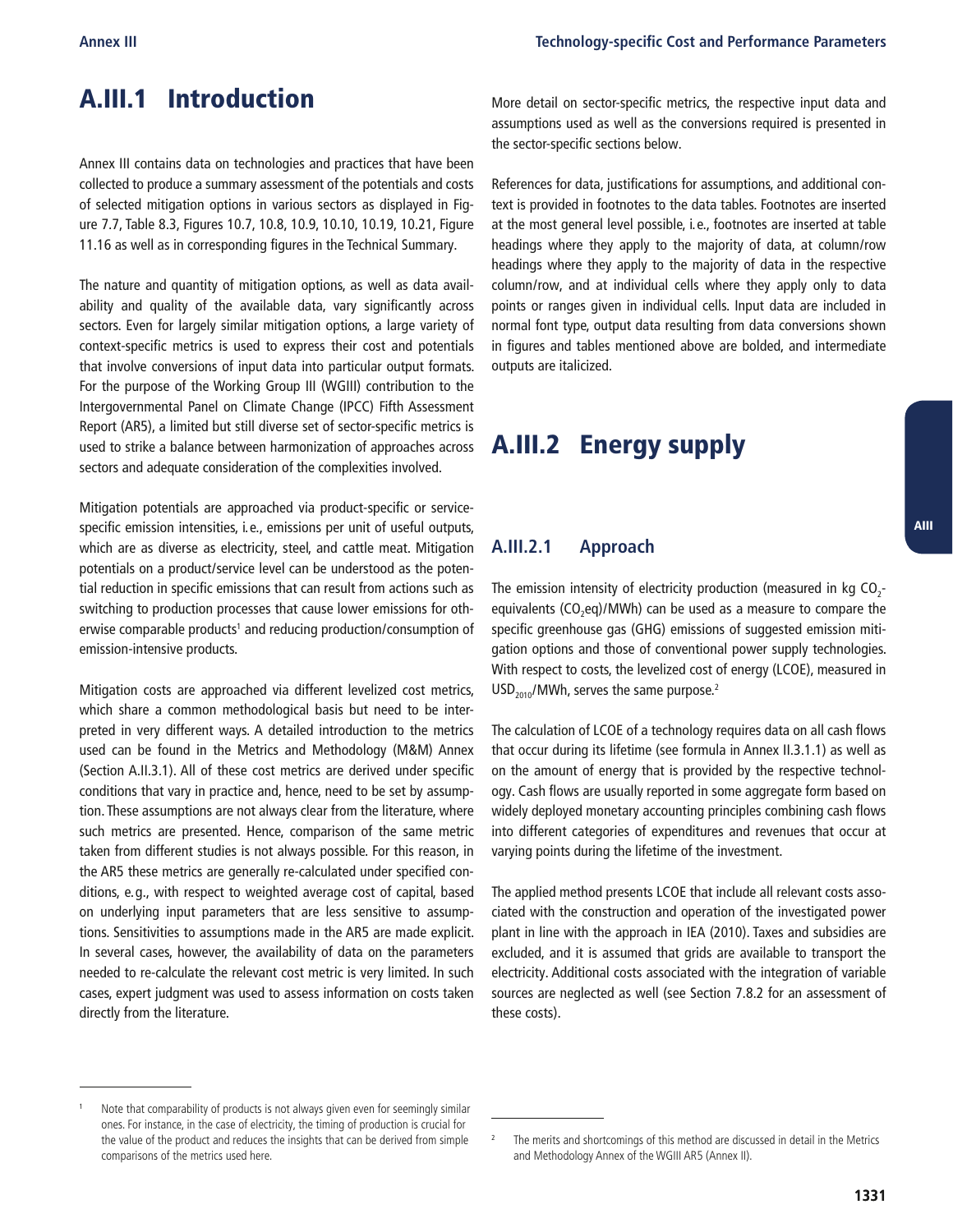<span id="page-3-0"></span>The input data used to calculate LCOE are summarized in Table 1 below. The conversion of input data into LCOE requires the steps outlined in the following:

#### **Levelized cost (LCOE) in USD2010/MWh<sup>e</sup>**

$$
LCOE = \frac{\alpha \cdot l + OM + F}{E}
$$
 (Equation A.III.1)  

$$
\alpha = \frac{r}{I} \qquad (Equation A.III.2)
$$

$$
\alpha = \frac{r}{1 - (1 + r)^{-L_r}}
$$
 (Equation A.III.2)

$$
I = \frac{C}{L_B} \cdot \sum_{t=1}^{L_B} (1 + i)^t \cdot (1 + \frac{d}{(1 + t)^{L_t}})
$$
 (Equation A.III.3)

 $OM = FOM + (VOM - REV + d<sub>v</sub>) \cdot E$  (Equation A.III.4)

$$
E = P \cdot F L H
$$
 (Equation A.111.5)

$$
F = FC \cdot \frac{E}{\eta}
$$
 (Equation A.III.6)

Where:

AIII

- LCOE is the levelized cost of electricity.
	- $\alpha$  is the capital recovery factor (CRF).
- $r$  is the weighted average cost of capital (WACC—taken as either 5% or 10%).
- *I* is the investment costs, including finance cost for construction at interest i.
- C is the capital costs, excluding finance cost for construction ('overnight cost'). In order to calculate the cost for construction,

the overnight costs are equally distributed over the construction period.

- $\bullet$  d represent the decommissioning cost. Depending on the data in the literature, this is incorporated as an extra capital cost at the end of the project duration which is discounted to  $t = 0$  (using a decommissioning factor  $d$ , as in (Equation A.III.3)), or as a corresponding variable cost  $(d_v$  in (Equation A.III.4)).  $d = 0.15$  for nuclear energy, and zero for all other technologies (given the low impact on *LCOE*).
- $OM$  are the net annual operation and maintenance costs; summarizing fixed OM (FOM), variable OM (VOM), and variable byproduct revenues (REV). As a default and if not stated explicitly otherwise, carbon costs (e.g., due to carbon taxes or emission trading schemes) are not taken into account in calculating the LCOE values.
- $\bullet$  E is the energy (electricity) produced annually, which is calculated by multiplying the capacity (P) with the number of (equivalent) full load hours (FLH).
- $\bullet$  F are the annual fuel costs.
	- FC are the fuel costs per unit of energy input, and
	- $\bullet$   $\eta$  is the conversion efficiency (in lower heating value—LHV).
- $i$  is the interest rate over the construction loan (taken as 5%).
- $L<sub>T</sub>$  is the project duration (in operation), as defined in IEA (2010).
- $L_B$  is the construction period.

#### **Emission Intensities:**

For data, see Table AIII.2 below. For methodological issues and literature sources, see Annex II, Section A.II.9.3.

#### **A.III.2.2 Data**

Table A.III.1 | Cost and performance parameters of selected electricity supply technologies<sup>i ii</sup>

|                                                      | C                                                                                      | $L_B$                  | <b>FOM</b>                                                                                        | <b>VOM</b>                                                                         | <b>REV</b>                                                | F                                       |
|------------------------------------------------------|----------------------------------------------------------------------------------------|------------------------|---------------------------------------------------------------------------------------------------|------------------------------------------------------------------------------------|-----------------------------------------------------------|-----------------------------------------|
| <b>Options</b>                                       | Overnight capital<br>expenditure (excl.<br>construction interest)<br>$(USD_{2010}/kW)$ | Construction time (yr) | <b>Fixed annual operation</b><br>and maintenance<br>cost (USD <sub>2010</sub> /kW) <sup>iii</sup> | <b>Variable operation</b><br>and maintenance<br>cost (USD <sub>2010</sub> /MWh)iii | Variable by-product<br>revenue (USD <sub>2010</sub> /MWh) | Average fuel price<br>$(USD_{2010}/GU)$ |
|                                                      | Min/Median/Max<br>Min/Median/Max<br>Avg                                                |                        | Min/Median/Max                                                                                    | Min/Median/Max                                                                     | Min/Max                                                   |                                         |
| <b>Currently Commercially Available Technologies</b> |                                                                                        |                        |                                                                                                   |                                                                                    |                                                           |                                         |
| $Coal-PC^iv$                                         | 380/2200/3900                                                                          | 5                      | 0/23/75                                                                                           | 0/3.4/9.0                                                                          |                                                           | 2.9/5.3                                 |
| Gas-Combined Cycle <sup>v</sup>                      | 550/1100/2100                                                                          | 4                      | 0/7/39                                                                                            | 0/3.2/4.9                                                                          |                                                           | 3.8/14                                  |
| Biomass-CHPvi                                        | 2000/5600/11000                                                                        | 4.5                    | 0/101/400                                                                                         | 0/0/56                                                                             | 4/26/93vii                                                | 3.3/9.3                                 |
| Biomass-cofiring <sup>vi</sup> , <sup>viii</sup>     | 350/900/1800                                                                           |                        | 13/20/20                                                                                          | 0/0/2                                                                              |                                                           | 3.3/9.3                                 |
| Biomass-dedicatedvi                                  | 1900/3600/6500                                                                         | 4.5                    | 42/99/500                                                                                         | 0/3.8/34                                                                           |                                                           | 3.3/9.3                                 |
| Geothermal <sup>ix, x</sup>                          | 1000/5000/10000                                                                        | 3                      | 0/0/150                                                                                           | 0/11/31                                                                            |                                                           |                                         |
| Hydropower <sup>xi, xii</sup>                        | 500/1900/8500                                                                          | 5                      | 5/35/250                                                                                          | 0/0/15                                                                             |                                                           |                                         |
| Nuclear <sup>xiii, xiv</sup>                         | 1600/4300/6400                                                                         | 9                      | 0/0/110                                                                                           | 1.7/13/30                                                                          |                                                           | 0.74/0.87                               |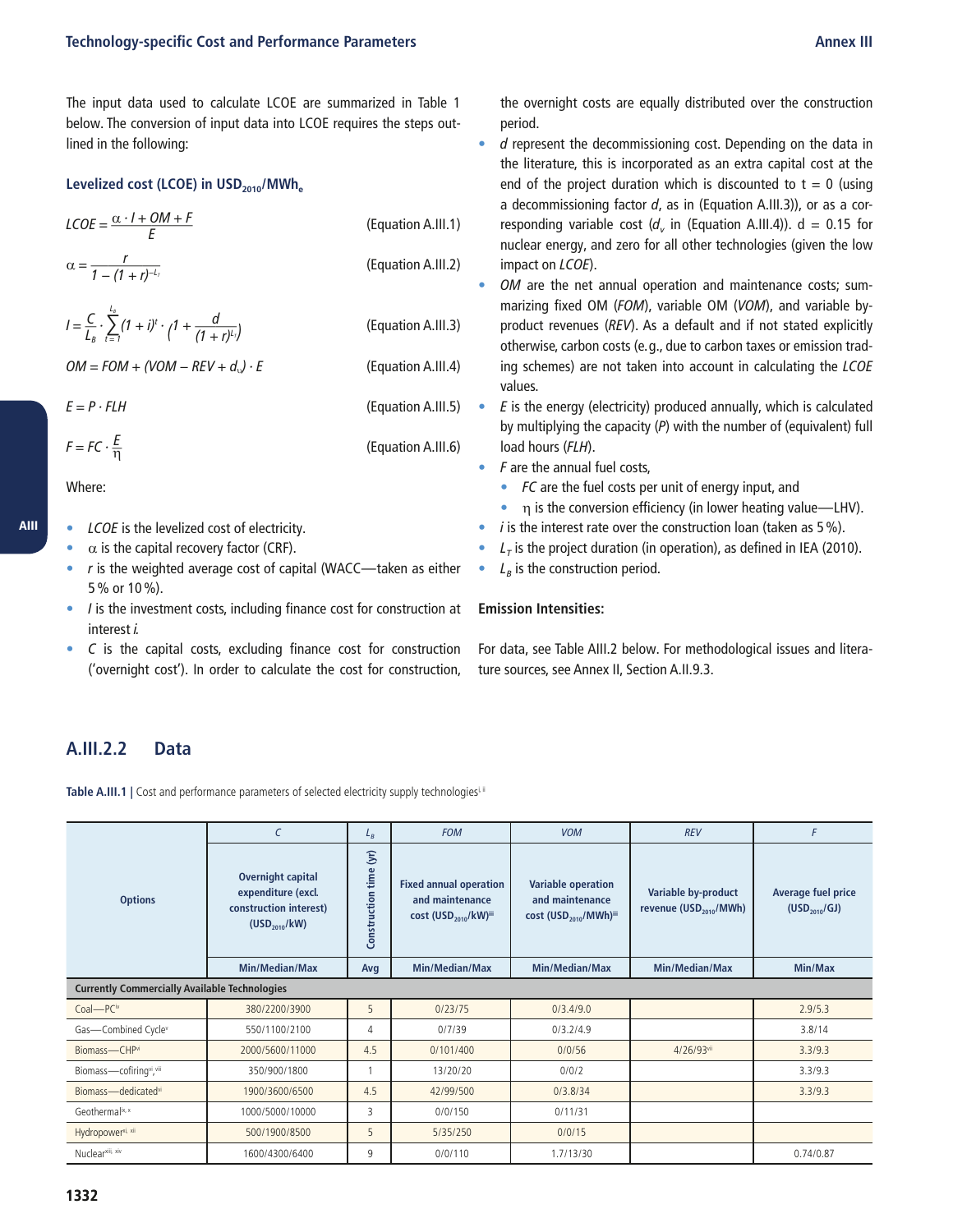|                                             | $\epsilon$<br><b>VOM</b><br><b>FOM</b><br>$L_{\rm R}$                                         |                        | <b>REV</b>                                                                                        | F                                                                                  |                                                           |                                         |
|---------------------------------------------|-----------------------------------------------------------------------------------------------|------------------------|---------------------------------------------------------------------------------------------------|------------------------------------------------------------------------------------|-----------------------------------------------------------|-----------------------------------------|
| <b>Options</b>                              | <b>Overnight capital</b><br>expenditure (excl.<br>construction interest)<br>$(USD_{2010}/kW)$ | Construction time (yr) | <b>Fixed annual operation</b><br>and maintenance<br>cost (USD <sub>2010</sub> /kW) <sup>iii</sup> | <b>Variable operation</b><br>and maintenance<br>cost (USD <sub>2010</sub> /MWh)iii | Variable by-product<br>revenue (USD <sub>2010</sub> /MWh) | Average fuel price<br>$(USD_{2010}/GJ)$ |
|                                             | Min/Median/Max                                                                                | Avg                    | Min/Median/Max                                                                                    | Min/Median/Max                                                                     | Min/Median/Max                                            | Min/Max                                 |
| Concentrated Solar Power <sup>xv, xvi</sup> | 3700/5100/11000                                                                               | $\overline{2}$         | 0/50/66                                                                                           | 0/0/35                                                                             |                                                           |                                         |
| Solar PV-rooftopxvii, xviii                 | 2200/4400/5300                                                                                | $\Omega$               | 17/37/44                                                                                          | 0/0/0                                                                              |                                                           |                                         |
| Solar PV-utility <sup>xvii</sup> , xviii    | 1700/3200/4300                                                                                | $\Omega$               | 12/20/30                                                                                          | 0/0/0                                                                              |                                                           |                                         |
| Wind onshorexix, xx                         | 1200/2100/3700                                                                                | 1.5                    | 0/0/60                                                                                            | 0/14/26                                                                            |                                                           |                                         |
| Wind offshorexix, xxi                       | 2900/4400/6500                                                                                | 3.5                    | 0/40/130                                                                                          | 0/16/63                                                                            |                                                           |                                         |
| <b>Pre-commercial Technologies</b>          |                                                                                               |                        |                                                                                                   |                                                                                    |                                                           |                                         |
| CCS-Coal-Oxyfuelxxii                        | 2800/4000/5600                                                                                | 5                      | 0/58/140                                                                                          | 9.1/10/12 <sup>xxiii</sup>                                                         |                                                           | 2.9/5.3                                 |
| CCS-Coal-PC <sup>xxii</sup>                 | 1700/3300/6600                                                                                | 5                      | 0/45/290                                                                                          | 11/15/28 <sup>xxiii</sup>                                                          |                                                           | 2.9/5.3                                 |
| CCS-Coal-IGCC, xxii                         | 1700/3700/6600                                                                                | 5                      | 0/23/110                                                                                          | 12/13/23xxiii                                                                      |                                                           | 2.9/5.3                                 |
| CCS-Gas-Combined<br>Cyclexxii               | 1100/2000/3800                                                                                | 4                      | 5/13/73                                                                                           | 4.8/8.3/15 <sup>xxiii</sup>                                                        |                                                           | 3.8/14                                  |
| Ocean <sup>xxiv, xxv</sup>                  | 2900/5400/12000                                                                               | $\overline{2}$         | 0/78/360                                                                                          | 0/0.16/20                                                                          |                                                           |                                         |

Table A.III.1 (continued) | Cost and performance parameters of selected electricity supply technologiesi, ii

|                                                      | $\eta$                  | <b>FLH</b>                     | LT                  |                          |                                                                        | <b>LCOE</b>                                                                  |                                                                            |                                                                                              |  |  |
|------------------------------------------------------|-------------------------|--------------------------------|---------------------|--------------------------|------------------------------------------------------------------------|------------------------------------------------------------------------------|----------------------------------------------------------------------------|----------------------------------------------------------------------------------------------|--|--|
| <b>Options</b>                                       | <b>Plant efficiency</b> | <b>Capacity</b><br>utilization | Plant lifetime (yr) | Decommissioning costxxvi | Levelized cost of electricity<br>$(USD_{2010}/MWh)$                    |                                                                              |                                                                            |                                                                                              |  |  |
|                                                      | (%)                     | /FLH<br>(hr)                   |                     |                          | 10% WACC.<br>high FLH,<br>0 $\text{USD}_{2010}/\text{tCO}_2$ eq direct | <b>5% WACC.</b><br>high FLH,<br>0 $\text{USD}_{2010}/\text{tCO}_2$ eq direct | 10% WACC.<br>low FLH,<br>0 USD <sub>2010</sub> /tCO <sub>2</sub> eq direct | 10% WACC.<br>high FLH,<br>100<br>$\text{USD}_{2010}/\text{tCO}_{2}\text{eq}_{\text{direct}}$ |  |  |
|                                                      | Min/Median/Max          | Min/Max                        | Avq                 |                          | Min/Median/Max                                                         | Min/Median/Max                                                               | <b>Min/Median/Max</b>                                                      | Min/Median/Max                                                                               |  |  |
| <b>Currently Commercially Available Technologies</b> |                         |                                |                     |                          |                                                                        |                                                                              |                                                                            |                                                                                              |  |  |
| $Coal-PC^W$                                          | 33/39/48                | 3700/7400                      | 40                  |                          | 30/78/120                                                              | 27/61/95                                                                     | 36/120/190                                                                 | 97/150/210                                                                                   |  |  |
| Gas-Combined Cyclev                                  | 41/55/60                | 3700/7400                      | 30                  |                          | 34/79/150                                                              | 31/71/140                                                                    | 43/100/170                                                                 | 69/120/200                                                                                   |  |  |
| Biomass-CHPvi                                        | 14/29/36                | 3500/7000                      | 30                  |                          | 85/180/400                                                             | 71/150/330                                                                   | 130/310/610                                                                | $x \in \mathbb{R}$                                                                           |  |  |
| Biomass-cofiring <sup>vi</sup>                       | 38/41/48                | 3700/7400                      | 40                  |                          | 65/89/110                                                              | 49/67/88                                                                     | 100/140/170                                                                | 160/200/260                                                                                  |  |  |
| Biomass-dedicatedvi                                  | 20/31/48                | 3500/7000                      | 40                  |                          | 77/150/320                                                             | 63/130/270                                                                   | 120/230/440                                                                | $x^2$                                                                                        |  |  |
| Geothermal <sup>ix</sup> , x                         |                         | 5300/7900                      | 30                  |                          | 18/89/190                                                              | 12/60/130                                                                    | 25/130/260                                                                 | 18/89/190                                                                                    |  |  |
| Hydropower <sup>xi</sup> , xii                       |                         | 1800/7900                      | 50                  | See endnote xxvi         | 9/35/150                                                               | 6/22/95                                                                      | 40/160/630                                                                 | 9/35/150                                                                                     |  |  |
| Nuclear <sup>xiii</sup> , xiv                        | 33/33/34                | 3700/7400                      | 60                  |                          | 45/99/150                                                              | 32/65/94                                                                     | 72/180/260                                                                 | 45/99/150                                                                                    |  |  |
| Concentrated Solar Power <sup>xv</sup> , xvi         |                         | 2200/3500                      | 20                  |                          | 150/200/310                                                            | 110/150/220                                                                  | 220/320/480                                                                | 150/200/310                                                                                  |  |  |
| Solar PV-rooftopxvii, xviii                          |                         | 1100/2400                      | 25                  |                          | 110/220/270                                                            | 74/150/180                                                                   | 250/490/600                                                                | 110/220/270                                                                                  |  |  |
| Solar PV-utility <sup>xvii</sup> , xviii             |                         | 1200/2400                      | 25                  |                          | 84/160/210                                                             | 56/110/130                                                                   | 170/310/400                                                                | 84/160/210                                                                                   |  |  |
| Wind onshore <sup>xx</sup> , xx                      |                         | 1800/3500                      | 25                  |                          | 51/84/160                                                              | 35/59/120                                                                    | 92/160/300                                                                 | 51/84/160                                                                                    |  |  |
| Wind offshore <sup>xxi</sup> , xx                    |                         | 2600/3900                      | 25                  |                          | 110/170/250                                                            | 80/120/180                                                                   | 160/240/350                                                                | 110/170/250                                                                                  |  |  |
| <b>Pre-commercial Technologies</b>                   |                         |                                |                     |                          |                                                                        |                                                                              |                                                                            |                                                                                              |  |  |
| CCS-Coal-Oxyfuelxxii                                 | 32/35/41                | 3700/7400                      | 40                  |                          | 90/120/170                                                             | 71/100/130                                                                   | 140/180/270                                                                | 92/130/180                                                                                   |  |  |
| CCS-Coal-PC <sup>xxii</sup>                          | 28/30/43                | 3700/7400                      | 40                  |                          | 69/130/200                                                             | 57/110/150                                                                   | 97/210/310                                                                 | 78/150/210                                                                                   |  |  |
| CCS-Coal-IGCCxxii                                    | 30/32/35                | 3700/7400                      | 40                  |                          | 75/120/200                                                             | 63/100/150                                                                   | 100/180/310                                                                | 85/140/210                                                                                   |  |  |
| CCS-Gas-Combined Cyclexxii                           | 37/47/54                | 3700/7400                      | 30                  |                          | 52/100/210                                                             | 45/86/190                                                                    | 70/140/270                                                                 | 55/110/220                                                                                   |  |  |
| Ocean <sup>xxiv</sup> , xxv                          |                         | 2000/5300                      | 20                  |                          | 82/150/300                                                             | 60/110/210                                                                   | 200/390/780                                                                | 82/150/300                                                                                   |  |  |

AIII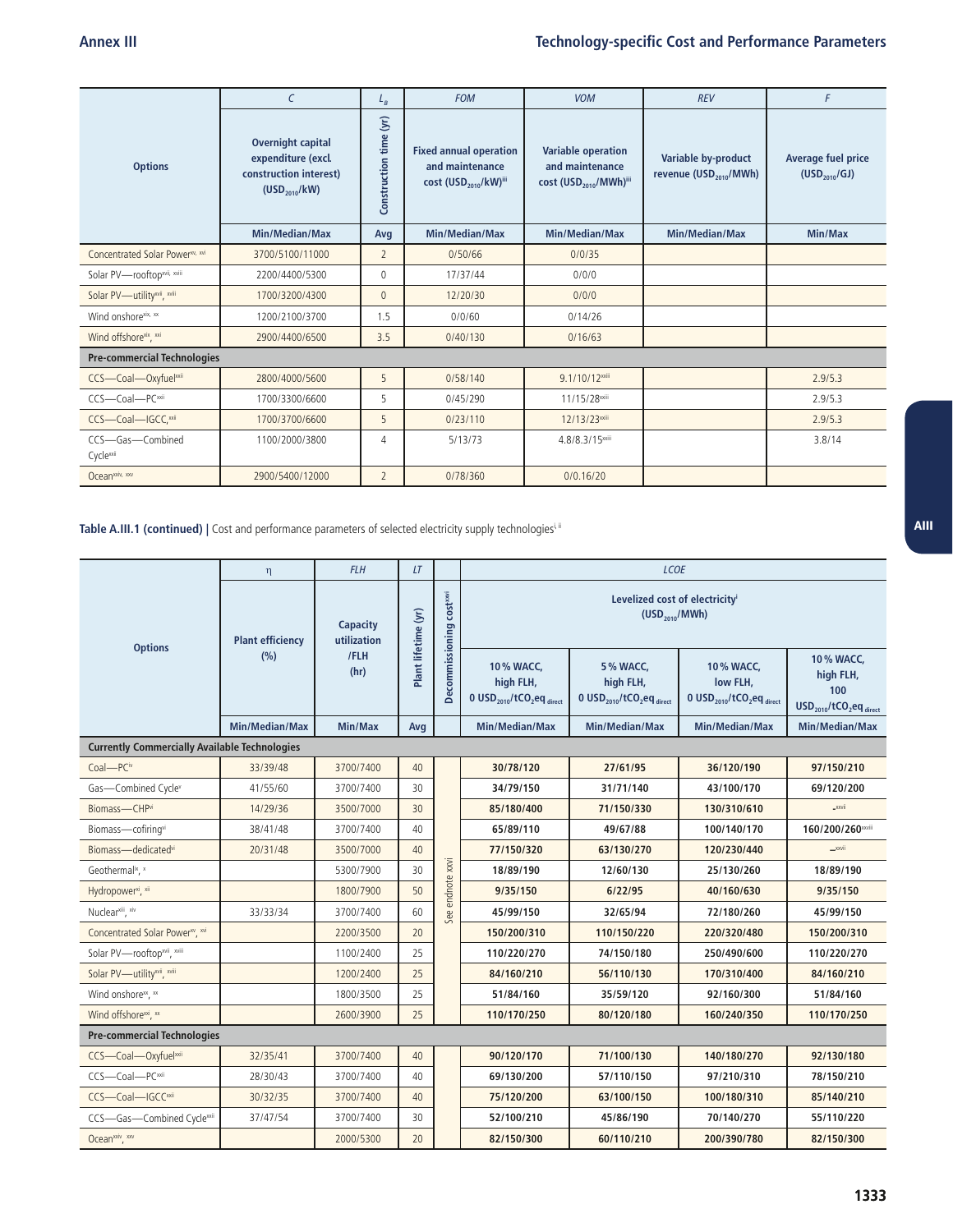#### **Technology-specific Cost and Performance Parameters Annex III**

#### Notes:

- General: Input data are included in normal font type, output data resulting from data conversions are bolded, and intermediate outputs are italicized. Note that many input parameters (C, FOM, VOM, and η) are not independent from each other; they come in parameter sets. Parameters that are systematically varied to obtain output values include fuel prices, WACC, and full load hours (FLH). Lifetimes and construction times are set to standard values. The range in levelized cost of electricity (LCOE) results from calculating two LCOE values per individual parameter set, one at a low and one at a high fuel price, for the number of individual parameter sets available per technology. Variation with WACC and with FLHs is shown in separate output columns. This approach is different from the IPCC Special Report on Renewable Energy Sources and Climate Change Mitigation (SRREN) (IPCC, 2011), where input parameters were considered as independent from each other and the lowest (highest) LCOE value resulted from taking all best-case (worst-case) parameter values.
- General: Comparison of data on capital expenditures with values presented in SRREN (IPCC, 2011) are only possible to limited degrees, since the datasets used in the AR5 reflect a larger sample of projects (including those with more extreme costs) than in the SRREN.
- General: Some literature references only report on fixed OM costs (FOM), some only on variable OM costs (VOM), some on both, and some none. The data in the FOM and VOM columns show the range found in literature. Hence, note that these FOM and VOM values cannot be combined to derive total OM costs. The range of levelized costs of electricity shown in the table is the result of calculations for the individual combinations of parameters found in the literature.
- Coal PC (Pulverized Coal): Black and Veatch (2012), DEA (2012), IEA/NEA (2010), IEA (2013a), IEA-RETD (2013), Schmidt et al. (2012), US EIA (2013).
- Gas Combined Cycle: Black and Veatch (2012), DEA (2012), IEA/NEA (2010), IEA (2011), IEA (2013a), IEA-RETD (2013), Schmidt et al. (2012), US EIA (2013).
- Biomass: Black and Veatch (2012), DEA (2012), IPCC-SRREN (2011), IRENA (2012), Augustine et al. (2012), US EIA (2013).
- Biomass CHP (Combined Heat and Power): Revenues from heat from CHP are assumed to be the natural gas price divided by 90% (this is the assumed reference boiler efficiency). It is assumed that one-third of the heat production is marketable, caused by losses and seasonal demand changes. This income is subtracted from the variable operation and maintenance costs (proportional to the amount of heat produced per unit of power), where applicable. Only heat production from biomass-CHP is treated in this manner.
- Biomass Co-firing: Capital costs for co-firing as reported in literature (and the summary table) represent an investment to upgrade a dedicated coal power plant to a cofiring installation. The LCOEs shown in the summary table are those of the total upgraded plant. For the calculation of the LCOEs, the capital costs of the co-firing upgrade are added to the median coal PC capital costs. Fuel costs are obtained by weighting coal and biomass costs with their share in the fuel mix (with biomass shares ranging between 5% and 20%). To calculate specific emissions, the dedicated biomass emissions and (pulverized) coal emissions were added, taking into account biomass shares ranging between 5% and 20%. In the direct emissions coal-related emissions are shown, while the biomass related emissions are shown in column n (Biogenic, geogenic  $CO<sub>2</sub>$  and albedo), indicating indirect emissions. We applied an efficiency of 35% to the coal part of the combustion.
- Geothermal: This category includes both flash steam and binary cycle power plants. Data on costs show wide ranges, depending on specific conditions. Geothermal (binary plant) LCOE averages have increased by 39% since the SRREN (BNEF, and Frankfurt and School-UNEP Centre, 2013). Low-end estimate is from Augustine et al. (2012) for a flash plant at higher temperatures; the high-end estimate is from Black and Veatch and based on enhanced geothermal systems, which are not fully commercialized. IRENA (2013) reports values down to 1400  $USD_{2011}/kW$ .
- Geothermal: Black and Veatch (2012), IEA (2013a), Augustine et al. (2012), Schmidt et al. (2012), UK CCC (2011), US EIA (2013).
- Hydropower: This includes both run-of-the-river and reservoir hydropower, over a wide range of capacities. Project data from recent IRENA inventories are incorporated, showing a wider range than reported in SRREN. High-end of capital expenditures refers to Japan, but other sources also report these higher values.
- Hydropower: Black and Veatch (2012), IEA (2013a), IEA-RETD (2013), IRENA (2012), Schmidt et al. (2012), UK CCC (2011), US EIA (2013). Nuclear: Limited recent data and/or original data are available in the published literature. More recent, (grey literature) sources provide investment cost and LCOE estimates that are considerably higher than the ones shown here (Brandão et al., 2012). Nuclear fuel prices (per GJ input) are based on fuel cycle costs (usually expressed per MWh generated), assuming a conversion efficiency of 33%. They include the front-end (Uranium mining and milling, conversion, enrichment, and fuel fabrication) and back-end (spent fuel transport, storage, reprocessing, and disposal) costs of the nuclear fuel cycle (see IEA and NEA, 2010).
- xiv Nuclear: IAEA (2012), EPRI (2011), IEA/NEA (2010), Rangel and Lévêque (2012), UK CCC (2011), US EIA (2013).
- Concentrated Solar Power: This includes both CSP with storage as well as CSP without storage. To prevent an overestimation of the LCOE for CSP with storage, full load hours were used that are directly linked to the design of the system (in- or excluding storage). Project data from recent IRENA inventories are incorporated, showing a wider range than reported in SRREN. High-end value comes from IRENA (solar tower, 6-15 hours of storage). Low-end comes from IEA and is supported by IRENA data.
- Concentrated Solar Power: Black and Veatch (2012), IEA (2013a), IRENA (2012), US EIA (2013).
- Solar Photovoltaic: IEA (2013a), IRENA (2013), JRC (2012), LBNL (2013), UK CCC (2011), US EIA (2013).
- Solar Photovoltaic: Solar PV module prices have declined substantially since the SRREN (IPCC, 2011), accounting for much of the decline in capital costs shown here relative to those used in SRREN. The LCOE of (crystalline silicon) photovoltaic systems fell by 57% since 2009 (BNEF, and Frankfurt and School-UNEP Centre, 2013).
- xix Wind: Black and Veatch (2012), DEA (2012), IEA (2013a), IEA-RETD (2013), IRENA (2012), JRC (2012), UK CCC (2011), US DoE (2013), US EIA (2013).
- <sup>xx</sup> Wind onshore: High-end of capital expenditures is taken from IEA-RETD study (Mostajo Veiga et al., 2013) for Japan. The capital costs presented here show a higher upper end than in the SRREN, and reflect generally smaller wind projects or projects located in remote or otherwise-costly locations. Data from IRENA for Other Asia and Latin America show cost ranges well beyond SRREN. In some regions of the world, wind projects have been increasingly located in lower-quality wind resource sites since the publication of the SRREN (due in part to scarcity of developable higher-quality sites). The FLHs on wind projects, however, have not necessarily decreased -- and in many cases have increased -- due to a simultaneous trend towards longer rotors and higher hub heights. Wind onshore average LCOE have decreased by 15% (BNEF, and Frankfurt and School-UNEP Centre, 2013).
- Wind offshore: Offshore wind costs have generally increased since the SRREN, partially explaining the higher upper-end of the cost range shown here. Average LCOE of offshore wind have increased by 44% (BNEF, and Frankfurt and School-UNEP Centre, 2013). Higher capital expenditures reported here are in line with market experiences, i.e., a
- tendency to more remote areas, deeper seas, higher construction costs and higher steel prices.<br>Carbon Dioxide Capture and Storage (CCS): Black and Veatch (2012), DEA (2012), Herzog (2011), IPCC-SRCCS (2005), Klara and Plun and Rubin (2011), IEA (2011).
- Carbon Dioxide Capture and Storage: Includes transport and storage costs of USD<sub>2010</sub>10/tCO<sub>2</sub>.
- Ocean: Ocean includes both tidal and wave energy conversion technologies. The high-end of capital expenditures is for wave energy DEA (2012). Since the SRREN, marine wave and tidal average LCOE have increased by 36 and 49% respectively (BNEF, and Frankfurt and School-UNEP Centre, 2013).
- Ocean: Black and Veatch (2012), DEA (2012), UK CCC (2011).
- General: Some literature references report decommissioning costs under VOM. If decommissioning costs are not given, default assumptions are made (see 'Definition of additional parameters').
- <sup>xxvii</sup> Biomass: Due to the complexities involved in estimating GHG emissions from biomass, no estimates for LCOE at a positive carbon price are given here.
- <sup>xxviii</sup> Biomass co-firing: Only direct emissions of coal share in fuel consumption are considered to calculate LCOE at a carbon price of 100 USD<sub>2010</sub>/tCO<sub>2</sub>eq.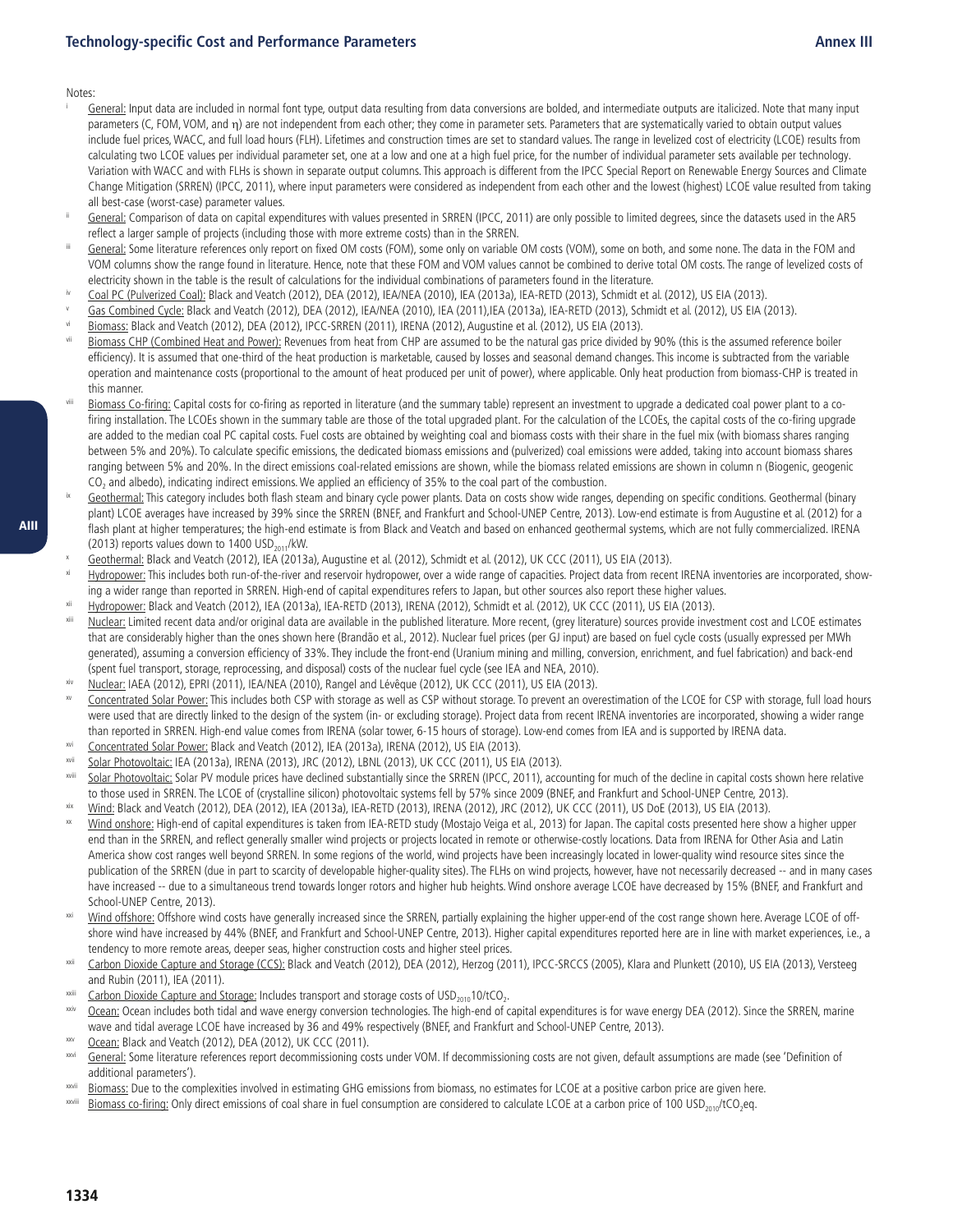| <b>Options</b>                                       | <b>Direct emissions</b> | Infrastructure & supply<br>chain emissions | <b>Biogenic CO<sub>2</sub></b> emissions<br>and albedo effect | <b>Methane emissions</b> | Lifecycle emissions<br>(incl. albedo effect) |
|------------------------------------------------------|-------------------------|--------------------------------------------|---------------------------------------------------------------|--------------------------|----------------------------------------------|
|                                                      | Min/Median/Max          |                                            | <b>Typical values</b>                                         |                          | Min/Median/Max                               |
| <b>Currently Commercially Available Technologies</b> |                         |                                            |                                                               |                          |                                              |
| Coal—PC                                              | 670/760/870             | 9.6                                        | 0                                                             | 47                       | 740/820/910                                  |
| Gas-Combined Cycle                                   | 350/370/490             | 1.6                                        | 0                                                             | 91                       | 410/490/650                                  |
| Biomass-cofiring                                     | n.a. <sup>ii</sup>      | $\qquad \qquad -$                          | $\overline{\phantom{m}}$                                      | $\overline{\phantom{a}}$ | 620/740/890iii                               |
| Biomass-dedicated                                    | n.a.                    | 210                                        | 27                                                            | 0                        | 130/230/420                                  |
| Geothermal                                           | $\mathbf{0}$            | 45                                         | 0                                                             | $\theta$                 | 6.0/38/79                                    |
| Hydropower                                           | $\mathbf 0$             | 19                                         | 0                                                             | 88                       | 1.0/24/2200                                  |
| Nuclear                                              | $\mathbf 0$             | 18                                         | 0                                                             | 0                        | 3.7/12/110                                   |
| Concentrated Solar Power                             | $\mathbf 0$             | 29                                         | 0                                                             | 0                        | 8.8/27/63                                    |
| Solar PV-rooftop                                     | $\mathbf{0}$            | 42                                         | 0                                                             | $\theta$                 | 26/41/60                                     |
| Solar PV-utility                                     | $\mathbf 0$             | 66                                         | 0                                                             | 0                        | 18/48/180                                    |
| Wind onshore                                         | $\mathbf{0}$            | 15                                         | $\theta$                                                      | $\theta$                 | 7.0/11/56                                    |
| Wind offshore                                        | $\mathbf 0$             | 17                                         | 0                                                             | 0                        | 8.0/12/35                                    |
| <b>Pre-commercial Technologies</b>                   |                         |                                            |                                                               |                          |                                              |
| CCS-Coal-Oxyfuel                                     | 14/76/110               | 17                                         | 0                                                             | 67                       | 100/160/200                                  |
| CCS-Coal-PC                                          | 95/120/140              | 28                                         | 0                                                             | 68                       | 190/220/250                                  |
| CCS-Coal-IGCC                                        | 100/120/150             | 9.9                                        | 0                                                             | 62                       | 170/200/230                                  |
| CCS-Gas-Combined Cycle                               | 30/57/98                | 8.9                                        | 0                                                             | 110                      | 94/170/340                                   |
| Ocean                                                | $\mathbf{0}$            | 17                                         | 0                                                             | 0                        | 5.6/17/28                                    |

Table A.III.2 | Emissions of selected electricity supply technologies (gCO<sub>2</sub>eq/kWh)<sup>i</sup>

Notes:

For a comprehensive discussion of methodological issues and underlying literature sources see Annex II, Section A.II.9.3. Note that input data are included in normal font type, output data resulting from data conversions are bolded, and intermediate outputs are italicized.

<sup>ii</sup> Direct emissions from biomass combustion at the power plant are positive and significant, but should be seen in connection with the CO<sub>2</sub> absorbed by growing plants. They can be derived from the chemical carbon content of biomass and the power plant efficiency. For a comprehensive discussion see Chapter 11, Section 11.13. For co-firing, carbon content of coal and relative fuel shares need to be considered.

iii Indirect emissions for co-firing are based on relative fuel shares of biomass from dedicated energy crops and residues (5-20%) and coal (80-95%).<br>iv Lifecycle emissions from biomass are for dedicated energy crops and c Figure 7.6. For a comprehensive discussion see Chapter 11, Section 11.13.4. For a description of methodological issues see Annex II of this report.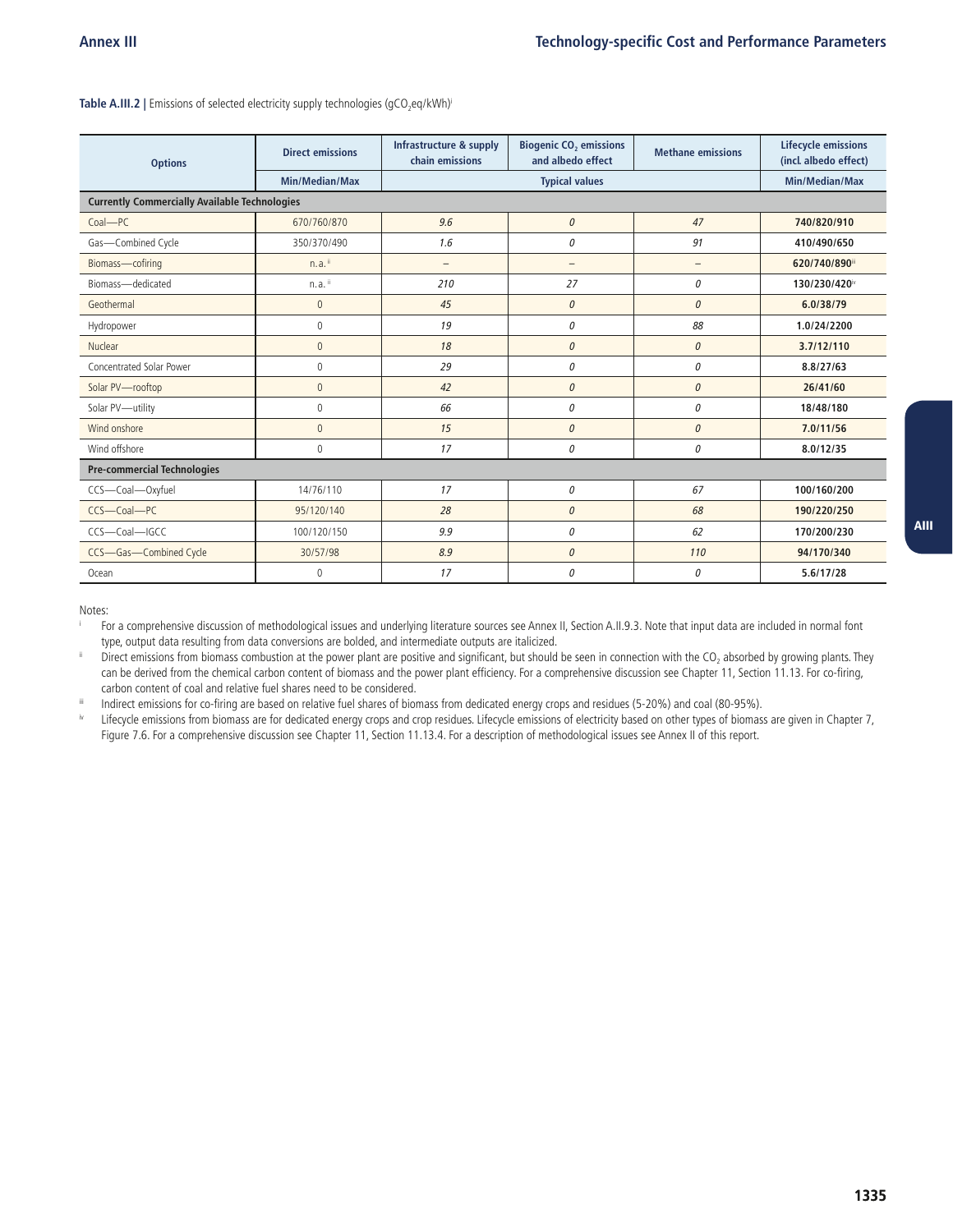## <span id="page-7-0"></span>A.III.3 Transport

#### **A.III.3.1 Approach**

The following tables provide a limited number of examples of transport modes and technologies in terms of their typical potential  $CO<sub>2</sub>$ eg emissions per passenger kilometre (p-km) and freight tonne kilometre (t-km), now and in the 2030 timeframe. Estimates of mitigation cost ranges (USD $_{2010}$ /tCO<sub>2</sub>eq avoided) are also provided for the limited set of comparisons where data were available. Mitigation cost ranges for HDVs, shipping and air travel were taken directly from the literature. For sport utility vehicles (SUVs) and light duty vehicles (LDVs), specific mitigation costs were re-calculated for well-defined conditions based on basic input parameter sets (see equations and data provided below). The methodology to calculate specific mitigation costs, also called levelized cost of conserved carbon (LCCC), is discussed in Annex II. Future estimates of both emission intensities and specific mitigation costs are highly uncertain and depend on a range of assumptions.

The variation in emission intensities reflects variation in vehicle efficiencies together with narrow ranges for vehicle occupancy rates, or reflects estimates extracted directly from the literature. No cost uncertainty analysis was conducted. As mentioned above, mitigation cost ranges for HDVs, shipping, and air travel were taken directly from the literature. A standardized uncertainty range of  $+/-100$  USD<sub>2010</sub>/tCO<sub>2</sub>eq was used for SUVs and LDVs. Some parameters such as  $CO<sub>2</sub>$ eq emitted from electricity generation systems and well-to-wheel  $CO<sub>2</sub>$ eq emission levels from advanced biofuels should be considered as specific examples only.

This approach was necessary due to a lack of comprehensive studies that provide estimates across the full range of vehicle and technology types. Therefore, possible inconsistencies in assumptions and results mean that the output ranges provided here should be treated with caution. The output ranges shown are more indicative than absolute, as suggested by the fairly wide bands for most emission intensity and mitigation cost results.

The meta-analysis of mitigation cost for alternative road transport options was conducted using a 5% discount rate and an approximate vehicle equipment life of 15 years. No fuel or vehicle taxes were included. Assumptions were based on the literature review provided throughout Chapter 8 and the estimates shown in Tables 8.1 and 8.2. Changes in assumptions could result in quite different results.

Some of the key assumptions are included in footnotes below the tables. Further information is available upon request from authors of Chapter 8.

Where emission intensities and LCCC were re-calculated based on specific input data, those inputs are summarized in Table 1 below. The conversion of input data into emission intensities and LCCC requires the steps outlined in the following:

#### **Emissions per useful distance travelled (tCO<sub>2</sub><sup>eq</sup>/p-km and tCO2eq/t-km)**

$$
EI = \frac{VEH_i \cdot FCI_i}{OC_i} \cdot \beta
$$
 (Equation A.III.7)

Where:

- $\bullet$  *EI* is the emission intensity
- VEff is the typical vehicle efficiency
- FCI is the fuel carbon intensity
- *OC* is the vehicle occupancy
- **B** is a unit conversion factor

#### **Levelized Cost of Conserved Carbon (USD2010/tCO2eq )**

$$
LCCC_r = \frac{\Delta E}{\Delta C}
$$
 (Equation A.III.8)

$$
\Delta E = \alpha \Delta I + \Delta F \tag{Equation A.III.9}
$$

$$
\alpha = \frac{r}{1 - (1 + r)^{-1}}
$$
 (Equation A.III.10)

$$
\Delta F = (VEff_i \cdot AD_i \cdot FC_i - VEff_j \cdot AD_j \cdot FC_j) \cdot \gamma
$$
 (Equation A.III.11)

$$
\Delta C = (VEff_j \cdot FCl_j \cdot AD_j - VEff_i \cdot FCl_i \cdot AD_i) \cdot \eta
$$
 (Equation A.III.12)

Where:

- $\Delta E$  is the annualized travel cost increment
- $\Delta C$  is the difference in annual CO<sub>2</sub>eq emissions of alternative *i* and baseline vehicle  $j$ , i.e., the amount of  $CO<sub>2</sub>$ eq saved
- $\alpha$  is the capital recovery factor (CRF).
- $\Delta l$  is the difference in purchase cost of baseline and the alternative vehicle
- $\Delta F$  is the difference in annualized fuel expenditures of alternative i and baseline vehicle j
- *r* is the weighted average cost of capital (WACC)
- $L$  is the vehicle lifetime
- VEff is the typical vehicle efficiency as above, but in calculations for ΔFC and ΔC average typical vehicle efficiency is used.
- $AD$  is the average annual distance travelled
- FC<sub>i</sub> is average unit fuel purchase cost (taxes or subsidies excluded) of fuel used in vehicle i
- $\gamma$  and  $\eta$  are unit conversion factors

#### Remarks:

Variation in output EI derives from variation of vehicle fuel consumption VEff and vehicle occupancy OC.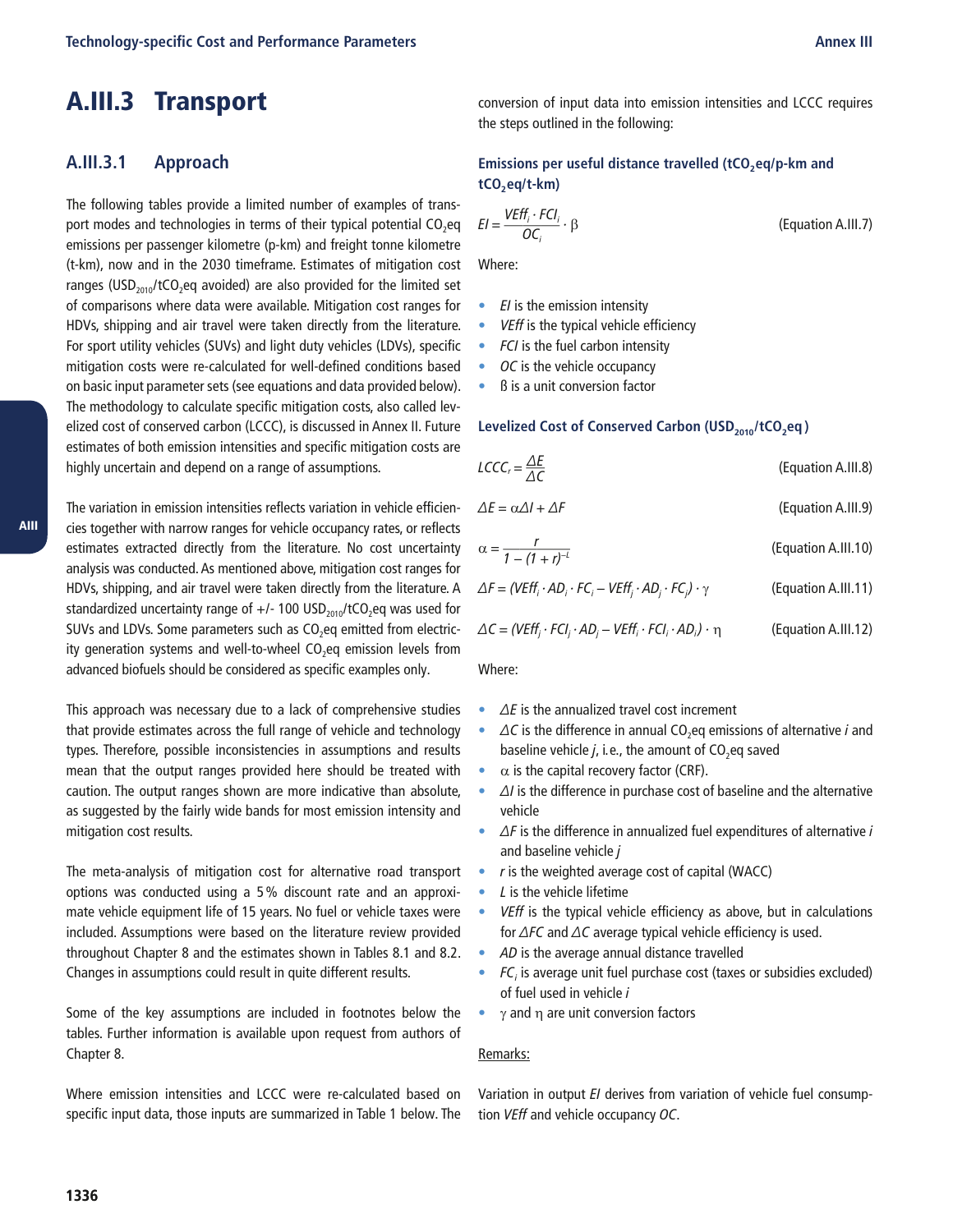### <span id="page-8-0"></span>**A.III.3.2 Data**

**Table A.III.3 |** Passenger transport—currently commercially available technologiesi

|                                                                      | <b>VEff</b>                                                                                     | <b>FCI</b>                                | <b>OC</b>                       | $\Delta I$                                                                                                | L                                       | <b>AD</b>                                       |  |  |  |  |
|----------------------------------------------------------------------|-------------------------------------------------------------------------------------------------|-------------------------------------------|---------------------------------|-----------------------------------------------------------------------------------------------------------|-----------------------------------------|-------------------------------------------------|--|--|--|--|
| <b>Option</b>                                                        | <b>Vehicle fuel</b><br>consumption<br>(I/100km for fossil<br>fuel; kWh/km<br>for electricity)ii | CO <sub>2</sub> eq intensity<br>of fuelii | Vehicle occupancy<br>(capita)iv | <b>Vehicle price</b><br>markup on baseline<br>(Incremental<br>capital<br>expenditure)<br>$(USD_{2010})^v$ | <b>Vehicle lifetime</b><br>$(yrs)^{vi}$ | <b>Annual distance</b><br>travelled (km/yr) vii |  |  |  |  |
| Aviation (commercial, medium to long haul)                           |                                                                                                 |                                           |                                 |                                                                                                           |                                         |                                                 |  |  |  |  |
| 2010 Stock Average                                                   | $\qquad \qquad -$                                                                               | 73 g/MJ                                   | $\overline{\phantom{0}}$        | $\equiv$                                                                                                  | $\overline{\phantom{0}}$                |                                                 |  |  |  |  |
| Narrow and Wide Body                                                 | $\overline{\phantom{0}}$                                                                        | 73 g/MJ                                   | $\overline{\phantom{0}}$        | baseline                                                                                                  | $\overline{\phantom{0}}$                | $\equiv$                                        |  |  |  |  |
| Rail (Light Rail Car)                                                |                                                                                                 |                                           |                                 |                                                                                                           |                                         |                                                 |  |  |  |  |
| Electric, 600 g CO <sub>2</sub> eq/kWh <sub>el</sub>                 | $1.3 - 2.0$                                                                                     | 600 g/kWh                                 | $60 - 80$                       | $\overline{\phantom{a}}$                                                                                  | $\qquad \qquad -$                       | $\overline{\phantom{m}}$                        |  |  |  |  |
| Electric, 200 g CO <sub>2</sub> eg/kWh <sub>al</sub>                 | $1.3 - 2.0$                                                                                     | 200 g/kWh                                 | $60 - 80$                       | $\overline{\phantom{m}}$                                                                                  | $\qquad \qquad -$                       | $\overline{\phantom{m}}$                        |  |  |  |  |
| <b>Road</b>                                                          |                                                                                                 |                                           |                                 |                                                                                                           |                                         |                                                 |  |  |  |  |
| New Buses, Large Size                                                |                                                                                                 |                                           |                                 |                                                                                                           |                                         |                                                 |  |  |  |  |
| Diesel                                                               | $36 - 42$                                                                                       | $3.2$ kg/l                                | $40 - 50$                       | $\equiv$                                                                                                  | $\overline{\phantom{0}}$                |                                                 |  |  |  |  |
| Hybrid Diesel                                                        | $25 - 29$                                                                                       | $3.2$ kg/l                                | $40 - 50$                       | $\overline{\phantom{a}}$                                                                                  | $\overline{\phantom{a}}$                | $\overline{\phantom{0}}$                        |  |  |  |  |
| New Sport Utility Vehicles (SUV), Mid-Size                           |                                                                                                 |                                           |                                 |                                                                                                           |                                         |                                                 |  |  |  |  |
| 2010 Stock average SUV                                               | $10 - 14$                                                                                       | $2.8$ kg/l                                | $1.5 - 1.7$                     | $\overline{\phantom{a}}$                                                                                  | 15                                      | 15,000                                          |  |  |  |  |
| Gasoline                                                             | $9.6 - 12$                                                                                      | $2.8$ kg/l                                | $1.5 - 1.7$                     | baseline                                                                                                  | 15                                      | 15,000                                          |  |  |  |  |
| Hybrid Gasoline (25 % better)                                        | $7.2 - 9$                                                                                       | $2.8$ kg/l                                | $1.5 - 1.7$                     | 5000                                                                                                      | 15                                      | 15,000                                          |  |  |  |  |
| New Light Duty Vehicles (LDV), Mid-Size                              |                                                                                                 |                                           |                                 |                                                                                                           |                                         |                                                 |  |  |  |  |
| 2010 Stock average LDV                                               | $8 - 11$                                                                                        | $2.8$ kg/l                                | $1.5 - 1.7$                     |                                                                                                           | 15                                      | 15,000                                          |  |  |  |  |
| Gasoline                                                             | $7.8 - 9$                                                                                       | 2.8 kg/l                                  | $1.5 - 1.7$                     | baseline                                                                                                  | 15                                      | 15,000                                          |  |  |  |  |
| Hybrid Gasoline (28 % better)                                        | $5.6 - 6.5$                                                                                     | $2.8$ kg/l                                | $1.5 - 1.7$                     | 3000                                                                                                      | 15                                      | 15,000                                          |  |  |  |  |
| Diesel                                                               | $5.9 - 6.7$                                                                                     | $3.2$ kg/l                                | $1.5 - 1.7$                     | 2500                                                                                                      | 15                                      | 15,000                                          |  |  |  |  |
| <b>CNG</b>                                                           | $7.8 - 9$                                                                                       | $2.1$ kg/l                                | $1.5 - 1.7$                     | 2000                                                                                                      | 15                                      | 15,000                                          |  |  |  |  |
| Electric, 600 g CO <sub>2</sub> eq/kWh <sub>el</sub>                 | $0.24 - 0.3$                                                                                    | 600 g/kWh                                 | $1.5 - 1.7$                     | 16000                                                                                                     | 15                                      | 15,000                                          |  |  |  |  |
| Electric, 200 g CO <sub>2</sub> eg/kWh <sub>el</sub>                 | $0.24 - 0.3$                                                                                    | 200 g/kWh                                 | $1.5 - 1.7$                     | 16000                                                                                                     | 15                                      | 15,000                                          |  |  |  |  |
| New 2-Wheelers (Scooter up to 200 cm <sup>3</sup> cylinder capacity) |                                                                                                 |                                           |                                 |                                                                                                           |                                         |                                                 |  |  |  |  |
| 2010 Stock Average                                                   | $1.5 - 2.5$                                                                                     | $2.8$ kg/l                                | $1.1 - 1.3$                     | $\overline{\phantom{a}}$                                                                                  | $\hspace{1.0cm} - \hspace{1.0cm}$       | $\equiv$                                        |  |  |  |  |
| Gasoline                                                             | $1.1 - 1.9$                                                                                     | 2.8 kg/l                                  | $1.1 - 1.3$                     | $\overline{\phantom{m}}$                                                                                  | $\overline{\phantom{m}}$                | $\overline{\phantom{m}}$                        |  |  |  |  |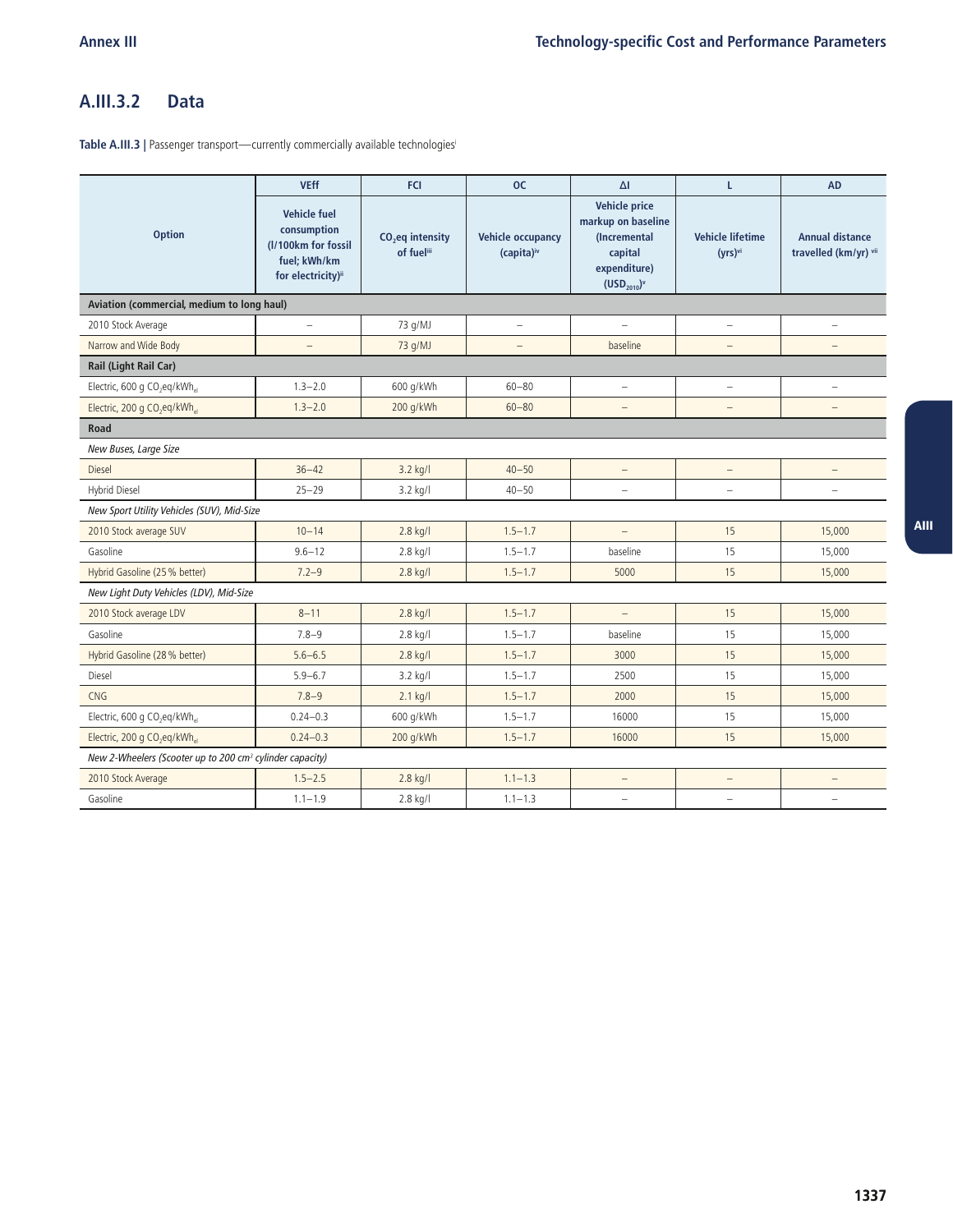**Table A.III.3 (continued) |** Passenger transport—currently commercially available technologies

|                                                                      | <b>FC</b>                                                                                                                                                                                                  | EI          | $\Delta E$                                                           | $\Delta C$                                                                                | LCCC <sub>sw</sub>                                                                   |  |  |  |  |  |
|----------------------------------------------------------------------|------------------------------------------------------------------------------------------------------------------------------------------------------------------------------------------------------------|-------------|----------------------------------------------------------------------|-------------------------------------------------------------------------------------------|--------------------------------------------------------------------------------------|--|--|--|--|--|
| <b>Option</b>                                                        | Average annual<br><b>Emissions per useful</b><br>fuel purchase cost<br>distance travelled<br>(USD <sub>2010</sub> /I for fossil fuel;<br>$(gCO, eq/p-km)$<br>UScents <sub>2010</sub> /kWh) <sup>viii</sup> |             | <b>Annualized travel cost</b><br>increment (USD <sub>2010</sub> /yr) | <b>Annual CO<sub>2</sub>eq</b><br>savings from vehicle<br>switch (tCO <sub>2</sub> eq/yr) | <b>Levelized cost of</b><br>conserved carbon<br>at 5% WACC<br>$(USD_{2010}/tCO_2eq)$ |  |  |  |  |  |
| Aviation (commercial, medium to long haul)                           |                                                                                                                                                                                                            |             |                                                                      |                                                                                           |                                                                                      |  |  |  |  |  |
| 2010 Stock Average                                                   | $\overline{\phantom{m}}$                                                                                                                                                                                   | $80 - 218$  | $\equiv$                                                             | $\overline{\phantom{m}}$                                                                  | $\equiv$                                                                             |  |  |  |  |  |
| Narrow and Wide Body                                                 |                                                                                                                                                                                                            | $66 - 95$   | L.                                                                   | $\equiv$                                                                                  | $-200$ <sup>xi</sup>                                                                 |  |  |  |  |  |
| Rail (Light Rail Car)                                                |                                                                                                                                                                                                            |             |                                                                      |                                                                                           |                                                                                      |  |  |  |  |  |
| Electric, 600 g CO <sub>2</sub> eq/kWh <sub>el</sub>                 | ÷,                                                                                                                                                                                                         | $10 - 20$   | $\overline{\phantom{0}}$                                             | $\equiv$                                                                                  | $\equiv$                                                                             |  |  |  |  |  |
| Electric, 200 g CO <sub>2</sub> eq/kWh <sub>el</sub>                 |                                                                                                                                                                                                            | $3.3 - 6.7$ | $\overline{\phantom{0}}$                                             |                                                                                           |                                                                                      |  |  |  |  |  |
| Road                                                                 |                                                                                                                                                                                                            |             |                                                                      |                                                                                           |                                                                                      |  |  |  |  |  |
| New Buses, Large Size                                                |                                                                                                                                                                                                            |             |                                                                      |                                                                                           |                                                                                      |  |  |  |  |  |
| Diesel                                                               | $\qquad \qquad -$                                                                                                                                                                                          | $23 - 34$   | $\overline{\phantom{0}}$                                             | $\equiv$                                                                                  | $\equiv$                                                                             |  |  |  |  |  |
| Hybrid Diesel                                                        | $\equiv$                                                                                                                                                                                                   | $16 - 24$   | L.                                                                   | $\equiv$                                                                                  |                                                                                      |  |  |  |  |  |
| New Sport Utility Vehicles (SUV), Mid-Size                           |                                                                                                                                                                                                            |             |                                                                      |                                                                                           |                                                                                      |  |  |  |  |  |
| 2010 Stock average SUV                                               | 0.81                                                                                                                                                                                                       | $160 - 260$ |                                                                      |                                                                                           |                                                                                      |  |  |  |  |  |
| Gasoline                                                             | 0.81                                                                                                                                                                                                       | $160 - 220$ | baseline                                                             | baseline                                                                                  | baseline                                                                             |  |  |  |  |  |
| Hybrid Gasoline (25 % better)                                        | 0.81                                                                                                                                                                                                       | $120 - 170$ | 150                                                                  | 1.1                                                                                       | 140                                                                                  |  |  |  |  |  |
| New Light Duty Vehicles (LDV), Mid-Size                              |                                                                                                                                                                                                            |             |                                                                      |                                                                                           |                                                                                      |  |  |  |  |  |
| 2010 Stock average LDV                                               | 0.81                                                                                                                                                                                                       | $130 - 200$ | -                                                                    |                                                                                           |                                                                                      |  |  |  |  |  |
| Gasoline                                                             | 0.81                                                                                                                                                                                                       | 130-170     | baseline                                                             | baseline                                                                                  | baseline                                                                             |  |  |  |  |  |
| Hybrid Gasoline (28 % better)                                        | 0.81                                                                                                                                                                                                       | $92 - 120$  | 2.5                                                                  | 1.0                                                                                       | 2.6                                                                                  |  |  |  |  |  |
| Diesel                                                               | 0.81                                                                                                                                                                                                       | $110 - 150$ | $-15$                                                                | 0.43                                                                                      | $-35$                                                                                |  |  |  |  |  |
| <b>CNG</b>                                                           | 0.35                                                                                                                                                                                                       | $97 - 130$  | $-390$                                                               | 0.83                                                                                      | $-470$                                                                               |  |  |  |  |  |
| Electric, 600 g CO <sub>2</sub> eg/kWh <sub>el</sub>                 | 0.12                                                                                                                                                                                                       | $85 - 120$  | 1000                                                                 | 1.1                                                                                       | 950                                                                                  |  |  |  |  |  |
| Electric, 200 g CO <sub>2</sub> eq/kWh <sub>el</sub>                 | 0.12                                                                                                                                                                                                       | $28 - 40$   | 1000                                                                 | 2.7                                                                                       | 370                                                                                  |  |  |  |  |  |
| New 2-Wheelers (Scooter up to 200 cm <sup>3</sup> cylinder capacity) |                                                                                                                                                                                                            |             |                                                                      |                                                                                           |                                                                                      |  |  |  |  |  |
| 2010 Stock Average                                                   | $\overline{\phantom{m}}$                                                                                                                                                                                   | $32 - 63$   | $\qquad \qquad -$                                                    | $\overline{\phantom{a}}$                                                                  | $\qquad \qquad -$                                                                    |  |  |  |  |  |
| Gasoline                                                             | $\overline{\phantom{0}}$                                                                                                                                                                                   | $24 - 47$   | $\overline{\phantom{0}}$                                             | $\equiv$                                                                                  | $\equiv$                                                                             |  |  |  |  |  |

Notes:

Note that input data are included in normal font type, output data resulting from data conversions are bolded, and intermediate outputs are italicized.<br>Vehicle fuel economy estimates for road vehicles based on IEA (2012a) world to establish ranges. For rail, water, and air these estimates are based on a range of studies, see Chapter 8 Section 8.3. Rail estimates were based on expert judgment.

 $CO<sub>2</sub>$ eq fuel intensities are based on IPCC (2006). CO<sub>2</sub>eq intensities of electricity based on generic low and high carbon power systems. Well-to-wheel estimates from a range of sources, and specific examples as indicated in tables.

Occupancy rates for trains, buses, SUVs, LDVs, and 2-wheelers based on IEA Mobility Model averages from around the world. Bus and rail represent relatively high intensity

usage; average loadings in some countries and regions will be lower.<br>Vehicle purchase price increments for LDVs based primarily on NRC (2013) and IEA (2012a).<br>For LDVs, vehicle lifetime-kilometres set to 156,000 kms based normalization was attempted.

Annual distance travelled as described above.

Fuel prices are point estimates based on current and projected future prices in IEA (2012b). Variation in relative fuel prices can have significant impacts on transport costs and LCCC. Though no cost uncertainty analysis was performed, cost ranges were used where available and a standardized USD<sub>2010</sub>100/tCO<sub>2</sub>eq uncertainty range was added around all final point estimates.

Current energy consumption per passenger kilometre is 1.1–3 MJ/p-km (IEA, 2009a).

Based on TOSCA (2011, Table S-1). Slightly wider range for new/very new to account for range of load factors and distances.

Based on IEA and TOSCA analysis. IEA based on 30 years, 10% discount rate.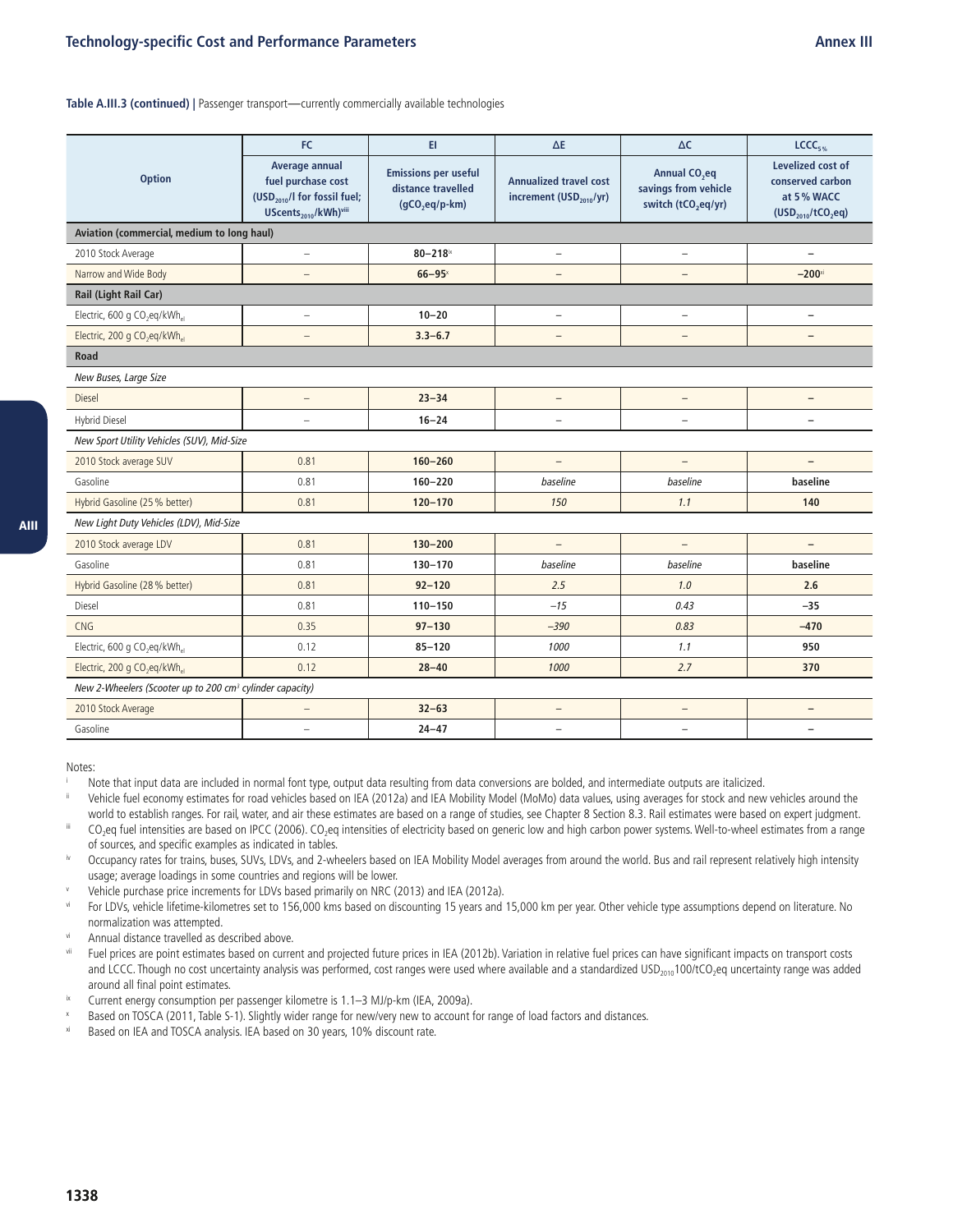**Table A.III.4 |** Passenger transport—future (2030) expected technologiesi

|                                                                                                                | <b>VEff</b>                                     | <b>FCI</b>                                | <b>OC</b>                                | $\Delta I$                                                                                            | L                             | <b>AD</b>                                      |  |  |  |  |  |
|----------------------------------------------------------------------------------------------------------------|-------------------------------------------------|-------------------------------------------|------------------------------------------|-------------------------------------------------------------------------------------------------------|-------------------------------|------------------------------------------------|--|--|--|--|--|
| <b>Option</b>                                                                                                  | <b>Vehicle fuel</b><br>consumption<br>(1/100km) | CO <sub>2</sub> eq intensity<br>of fuelii | <b>Vehicle occupancy</b><br>(capita) iii | Vehicle price mark-<br>up on baseline<br>(Incremental<br>capital<br>expenditure)<br>$(USD_{2010})$ iv | Vehicle lifetime<br>(yrs) $v$ | <b>Annual distance</b><br>travelled (km/yr) vi |  |  |  |  |  |
| <b>Aviation</b>                                                                                                |                                                 |                                           |                                          |                                                                                                       |                               |                                                |  |  |  |  |  |
| Narrow Body (20 % better)                                                                                      | $\overline{\phantom{0}}$                        | $\overline{\phantom{a}}$                  | $\_\mathsf{V}$                           | $\overline{\phantom{m}}$                                                                              | 15                            | $\equiv$                                       |  |  |  |  |  |
| Narrow Body, Open Rotor<br>Engine (33 % better)                                                                | $\overline{\phantom{0}}$                        | $\overline{\phantom{0}}$                  | $=$ vii                                  | $\overline{\phantom{m}}$                                                                              | 15                            |                                                |  |  |  |  |  |
| Road                                                                                                           |                                                 |                                           |                                          |                                                                                                       |                               |                                                |  |  |  |  |  |
| Optimized Sport Utility Vehicles (SUV), Mid-Size                                                               |                                                 |                                           |                                          |                                                                                                       |                               |                                                |  |  |  |  |  |
| Gasoline (40 % better)                                                                                         | $5.8 - 7.2$                                     | $2.8$ kg/l                                | $1.5 - 1.7$                              | 3500viii, future<br>baseline                                                                          | 15                            | 15,000                                         |  |  |  |  |  |
| Hybrid Gasoline (50 % better)                                                                                  | $4.8 - 6^{ix}$                                  | $2.8$ kg/l                                | $1.5 - 1.7$                              | 1200                                                                                                  | 15                            | 15,000                                         |  |  |  |  |  |
| Optimized Light Duty Vehicles (LDV), Mid-Size                                                                  |                                                 |                                           |                                          |                                                                                                       |                               |                                                |  |  |  |  |  |
| Gasoline (40 % better)                                                                                         | $4.7 - 5.4$                                     | $2.8$ kg/l                                | $1.5 - 1.7$                              | 2500viii, future<br>baseline                                                                          | 15                            | 15,000                                         |  |  |  |  |  |
| Hybrid Gasoline (50 % better)                                                                                  | $3.9 - 4.5$ <sup>xi</sup>                       | 2.8 kg/l                                  | $1.5 - 1.7$                              | 1000                                                                                                  | 15                            | 15,000                                         |  |  |  |  |  |
| Hybrid Gasoline/Biofuel (50/50 share)<br>(Assuming 70% less CO <sub>2</sub> eq/MJ<br>biofuel than/MJ gasoline) | $3.9 - 4.5$ <sup>xi</sup>                       | $2.8$ kg/l                                | $1.5 - 1.7$                              | 1000                                                                                                  | 15                            | 15,000                                         |  |  |  |  |  |
| Diesel Hybrid                                                                                                  | $3.3 - 3.8$ <sup>xii</sup>                      | $3.2$ kg/l                                | $1.5 - 1.7$                              | 1700                                                                                                  | 15                            | 15,000                                         |  |  |  |  |  |
| CNG Hybrid                                                                                                     | $3.9 - 4.5$ xi                                  | $2.1$ kg/l                                | $1.5 - 1.7$                              | 1200                                                                                                  | 15                            | 15,000                                         |  |  |  |  |  |
| Electric, 200 g CO <sub>2</sub> eg/kWh <sub>el</sub>                                                           | $0.19 - 0.26$ <sup>xiii</sup>                   | 200 g/kWh                                 | $1.5 - 1.7$                              | 3600                                                                                                  | 15                            | 15,000                                         |  |  |  |  |  |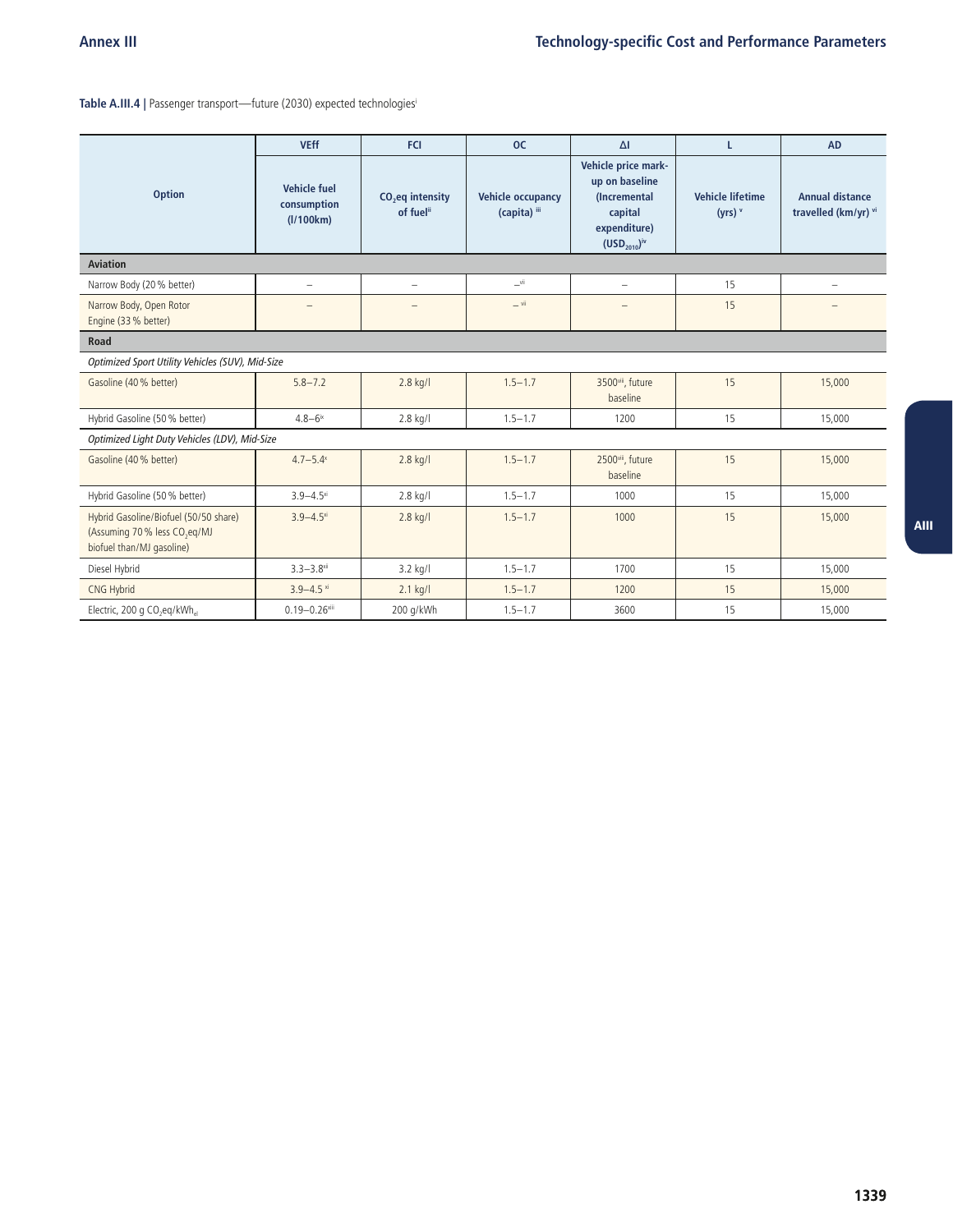#### **Table A.III.4 (continued) |** Passenger transport—future (2030) expected technologiesi

|                                                                                                                | <b>FC</b>                                                                                                                 | EI                                                                    | $\Delta E$                                                  | $\Delta C$                                                                           | LCCC <sub>s</sub>                                                             |  |  |  |  |  |
|----------------------------------------------------------------------------------------------------------------|---------------------------------------------------------------------------------------------------------------------------|-----------------------------------------------------------------------|-------------------------------------------------------------|--------------------------------------------------------------------------------------|-------------------------------------------------------------------------------|--|--|--|--|--|
| <b>Option</b>                                                                                                  | Average annual<br>fuel purchase cost<br>$(USD_{2010}/I)$ for fossil<br>fuel; UScents <sub>2010</sub> /kWh) <sup>xiv</sup> | <b>Emissions per useful</b><br>distance travelled<br>$(gCO, eq/p-km)$ | <b>Annualized travel cost</b><br>increment ( $USD2010/yr$ ) | Annual CO <sub>2</sub> eq<br>savings from vehicle<br>switch (tCO <sub>2</sub> eq/yr) | Levelized cost of<br>conserved carbon<br>at 5% WACC<br>$(USD_{2010}/tCO_2eq)$ |  |  |  |  |  |
| Aviation                                                                                                       |                                                                                                                           |                                                                       |                                                             |                                                                                      |                                                                               |  |  |  |  |  |
| Narrow Body (20 % better)                                                                                      | $\overline{\phantom{a}}$                                                                                                  | $\overline{\phantom{0}}$                                              | -                                                           | $\overline{\phantom{0}}$                                                             | $0 - 150$                                                                     |  |  |  |  |  |
| Narrow Body, Open Rotor Engine (33 % better)                                                                   | $\qquad \qquad -$                                                                                                         | $44 - 63$                                                             |                                                             | $\qquad \qquad -$                                                                    | $0 - 350$                                                                     |  |  |  |  |  |
| Road                                                                                                           |                                                                                                                           |                                                                       |                                                             |                                                                                      |                                                                               |  |  |  |  |  |
| Optimized Sport Utility Vehicles (SUV), Mid-Size                                                               |                                                                                                                           |                                                                       |                                                             |                                                                                      |                                                                               |  |  |  |  |  |
| Gasoline (40 % better)                                                                                         | 0.93                                                                                                                      | $94 - 130$                                                            | $-190$ <sub>xvi</sub>                                       | 1.8 <sup>xi</sup>                                                                    | $-110$ <sup>xvi</sup>                                                         |  |  |  |  |  |
| Hybrid Gasoline (50 % better)                                                                                  | 0.93                                                                                                                      | $78 - 110$                                                            | $-440$                                                      | 2.2                                                                                  | $-200$                                                                        |  |  |  |  |  |
| Optimized Light Duty Vehicles (LDV), Mid-Size                                                                  |                                                                                                                           |                                                                       |                                                             |                                                                                      |                                                                               |  |  |  |  |  |
| Gasoline (40 % better)                                                                                         | 0.93                                                                                                                      | $76 - 100$                                                            | $-230$ <sup>xvii</sup>                                      | $1.4$ <sup>xvii</sup>                                                                | $-160$ <sup>xvii</sup>                                                        |  |  |  |  |  |
| Hybrid Gasoline (50 % better)                                                                                  | 0.93                                                                                                                      | $64 - 83$                                                             | $-21$                                                       | 0.35                                                                                 | $-61$                                                                         |  |  |  |  |  |
| Hybrid Gasoline/Biofuel (50/50 share)<br>(Assuming 70% less CO <sub>2</sub> eg/MJ<br>biofuel than/MJ gasoline) | 0.93                                                                                                                      | $41 - 54$                                                             | 38                                                          | 1.0                                                                                  | 39                                                                            |  |  |  |  |  |
| Diesel Hybrid                                                                                                  | 0.93                                                                                                                      | $63 - 83$                                                             | $-15$                                                       | 0.36                                                                                 | $-43$                                                                         |  |  |  |  |  |
| CNG Hybrid                                                                                                     | 0.44                                                                                                                      | $48 - 63$                                                             | $-310$                                                      | 0.77                                                                                 | $-410$                                                                        |  |  |  |  |  |
| Electric, 200 g CO <sub>2</sub> eg/kWh <sub>el</sub>                                                           | 0.13                                                                                                                      | $23 - 35$                                                             | 86                                                          | 1.4                                                                                  | 61                                                                            |  |  |  |  |  |

**Notes** 

Only those options, where data were available and where significant advances are expected are listed. Other transport options, such as trains, buses and 2-wheelers will remain relevant means of transport in the future but are not covered due to data limitations. Note that input data are included in normal font type, output data resulting from data conversions are bolded, and intermediate outputs are italicized.

- CO<sub>2</sub>eq fuel intensities are based on IPCC (2006). CO<sub>2</sub>eq intensities of electricity are based on generic low and high carbon power systems. Well-to-wheel estimates from a range of sources, and specific examples as indicated in tables.
- iii Occupancy rates for trains, buses, SUVs, LDVs, 2-wheelers based on IEA Mobility Model averages from around the world. Bus and rail represent relatively high intensity usage; average loadings in some countries and regions will be lower.
- Future vehicle purchase price mark ups based primarily on NRC (2013) and NRC (2010), also IEA (2009a), TIAX (2011), TOSCA (2011), Horton G. (2010) and other sources. For LDVs, vehicle lifetime-kilometres set to 156,000 km based on discounting 15 years and 15,000 km per year. Other vehicle type assumptions depend on literature. No normalization was attempted.
- Annual distance travelled as described above.
- Horton G. (2010) gives ranges from 100 to 150 for Boeing 737-800 and 350 to 500 for Airbus A380.
- viii Relative to 2010 baseline.
- Based on NRC (2013) and other studies, see Section 8.3.
- Based on NRC (2013) and other studies, see Section 8.3.
- Fuel consumption of future hybrid gasoline, hybrid gasoline/biofuel, and hybrid CNG based on NRC (2013) and other studies, see Section 8.3.
- $xii$  Fuel consumption of future diesel based on NRC (2013) and other studies, see Section 8.3.<br> $xii$  Fuel consumption of future electric based on NRC (2013) and other studies, see Section 8.3.
- $\frac{x}{10}$  Fuel consumption of future electric based on NRC (2013) and other studies, see Section 8.3.<br> $\frac{x}{10}$  Future fuel prices based on IEA (2012b). These are point estimates sustaition in relative fuel
- Future fuel prices based on IEA (2012b). These are point estimates—variation in relative fuel prices can have significant impacts on transport costs and LCCC.
- Value results from assumption of 33% improvement relative to current new narrow and medium body aircrafts based on TOSCA (2011) and Horton G. (2010).
- <sup>xvi</sup> Relative to 2010 gasoline SUV at 2010 fuel price of 0.81 USD<sub>2010</sub>/l.<br><sup>xvi</sup> Relative to 2010 gasoline LDV at 2010 fuel price of 0.81 USD *LL*
- Relative to 2010 gasoline LDV at 2010 fuel price of 0.81 USD $_{2010}$ /l.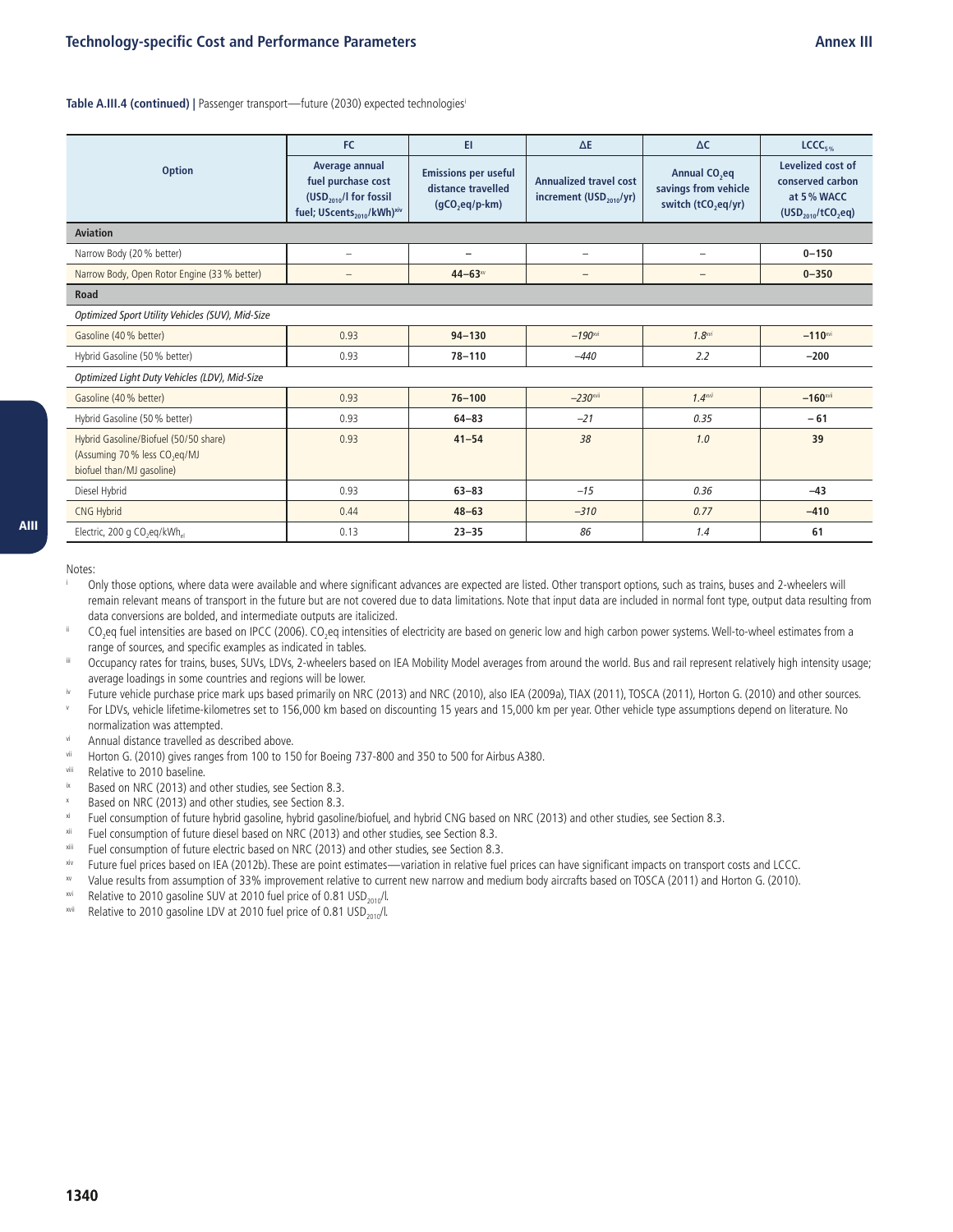**Table A.III.5 |** Freight transport—currently commercially available technologiesi

|                                                     | <b>VEff</b>                                     | <b>FCI</b>                                                                | <b>OC</b>                | $\Delta I$                                                                                              | Г                        | <b>AD</b>                                   |
|-----------------------------------------------------|-------------------------------------------------|---------------------------------------------------------------------------|--------------------------|---------------------------------------------------------------------------------------------------------|--------------------------|---------------------------------------------|
| <b>Option</b>                                       | <b>Vehicle fuel</b><br>consumption<br>(1/100km) | CO <sub>2</sub> eq intensity<br>of fuelii                                 | Vehicle load (t)         | <b>Vehicle price</b><br>markup on baseline<br>(Incremental<br>capital<br>expenditure)<br>$(USD_{2010})$ | <b>Vehicle lifetime</b>  | <b>Annual distance</b><br>travelled (km/yr) |
| Aviation (commercial, long haul) <sup>ii</sup>      |                                                 |                                                                           |                          |                                                                                                         |                          |                                             |
| 2010 Stock Average                                  | $\overline{a}$                                  | $\overline{\phantom{0}}$                                                  | $\qquad \qquad -$        | $\overline{\phantom{m}}$                                                                                | $\overline{\phantom{0}}$ | $\overline{\phantom{a}}$                    |
| <b>Dedicated Aircraft</b>                           | $\overline{\phantom{0}}$                        | $\qquad \qquad -$                                                         | $\qquad \qquad -$        | $\qquad \qquad -$                                                                                       | $\qquad \qquad -$        | $\qquad \qquad -$                           |
| Belly-hold                                          | $\overline{\phantom{0}}$                        | $\qquad \qquad -$<br>$\overline{\phantom{0}}$<br>$\overline{\phantom{m}}$ |                          | $\overline{\phantom{0}}$                                                                                | $\overline{\phantom{m}}$ |                                             |
| Rail (freight train) <sup>iv</sup>                  |                                                 |                                                                           |                          |                                                                                                         |                          |                                             |
| Diesel, light goods                                 | $\overline{\phantom{0}}$                        | $\overline{\phantom{0}}$                                                  | $\overline{\phantom{0}}$ | $\overline{\phantom{m}}$                                                                                | $\overline{\phantom{m}}$ | $\overline{\phantom{a}}$                    |
| Diesel, heavy goods                                 | $\qquad \qquad -$                               | $\qquad \qquad -$                                                         | $\qquad \qquad -$        | $\overline{\phantom{m}}$                                                                                | $\overline{\phantom{m}}$ | $\overline{\phantom{a}}$                    |
| Electric, 200g CO <sub>2</sub> eq/kWh <sub>el</sub> | $\overline{\phantom{0}}$                        | $\overline{\phantom{0}}$                                                  | $\overline{\phantom{0}}$ | $\overline{\phantom{m}}$                                                                                | $\overline{\phantom{m}}$ | $\overline{\phantom{m}}$                    |
| <b>Maritime</b> <sup>v</sup>                        |                                                 |                                                                           |                          |                                                                                                         |                          |                                             |
| Current Average International Shipping              | $\overline{\phantom{0}}$                        | $\overline{\phantom{0}}$                                                  | $\overline{\phantom{0}}$ | $\overline{\phantom{a}}$                                                                                | $\overline{\phantom{a}}$ | $\overline{\phantom{m}}$                    |
| New Large International<br>Container Vesselvi       | $\overline{\phantom{0}}$                        | $\overline{\phantom{0}}$                                                  | $\overline{\phantom{0}}$ | $\overline{\phantom{0}}$                                                                                | $\equiv$                 | $\overline{\phantom{a}}$                    |
| Large Bulk Carrier/Tankervii                        | $\overline{\phantom{0}}$                        | $\overline{\phantom{0}}$                                                  | $\overline{\phantom{0}}$ | $\overline{\phantom{m}}$                                                                                | $\overline{\phantom{m}}$ | $\overline{\phantom{a}}$                    |
| <b>LNG Bulk Carriervill</b>                         | $\qquad \qquad -$                               | $\qquad \qquad -$                                                         | $\qquad \qquad -$        | $\overline{\phantom{m}}$                                                                                | $\overline{\phantom{m}}$ | $\overline{\phantom{a}}$                    |
| <b>Road</b> ix                                      |                                                 |                                                                           |                          |                                                                                                         |                          |                                             |
| New Medium Duty Trucks                              |                                                 |                                                                           |                          |                                                                                                         |                          |                                             |
| 2010 Stock Average                                  | $16 - 24$                                       | $3.2$ kg/l                                                                | $1.6 - 1.9$              | $\overline{\phantom{m}}$                                                                                | $\overline{\phantom{m}}$ | $\overline{\phantom{m}}$                    |
| Diesel                                              | $14 - 18$                                       | 3.2 kg/l                                                                  | $1.6 - 1.9$              | $\overline{\phantom{m}}$                                                                                | $\overline{\phantom{a}}$ | $\overline{\phantom{m}}$                    |
| Diesel Hybrid                                       | $11 - 14$                                       | $3.2$ kg/l                                                                | $1.6 - 1.9$              | $\equiv$                                                                                                | $\equiv$                 | $\equiv$                                    |
| CNG                                                 | $18 - 23$                                       | $2.1$ kg/l                                                                | $1.6 - 1.9$              | $\overline{\phantom{a}}$                                                                                | $\overline{\phantom{m}}$ | $\overline{\phantom{m}}$                    |
| New Heavy Duty, Long-Haul Trucks                    |                                                 |                                                                           |                          |                                                                                                         |                          |                                             |
| 2010 Stock Average                                  | $28 - 44$                                       | $3.2$ kg/l                                                                | $8 - 12$                 | $\overline{\phantom{m}}$                                                                                | $\overline{\phantom{0}}$ | $\overline{\phantom{m}}$                    |
| Diesel                                              | $25 - 32$                                       | 3.2 kg/l                                                                  | $8 - 12$                 | $\overline{\phantom{m}}$                                                                                | $\overline{\phantom{a}}$ | $\equiv$                                    |
| CNG                                                 | $31 - 40$                                       | $2.1$ kg/l                                                                | $8 - 12$                 | $\overline{\phantom{m}}$                                                                                | $\qquad \qquad -$        | $\overline{\phantom{a}}$                    |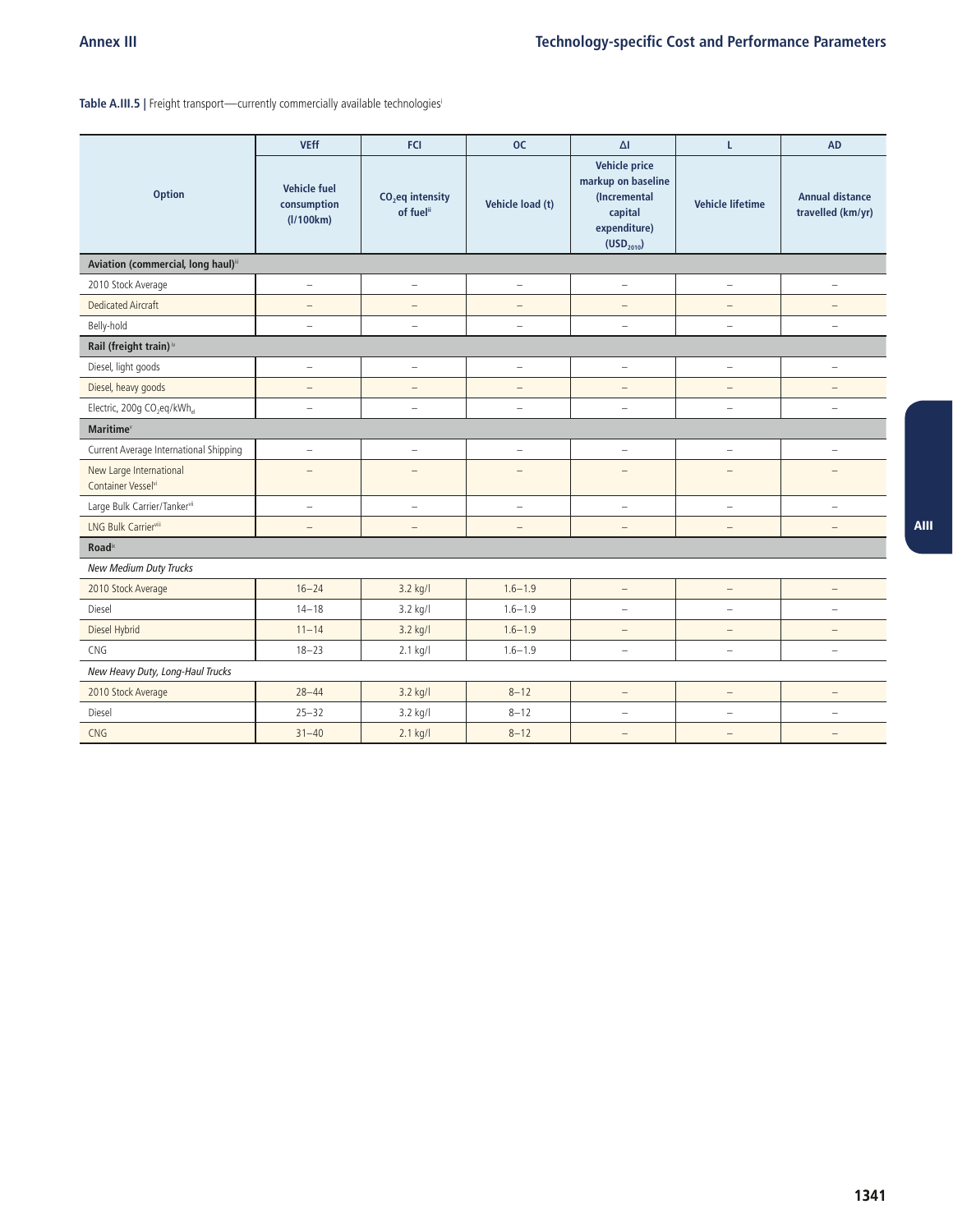Table A.III.5 (continued) | Freight transport—currently commercially available technologies i

|                                                     | FC                                                                                                                | E1                                                                    | $\Delta E$                                                           | $\Delta C$                                                                           | $LCCC5%$                                                                             |  |  |  |  |  |
|-----------------------------------------------------|-------------------------------------------------------------------------------------------------------------------|-----------------------------------------------------------------------|----------------------------------------------------------------------|--------------------------------------------------------------------------------------|--------------------------------------------------------------------------------------|--|--|--|--|--|
| <b>Option</b>                                       | Average annual<br>fuel purchase cost<br>(USD <sub>2010</sub> /I for fossil<br>fuel; UScents <sub>2010</sub> /kWh) | <b>Emissions per useful</b><br>distance travelled<br>$(qCO, eq/t-km)$ | <b>Annualized travel cost</b><br>increment (USD <sub>2010</sub> /yr) | Annual CO <sub>2</sub> eq<br>savings from vehicle<br>switch (tCO <sub>2</sub> eq/yr) | <b>Levelized cost of</b><br>conserved carbon<br>at 5% WACC<br>$(USD_{2010}/tCO_2eq)$ |  |  |  |  |  |
| Aviation (commercial, long haul) iii                |                                                                                                                   |                                                                       |                                                                      |                                                                                      |                                                                                      |  |  |  |  |  |
| 2010 Stock Average                                  | $\equiv$                                                                                                          | $550 - 740$                                                           | $\overline{\phantom{0}}$                                             | $\equiv$                                                                             | $\equiv$                                                                             |  |  |  |  |  |
| <b>Dedicated Aircraft</b>                           | $\overline{\phantom{0}}$                                                                                          | $500 - 820$                                                           | $\overline{\phantom{0}}$                                             | $\overline{\phantom{0}}$                                                             | $-200^x$                                                                             |  |  |  |  |  |
| Belly-hold                                          | $\equiv$                                                                                                          | 520-700 <sup>xi</sup>                                                 | $\overline{\phantom{0}}$                                             | $\equiv$                                                                             | $\overline{\phantom{a}}$                                                             |  |  |  |  |  |
| Rail (freight train) iv                             |                                                                                                                   |                                                                       |                                                                      |                                                                                      |                                                                                      |  |  |  |  |  |
| Diesel, light goods                                 | $\overline{\phantom{0}}$                                                                                          | $26 - 33$                                                             | $\overline{\phantom{m}}$                                             | $\overline{\phantom{m}}$                                                             | $\overline{\phantom{m}}$                                                             |  |  |  |  |  |
| Diesel, heavy goods                                 | $\qquad \qquad -$                                                                                                 | $18 - 25$                                                             | $\overline{\phantom{0}}$                                             | $\overline{\phantom{m}}$                                                             | $\overline{\phantom{m}}$                                                             |  |  |  |  |  |
| Electric, 200g CO <sub>2</sub> eg/kWh <sub>al</sub> | ÷                                                                                                                 | $6 - 12$                                                              | L.                                                                   | $\equiv$                                                                             |                                                                                      |  |  |  |  |  |
| <b>Maritime</b> <sup>v</sup>                        |                                                                                                                   |                                                                       |                                                                      |                                                                                      |                                                                                      |  |  |  |  |  |
| Current Average International Shipping              | $\equiv$                                                                                                          | $10 - 40$                                                             | $\overline{\phantom{0}}$                                             | $\overline{\phantom{m}}$                                                             | $\overline{\phantom{a}}$                                                             |  |  |  |  |  |
| New Large International Container Vesselvi          | $\equiv$                                                                                                          | $10 - 20$                                                             | $\overline{\phantom{0}}$                                             | $\equiv$                                                                             |                                                                                      |  |  |  |  |  |
| Large Bulk Carrier/Tankervii                        | $\equiv$                                                                                                          | $3 - 6$                                                               | $\overline{\phantom{0}}$                                             | $\overline{\phantom{0}}$                                                             | $\overline{\phantom{0}}$                                                             |  |  |  |  |  |
| LNG Bulk Carrierviii                                |                                                                                                                   | $9 - 13$                                                              | $\overline{\phantom{0}}$                                             | $\overline{\phantom{0}}$                                                             | $\overline{\phantom{0}}$                                                             |  |  |  |  |  |
| <b>Road</b> ix                                      |                                                                                                                   |                                                                       |                                                                      |                                                                                      |                                                                                      |  |  |  |  |  |
| <b>New Medium Duty Trucks</b>                       |                                                                                                                   |                                                                       |                                                                      |                                                                                      |                                                                                      |  |  |  |  |  |
| 2010 Stock Average                                  | $\equiv$                                                                                                          | $270 - 490$                                                           | $\overline{\phantom{0}}$                                             | $\overline{\phantom{a}}$                                                             | $\overline{\phantom{0}}$                                                             |  |  |  |  |  |
| Diesel                                              | $\equiv$                                                                                                          | 240-370                                                               | $\overline{\phantom{0}}$                                             | $\equiv$                                                                             | $\overline{\phantom{0}}$                                                             |  |  |  |  |  |
| Diesel Hybrid                                       | $\qquad \qquad -$                                                                                                 | $180 - 270$                                                           | $\overline{\phantom{0}}$                                             | $\overline{\phantom{0}}$                                                             |                                                                                      |  |  |  |  |  |
| CNG                                                 | $\overline{\phantom{0}}$                                                                                          | $200 - 300$                                                           | $\overline{\phantom{0}}$                                             | $\overline{\phantom{a}}$                                                             | $\overline{\phantom{0}}$                                                             |  |  |  |  |  |
| New Heavy Duty, Long-Haul Trucks                    |                                                                                                                   |                                                                       |                                                                      |                                                                                      |                                                                                      |  |  |  |  |  |
| 2010 Stock Average                                  | $\equiv$                                                                                                          | $76 - 180$                                                            | $\overline{\phantom{0}}$                                             | $\overline{\phantom{0}}$                                                             | $\equiv$                                                                             |  |  |  |  |  |
| Diesel                                              | $\qquad \qquad -$                                                                                                 | $70 - 130$                                                            | $\overline{\phantom{0}}$                                             | $\qquad \qquad -$                                                                    | $\overline{\phantom{m}}$                                                             |  |  |  |  |  |
| CNG                                                 | $\overline{\phantom{0}}$                                                                                          | $60 - 110$                                                            | $\overline{\phantom{0}}$                                             | $\overline{\phantom{0}}$                                                             | $\overline{\phantom{0}}$                                                             |  |  |  |  |  |

#### Notes:

Note that input data are included in normal font type, output data resulting from data conversions are bolded, and intermediate outputs are italicized.

CO<sub>2</sub>eq fuel intensities are based on IPCC (2006). CO<sub>2</sub>eq intensities of electricity based on generic low and high carbon power systems. Well-to-wheel estimates from a range

of sources, and specific examples as indicated in tables.<br>It These baseline carbon intensity values for long haul air freight are based on mean estimates from DEFRA (2013). They relate to Boeing 747 and 757 air freight wit age carrying capacity of 84 tonnes and load factor of 69%. High and low estimates set at 15% above and below the means to reflect differences in the energy efficiency of different aircraft types operating with differing load factors.<br>The carbon intensity values for rail freight are based mainly on analyses by DEFRA (2013) and EcoTransit (2011). Expert judgment has been exercised to allow f

tional differences in the age, capacity, and efficiency of railway rolling stock and railway operating practices.

Estimates are derived mainly from DEFRA (2012). This source presents mean carbon intensity values for particular types and size ranges of vessels. The ranges around these means allow for differences in actual vessel size, loading, and energy efficiency on the basis of expert judgment.

Carrying more than 8000 twenty-foot equivalent units (TEU).

100-200,000 dead weight tonnes.

100-200,000 cubic metres.

Truck CO<sub>2</sub>eq/t-km ranges estimated from NRC (2010) and IEA Mobility Model data for averages for truck load factors around the world; vehicle efficiency estimates primarily from NRC (2010), IEA (2009a) and TIAX (2011). Baseline estimates derived from DEFRA (2013), EcoTransit (2011) and IEA (2009a). High and low estimates allow for variations in vehicle size, weight, age, operation and loading in different parts of the world.

Aviation freight cost estimates assumptions similar to passenger. Based on IEA and TOSCA analysis, IEA based on 30 years, 10% discount rate.

The allocation of emissions between passenger and freight traffic on belly-hold services conforms to a standard 'freight weighting' method.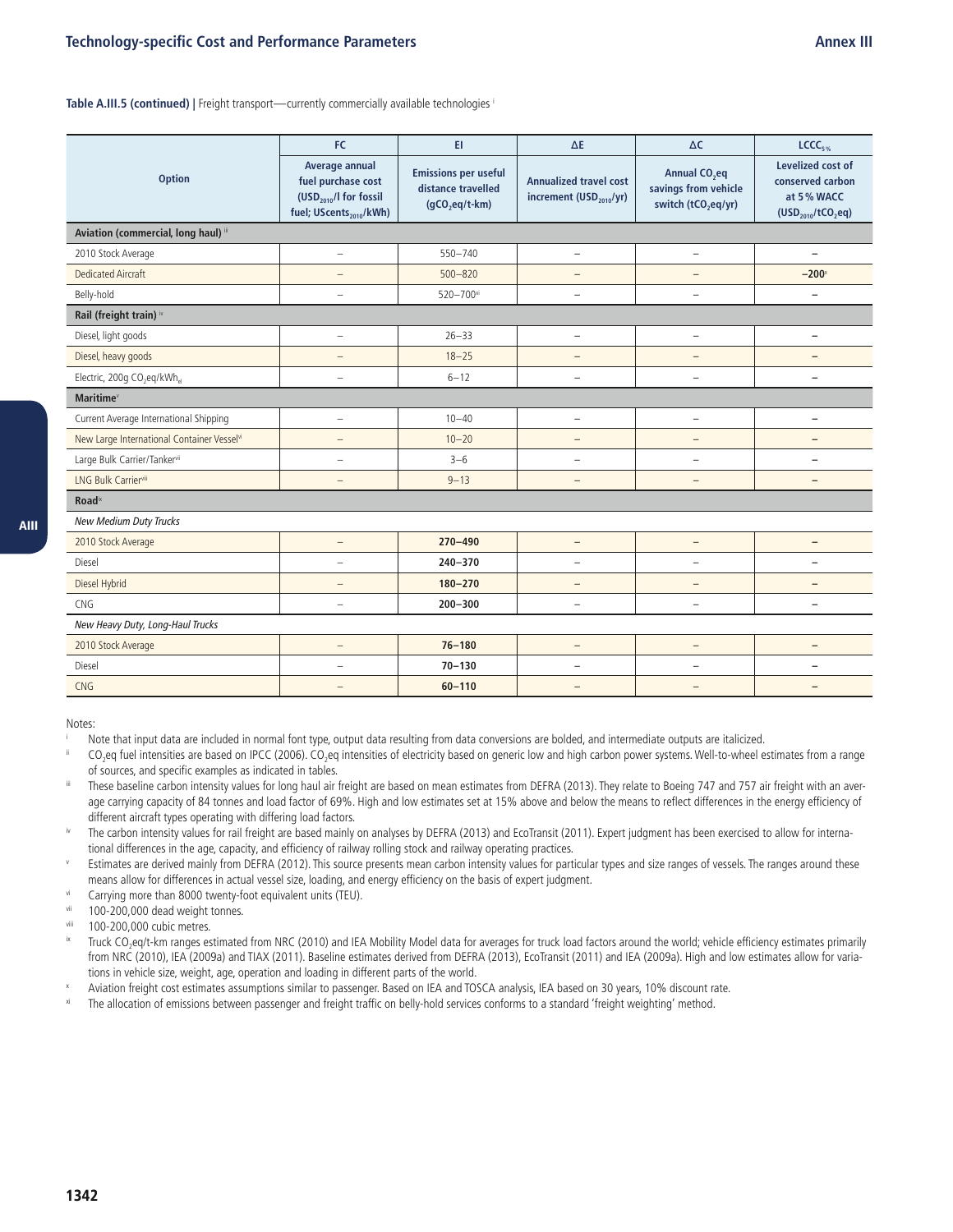| <b>LCCC<sub>5%</sub></b> | conserved carbon<br>Levelized cost of<br>$(USD_{2010}/tCO_2$ eq)<br>at 5% WACC                                       |                                  | <b>150</b> <sup>*</sup>                                                                                                                                                                                                                                                                                                                                                          | 350 <sup>vi</sup>                         |          | $-100$ <sup>vili</sup>                | $-100$ <sup>vili</sup> |                   |                              | $-100$            |                                        | $-250$                   | I                                                                                                    |  |
|--------------------------|----------------------------------------------------------------------------------------------------------------------|----------------------------------|----------------------------------------------------------------------------------------------------------------------------------------------------------------------------------------------------------------------------------------------------------------------------------------------------------------------------------------------------------------------------------|-------------------------------------------|----------|---------------------------------------|------------------------|-------------------|------------------------------|-------------------|----------------------------------------|--------------------------|------------------------------------------------------------------------------------------------------|--|
| JQ                       | Annual CO <sub>2</sub> eq<br>vehicle switch<br>savings from<br>$(tCO_2eq/yr)$                                        |                                  | $\mathsf{I}$                                                                                                                                                                                                                                                                                                                                                                     | $\mathsf I$                               |          | I                                     | I                      |                   |                              | I                 |                                        | I                        | I                                                                                                    |  |
| ă                        | Annualized<br>$(USD_{2010}/yr)$<br>travel cost<br>increment                                                          |                                  | I                                                                                                                                                                                                                                                                                                                                                                                | $\mathsf I$                               |          | I                                     | I                      |                   |                              | I                 |                                        | I                        | I                                                                                                    |  |
| Ξ                        | useful distance<br>$(gCO2eq/t-km)$<br>Emissions per<br>travelled                                                     |                                  | $300 - 450$                                                                                                                                                                                                                                                                                                                                                                      | 270-400°                                  |          | $7 - 13$ <sup>vii</sup>               | $2 - 4$ <sup>vii</sup> |                   |                              | 140-260           |                                        | $41 - 91$                | $26 - 59$                                                                                            |  |
| ڀ                        | UScents <sub>2010</sub> /kWh)<br>Average annual<br>fuel purchase<br>for fossil fuel;<br>cost (USD <sub>2010</sub> /l |                                  | $\mathbf{I}$                                                                                                                                                                                                                                                                                                                                                                     | $\overline{\phantom{a}}$                  |          | $\begin{array}{c} \hline \end{array}$ | ı                      |                   |                              | $\overline{1}$    |                                        | $\mathbf{I}$             | $\overline{\phantom{a}}$                                                                             |  |
| ą                        | travelled (km/yr)<br>Annual distance                                                                                 |                                  | $\begin{array}{c} \rule{0pt}{2.5ex} \rule{0pt}{2.5ex} \rule{0pt}{2.5ex} \rule{0pt}{2.5ex} \rule{0pt}{2.5ex} \rule{0pt}{2.5ex} \rule{0pt}{2.5ex} \rule{0pt}{2.5ex} \rule{0pt}{2.5ex} \rule{0pt}{2.5ex} \rule{0pt}{2.5ex} \rule{0pt}{2.5ex} \rule{0pt}{2.5ex} \rule{0pt}{2.5ex} \rule{0pt}{2.5ex} \rule{0pt}{2.5ex} \rule{0pt}{2.5ex} \rule{0pt}{2.5ex} \rule{0pt}{2.5ex} \rule{0$ | $\overline{\phantom{a}}$                  |          | $\begin{array}{c} \hline \end{array}$ | ı                      |                   |                              | Ï                 |                                        | $\mathbf{I}$             | $\mathsf{I}$                                                                                         |  |
|                          | Vehicle<br>lifetime                                                                                                  |                                  | $\begin{array}{c} \hline \end{array}$                                                                                                                                                                                                                                                                                                                                            | $\overline{1}$                            |          | $\begin{array}{c} \hline \end{array}$ | Ī                      |                   |                              | $\mathbf{I}$      |                                        | $\overline{\phantom{a}}$ | $\overline{\phantom{a}}$                                                                             |  |
| $\overline{a}$           | Vehicle price<br>expenditure)<br>(Incremental<br>markup on<br>baseline<br>$(USD_{2010})$<br>capital                  |                                  | $\begin{array}{c} \rule{0pt}{2.5ex} \rule{0pt}{2.5ex} \rule{0pt}{2.5ex} \rule{0pt}{2.5ex} \rule{0pt}{2.5ex} \rule{0pt}{2.5ex} \rule{0pt}{2.5ex} \rule{0pt}{2.5ex} \rule{0pt}{2.5ex} \rule{0pt}{2.5ex} \rule{0pt}{2.5ex} \rule{0pt}{2.5ex} \rule{0pt}{2.5ex} \rule{0pt}{2.5ex} \rule{0pt}{2.5ex} \rule{0pt}{2.5ex} \rule{0pt}{2.5ex} \rule{0pt}{2.5ex} \rule{0pt}{2.5ex} \rule{0$ | $\overline{\phantom{a}}$                  |          | $\begin{array}{c} \hline \end{array}$ | I                      |                   |                              | $\mathsf{I}$      |                                        | $\mathbf{I}$             | $\overline{\phantom{a}}$                                                                             |  |
| ŏ                        | Vehicle<br>load (t)                                                                                                  |                                  | $\overline{\phantom{a}}$                                                                                                                                                                                                                                                                                                                                                         | $\overline{1}$                            |          | $\overline{\phantom{a}}$              | $\mathsf{I}$           |                   |                              | c.<br>$1 - 6 - 1$ |                                        | $8 - 12$                 | $8 - 12$                                                                                             |  |
| 군                        | intensity<br>of fuel <sup>iii</sup><br>$CO2$ eq                                                                      |                                  | $\mathbf{I}$                                                                                                                                                                                                                                                                                                                                                                     | $\overline{1}$                            |          | $\mathbf{I}$                          | Ī                      |                   |                              | $3.2$ kg/l        |                                        | $3.2$ kg/l               | $2.1$ kg/l                                                                                           |  |
| <b>VEff</b>              | consumption<br>Vehicle fuel<br>(1/100km)                                                                             |                                  | $\begin{array}{c} \rule{0pt}{2.5ex} \rule{0pt}{2.5ex} \rule{0pt}{2.5ex} \rule{0pt}{2.5ex} \rule{0pt}{2.5ex} \rule{0pt}{2.5ex} \rule{0pt}{2.5ex} \rule{0pt}{2.5ex} \rule{0pt}{2.5ex} \rule{0pt}{2.5ex} \rule{0pt}{2.5ex} \rule{0pt}{2.5ex} \rule{0pt}{2.5ex} \rule{0pt}{2.5ex} \rule{0pt}{2.5ex} \rule{0pt}{2.5ex} \rule{0pt}{2.5ex} \rule{0pt}{2.5ex} \rule{0pt}{2.5ex} \rule{0$ | $\overline{1}$                            |          | $\overline{\phantom{a}}$              | Ī                      |                   |                              | $8 - 13$          |                                        | $15 - 22$                | $15 - 22$                                                                                            |  |
|                          | Options <sup>ii</sup>                                                                                                | Aviation (commercial, long haul) | Improved Aircraft (25 % better)                                                                                                                                                                                                                                                                                                                                                  | Improved, Open Rotor Engine (33 % better) | Maritime | Optimized Container Vessel            | Optimized Bulk Carrier | Road <sup>®</sup> | Optimized Medium Duty Trucks | Diesel            | Optimized Heavy Duty, Long-Haul Trucks | Diesel                   | (Assuming 70 % less CO <sub>2</sub> eq/MJ<br>Diesel/Biofuel (50/50 share)<br>biofuel than/MJ diesel) |  |

111111

**Contract Contract Street** 

 $\mathbf{I}$ 

 $\overline{\phantom{a}}$ 

Notes:

 $=$ 

Note that input data are included in normal font type, output data resulting from data conversions are bolded, and intermediate outputs are italicized. Note that input data are included in normal font type, output data resulting from data conversions are bolded, and intermediate outputs are italicized.

No future rail CO<sub>2</sub>eq or cost estimates were included due to lack of information. ii No future rail CO<sub>2</sub>eq or cost estimates were included due to lack of information.

iii CO2eq fuel intensities are based on IPCC (2006). CO2eq intensities of electricity based on generic low and high carbon power systems. Well-to-wheel estimates from a range CO<sub>2</sub>eq fuel intensities are based on IPCC (2006). CO<sub>2</sub>eq intensities of electricity based on generic low and high carbon power systems. Well-to-wheel estimates from a range of sources, and specific examples as indicated in tables. of sources, and specific examples as indicated in tables.

Future truck efficiencies and costs primarily from NRC (2010), Zhao et al (2013). iv Future truck efficiencies and costs primarily from NRC (2010), Zhao et al (2013).  $\leq$ 

age carrying capacity of 84 tonnes and load factor of 69%. High and low estimates set at 15% above and below the means to reflect differences in the energy efficiency of age carrying capacity of 84 tonnes and load factor of 69%. High and low estimates set at 15% above and below the means to reflect differences in the energy efficiency of These baseline carbon intensity values for long haul airfreight are based on mean estimates from DEFRA (2013). They relate to Boeing 747 and 757 airfreight with an aver- These baseline carbon intensity values for long haul airfreight are based on mean estimates from DEFRA (2013). They relate to Boeing 747 and 757 airfreight with an averdifferent aircraft types operating with differing load factors. different aircraft types operating with differing load factors. v

vi Projections of the carbon mitigation costs of future aircraft development are based mainly on Tosca. Mitigation costs for future technologies assumed similar to passenger Projections of the carbon mitigation costs of future aircraft development are based mainly on Tosca. Mitigation costs for future technologies assumed similar to passenger aircraft since the specific large commercial type aircraft are mostly the same configuration. aircraft since the specific large commercial type aircraft are mostly the same configuration.  $\overline{z}$ 

Estimates are derived mainly from DEFRA (2012). This source presents mean carbon intensity values for particular types and size ranges of vessels. The ranges around these vii Estimates are derived mainly from DEFRA (2012). This source presents mean carbon intensity values for particular types and size ranges of vessels. The ranges around these means allow for differences in actual vessel size, loading and energy efficiency on the basis of expert judgment. means allow for differences in actual vessel size, loading and energy efficiency on the basis of expert judgment.  $\overline{5}$ 

Shipping cost estimates based primarily on Buhaug (2009), Lloyds Register/DNV (2011), and IEA (2009a) (review of literature). viii Shipping cost estimates based primarily on Buhaug (2009), Lloyds Register/DNV (2011), and IEA (2009a) (review of literature).

 $\overline{y}$ 

 $+$   $=$   $-$ 

**Table A.III.6 |** Freight transport—future (2030) expected technologies i

Table A.III.6 | Freight transport-future (2030) expected technologies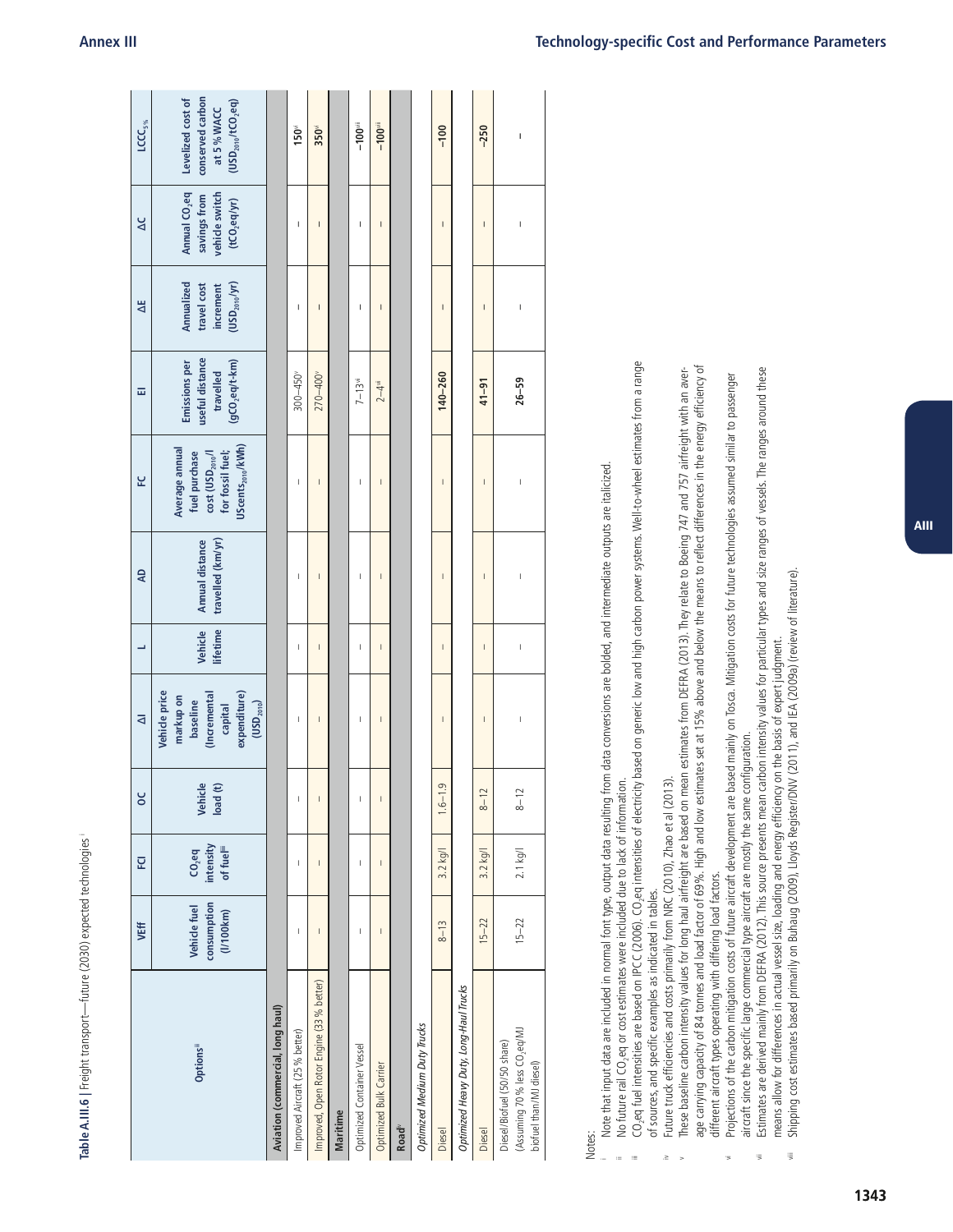## <span id="page-15-0"></span>A.III.4 Industry

#### **A.III.4.1 Introduction**

The data presented below has been used to assess typical productspecific CO $_2$ eq emissions (i.e., emission per unit of product) $^3$  for different production practices, which are commercially available today or may become so in the future, and for selected industrial sectors. Both direct and indirect specific emissions are assessed. Specific emissions could be reduced by switching to production processes that cause lower emissions for otherwise comparable products<sup>4</sup> and by reducing production/consumption of emission-intensive products. Some production practices are mutually exclusive; others can be combined to yield deeper reductions in specific emissions. The impact of decarbonizing electricity supplied for industrial processes has been assessed, too, for well-defined exemplary conditions.

For all input parameters and specific  $CO<sub>2</sub>$ eq emissions global average values are given as a benchmark. Parameters of individual production practices are generally estimates of typical values based on limited studies and expert judgment. Comparisons of input parameters across different individual production practices and with global averages (see Tables A.III.8–A.III.12 below) yields insights into the intermediate effect via which changes in final specific  $CO<sub>2</sub>$ eq emissions occur for certain production practices.

Estimates of future global averages in specific  $CO<sub>2</sub>$ eg emissions are derived for long-term scenarios that stabilized GHG concentrations at about 450 ppm CO<sub>2</sub>eq and provide data at the necessary level of detail. These can be considered as another rough benchmark for emission intensities that can be achieved with currently available and potential future production practices. Generally, scenarios that provide sufficient detail at the level of industrial subsectors/products are very scarce (2–3 models) and are in many cases derived from the same data source as data for individual production practices (mostly International Energy Agency)<sup>5</sup>. Comparisons of emission intensities in future 450 ppm stabilization scenarios with available production practices can yield rough insights into future trends for production practices with different specific emissions, but need to be considered with caution.

Specific mitigation costs have been assessed for all production practices except for the decarbonization of electricity supply, the costs of which are dealt with in Chapter 7 (Section 7.8). Specific mitigation costs are expressed in USD<sub>2010</sub>/tCO<sub>2</sub> or USD<sub>2010</sub>/tCO<sub>2</sub>eq and take into account total incremental operational and capital costs. Generally, costs of the abatement options shown vary widely between individual regions and from plant to plant. Factors influencing the costs include typical capital stock turnover rates (some measures can only be applied when plants are replaced), relative energy costs, etc. No metaanalysis of such individual cost components has been attempted, however, due to limited data availability. Estimates are based on expert judgment of the limited data that is available. Hence, the estimates of specific mitigation costs should be considered with care and as indicative only.

Information on specific emissions of different production practices and associated specific mitigation cost is presented in Figures 10.7–10.10 and in Figures 10.19 and 10.20.

#### **A.III.4.2 Approaches and data by industry sector**

#### **A.III.4.2.1 Cement**

Direct specific emissions of cement (tCO<sub>2</sub>/t cement) are derived from technical parameters via the following equation:

$$
EI_{direct} = (1 - \lambda) \cdot clc \cdot (e_{n-el} \cdot FC_{n-el} + Cl_{cal})
$$
 (Equation A.III.13)

Where

- $\lambda$  is the percentage of emissions captured and stored via CCS
- clc is the clinker to cement ratio
- $e_{n-el}$  is the specific non-electric energy use, i.e., the non-electric energy use per unit of clinker
- FCI<sub>n-el</sub> is the carbon intensity of the non-electric fuel used
- CI<sub>calc</sub> is the carbon intensity of the calcination process

Indirect specific emissions of cement ( $tCO<sub>2</sub>/t$  cement) are derived from specific electricity use and the carbon intensity of electricity:

$$
EI_{indirect} = e_{el} \cdot FCI_{el}
$$
 (Equation A.III.14)

**Where** 

- e<sub>el</sub> is the specific electric energy use, i.e., the electricity use per unit of cement
- $FCI_{el}$  is the carbon intensity of the electricity used

Emissions cannot always be expressed in product-specific terms. In the case of chemicals, products are too heterogeneous to express emissions per unit of product. Hence, global emissions of different production practices/technologies have been assessed for total global chemicals production.

Note that the extent to which certain production processes can be replaced by others is often constrained by various conditions that need to be considered on a case by case basis. The replacement of blast oxygen steel furnaces by electric arc furnaces, for instance, is limited by availability of scrap.

<sup>5</sup> Further literature sources are assessed in Chapter 10 (Section 10.7). The data sources assessed in 10.7 could, however, often not be used in the summary assessment mainly due to non-comparability of methodological approaches. Chapter 6 presents more comprehensive scenario assessments including all sectors of the economy, which often comes, however, at the expense of sectoral detail. Chapter 10 (Section 10.10) discusses these scenarios from an industry perspective.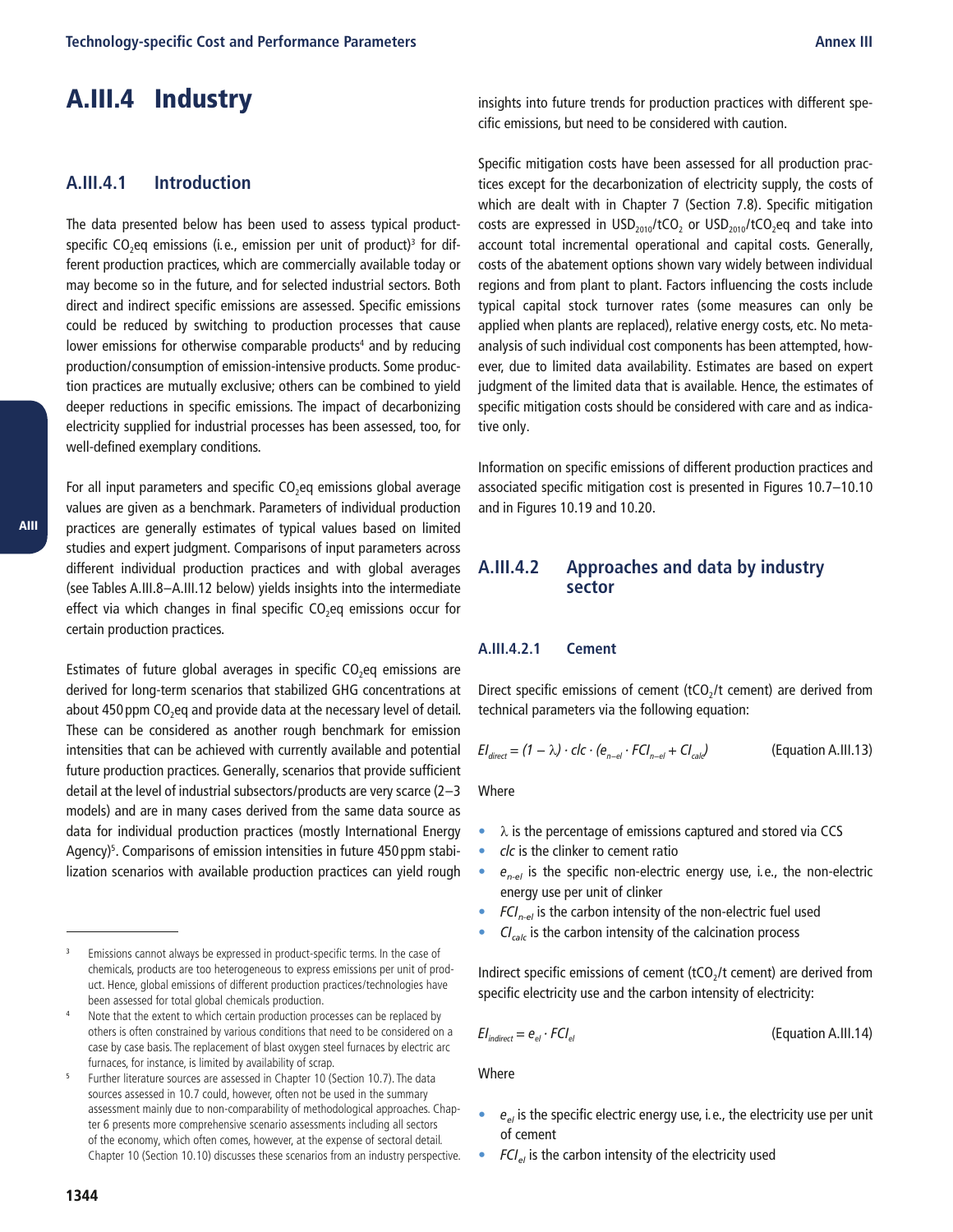Total specific emissions of cement (tCO<sub>2</sub>/t cement) are the sum of both direct and indirect specific emissions:

$$
EI_{total} = EI_{direct} + EI_{indirect}
$$
 (Equation A.III.15)

Remarks:

Variation in emission intensity derives from variation in selected input parameters. Individual input parameters are varied systematically, i.e.,

in accordance with the definition of each production practice, while all other input parameters are kept at global average values.

Data on technical input parameters is also very limited. Sources are specified in footnotes to data entries.

Specific mitigation costs (cost of conserved carbon) are estimated based on expert assessment of limited selected studies. See footnote ii for details.

**Table A.III.7 |** Technical parameters and estimates for cost of conserved carbon of cement production processesi

|                                                                                             | clc                         | $e_{n-el}$                                    | $FCI_{n\text{-}el}$                                                          | $Cl_{calc}$                                                                        | $e_{el}$                                | $FCI_{el}$                                                              | λ                                  | $EI_{direct}$                                           | $El_{indirect}$                                  | $EI_{total}$                                             | LCCC                                                                                  |
|---------------------------------------------------------------------------------------------|-----------------------------|-----------------------------------------------|------------------------------------------------------------------------------|------------------------------------------------------------------------------------|-----------------------------------------|-------------------------------------------------------------------------|------------------------------------|---------------------------------------------------------|--------------------------------------------------|----------------------------------------------------------|---------------------------------------------------------------------------------------|
| <b>Options</b>                                                                              | Clinker to cement ratio (%) | intensity (GJ/t clinker)<br>Non-electric fuel | electric fuel (tCO <sub>2</sub> /GJ)<br>of non-<br>CO <sub>2</sub> intensity | CO <sub>2</sub> intensity of calcination<br>process (t CO <sub>2</sub> /t clinker) | Electricity intensity<br>(kWh/t cement) | of electricity<br>CO <sub>2</sub> intensity<br>(kgCO <sub>2</sub> /kWh) | capture rate (%)<br>$\overline{c}$ | Direct emission intensity<br>$(tCO2/t$ cement)<br>w/CCS | Indirect emission intensity<br>$(tCO2/t$ cement) | Total emission intensity<br>(tCO <sub>2</sub> /t cement) | Levelized cost of conserved<br>carbon $(\text{USD}_{2010}/\text{tCO}_2)^{\text{iii}}$ |
| Historical Global Average Data and Future Data for 450 ppm Scenarios from Integrated Models |                             |                                               |                                                                              |                                                                                    |                                         |                                                                         |                                    |                                                         |                                                  |                                                          |                                                                                       |
| Global average (2030) iii                                                                   | $\overline{\phantom{0}}$    | ÷,                                            | $\equiv$                                                                     | $\overline{\phantom{m}}$                                                           | $\overline{\phantom{m}}$                | $\overline{\phantom{0}}$                                                | L,                                 | ÷,                                                      | $\overline{\phantom{m}}$                         | $0.38 - 0.59$                                            |                                                                                       |
| Global average (2050) iii                                                                   | -                           | $\qquad \qquad -$                             | $\qquad \qquad -$                                                            | $\overline{\phantom{m}}$                                                           | $\overline{\phantom{0}}$                |                                                                         | -                                  | $\overline{\phantom{0}}$                                | $\overline{\phantom{m}}$                         | $0.24 - 0.39$                                            |                                                                                       |
| Global average (2010)                                                                       | 0.8                         | 3.9                                           | 0.1                                                                          | 0.51                                                                               | 109                                     | $0.46^{iv}$                                                             | 0                                  | 0.72                                                    | 0.05                                             | 0.77                                                     |                                                                                       |
| <b>Currently Commercially Available Technologies</b>                                        |                             |                                               |                                                                              |                                                                                    |                                         |                                                                         |                                    |                                                         |                                                  |                                                          |                                                                                       |
| Best practice energy intensity                                                              | 0.8                         | $2.9 - 3.1^{\circ}$                           | 0.1                                                                          | 0.51                                                                               | $80 - 90$ <sup>vi</sup>                 | $0.46^{iv}$                                                             | $\mathbf 0$                        | $0.64 - 0.66$                                           | $0.037 - 0.041$                                  | $0.68 - 0.70$                                            | $< 0 - 150$                                                                           |
| Best practice clinker to cement ratio                                                       | $0.6 - 0.7$ <sup>vii</sup>  | 3.9                                           | 0.1                                                                          | 0.51                                                                               | 109                                     | $0.46^{iv}$                                                             | $\mathbf{0}$                       | $0.54 - 0.63$                                           | 0.05                                             | $0.59 - 0.68$                                            | $< 0 - 50$ <sup>viii</sup>                                                            |
| Best practice energy intensity and<br>clinker to cement ratio combined                      | $0.6 - 0.7$ <sup>vii</sup>  | $2.9 - 3.1$                                   | 0.1                                                                          | 0.51                                                                               | $80 - 90$ <sup>vi</sup>                 | $0.46^{\rm iv}$                                                         | $\Omega$                           | $0.48 - 0.57$                                           | $0.037 - 0.041$                                  | $0.52 - 0.62$                                            | $< 0 - 150$ <sup>viii</sup>                                                           |
| Improvements in non-electric fuel mixix                                                     | 0.8                         | 3.9                                           | $0.056*$                                                                     | 0.51                                                                               | 109                                     | $0.46^{iv}$                                                             | $\theta$                           | 0.58                                                    | 0.05                                             | 0.63                                                     | $< 0 - 150$ <sup>viii</sup>                                                           |
| Decarbonization of electricity supply                                                       | 0.8                         | 3.9                                           | 0.1                                                                          | 0.51                                                                               | 109                                     | $0 - 0.39$ <sup>xi</sup>                                                | $\mathbf{0}$                       | 0.72                                                    | $0 - 0.043$                                      | $0,72 - 0.76$                                            |                                                                                       |
| <b>Pre-commercial Technologies</b>                                                          |                             |                                               |                                                                              |                                                                                    |                                         |                                                                         |                                    |                                                         |                                                  |                                                          |                                                                                       |
| CCSxii                                                                                      | 0.8                         | 3.9                                           | 0.1                                                                          | 0.51                                                                               | 109                                     | $0.46^{iv}$                                                             | $75 - 90$                          | $0.072 - 0.18$                                          | 0.05                                             | $0.12 - 0.23$                                            | $50 - 150$ <sup>xiii</sup>                                                            |
| CCS and fully decarbonized electricityxiv                                                   | 0.8                         | 3.9                                           | 0.1                                                                          | 0.51                                                                               | 109                                     | $\mathbf{0}$                                                            | $75 - 90$                          | $0.072 - 0.18$                                          | 0                                                | $0.072 - 0.18$                                           |                                                                                       |

Notes:

Note that input data are included in normal font type, output data resulting from data conversions are bolded, and intermediate outputs are italicized.

Expert judgment based on McKinsey (2009), 2012, IEA (2009b, 2012a), BEE (2012), and others. The costs of the abatement options shown vary widely between individual regions and from plant to plant. Factors influencing the costs include typical capital stock turnover rates (some measures can only be applied when plants are replaced), relative energy costs, etc.

- Data range is taken from the following models: AIM Enduse model (Akashi et al., 2013), IEA 2DS low demand (IEA, 2012a).
- Based on global industry-wide average CO<sub>3</sub>eg intensity of primary energy used in electricity and heat supply in 2010 (see Chapter 10. Table 10.2)

This range is based on best practice operation of 4 to 6 stage pre-heater and pre-calciner kiln technology based on IEA (2009b). Actual operation performance does depend on issues such as moisture content and raw material quality and can be above this range.

Best practice electricity consumption is based on IEA (2007).

vii Minimum clinker to cement ratio is for Portland cement according to IEA (2007), which is a globally achievable value taking availability of substitutes into account IEA (2009b). Further reductions in the clinker to cement ratio are possible for other types of cement (e.g., fly ash or blast furnace slag cement).

For clinker substitution and fuel mix changes, costs depend on the regional availability and price of clinker substitutes and alternative fuels.

This is assuming that only natural gas is used as non-electric fuel. Further reductions in non-electric fuel emission intensity are technically possible, e.g., by increased use of biomass. Natural gas fuel emission factor (IPCC, 2006).

The upper end of the range is based on natural gas combined cycle (NGCC) with an efficiency of 55 % and fuel emission factors from IPCC (2006).

CCS: Carbon dioxide capture and storage. This option assumes no improvements in fuel mix. Feasibility of CCS depends on global CCS developments. CCS is currently not yet applied in the cement sector.

IEA GHG (2008) estimates CCS abatement cost at 63 to 170 USD/tCO<sub>2</sub> avoided.

This option assumes no improvements in non-electric fuel mix.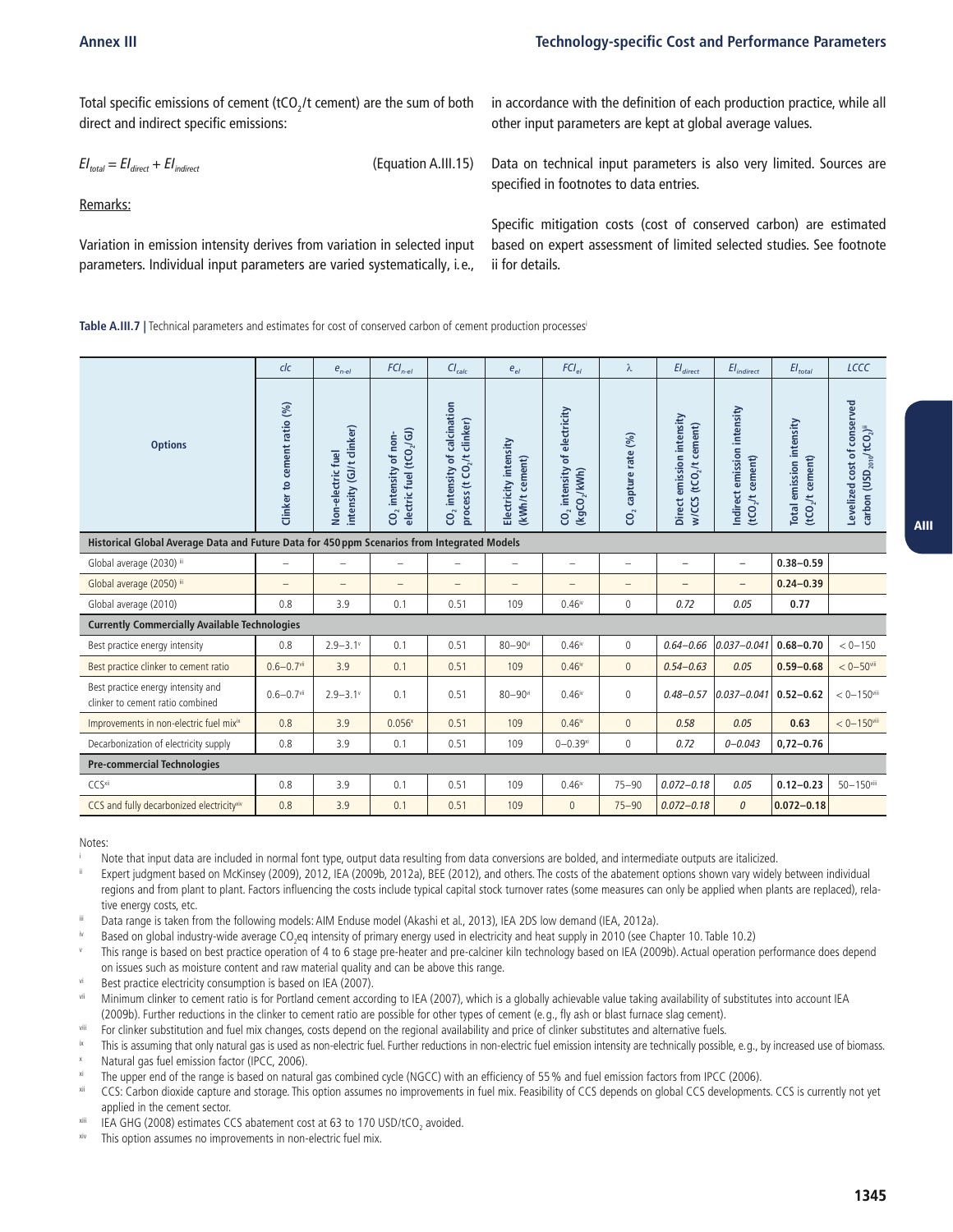#### <span id="page-17-0"></span>**A.III.4.2.2 Iron and steel**

Direct specific CO<sub>2</sub> emissions of crude steel (tCO<sub>2</sub>/t steel) are derived from technical parameters via the following equation:

$$
EI_{direct} = (1 - \lambda) \cdot EI_{direct, noCCs}
$$
 (Equation A.III.16)

Where

- $\lambda$  is the percentage of emissions captured and stored via CCS
- **EI**<sub>direct,noccs</sub> is the direct emission intensity without CCS

Indirect specific CO<sub>2</sub> emissions of crude steel (tCO<sub>2</sub>/t steel) are derived from specific electricity use and the carbon intensity of electricity:

$$
EI_{indirect} = e_{el} \cdot FCI_{el}
$$
 (Equation A.III.17)

Where

- $e_{el}$  is the specific electric energy use, i.e., the electricity use per unit of crude steel
- $FCI_{el}$  is the carbon intensity of the electricity used

Total specific CO<sub>2</sub> emissions of crude steel (tCO<sub>2</sub>/t steel) are the sum of both direct and indirect specific emissions:

 $EI_{total} = EI_{direct} + EI_{indirect}$  (Equation A.III.18)

#### Remarks:

Data on technical input parameters is limited and almost exclusively based on IEA (2007). Emission intensities of the advanced blast furnace route, the natural gas DRI route, and the scrap-based electric arc furnace route are point estimates of global best practice based on IEA (2007). Since no variation in input parameters could be derived from the literature, output ranges have been constructed as an interval around the mean value based on  $+/-10\%$  of the respective savings. Where input parameters are set by assumption, they are varied within typical ranges and become the sole source of variation in output values, while all other input parameters are kept at global average values.

Specific mitigation costs (cost of conserved carbon) are estimated based on expert assessment of limited selected studies. See footnote vi for details.

#### **A.III.4.2.3 Chemicals**

Global direct  $CO<sub>2</sub>$  emissions (GtCO<sub>2</sub>) of global chemicals production in 2010 are derived from technical parameters via the following equation:

$$
CO2direct = (1 - \lambda) \cdot CO2direct, noCC
$$
 (Equation A.III.19)

Where

- $\lambda$  is the percentage of emissions captured and stored via CCS
- CO2<sub>direct,noccs</sub> are global direct CO<sub>2</sub> emissions in chemicals production in 2010 without CCS

Global indirect CO<sub>2</sub> emissions (GtCO<sub>2</sub>) of global chemicals production in 2010 are derived from global electricity use in chemicals production and the carbon intensity of electricity:

$$
CO2indirect = Elec \cdot FCIel \cdot \gamma
$$
 (Equation A.III.20)

Where

- Elec is the global electric energy use in the chemicals sector in 2010
- $FCI_{el}$  is the carbon intensity of the electricity used
- $\gamma$  is a unit conversion factor of 1/1000

Total global  $CO<sub>2</sub>$ eq emissions (GtCO<sub>2</sub>eq) of chemicals production in 2010 are the sum of direct and indirect  $CO<sub>2</sub>$  emissions and  $CO<sub>2</sub>$ -equivalents of non-CO<sub>2</sub> emissions:

$$
CO2e_{total} = CO2_{direct} + CO2_{indirect} + CO2e_{acid} + CO2e_{HFC-22}
$$
\n(Equation A.III.21)

Where

- CO2e<sub>acid</sub> are global direct N<sub>2</sub>O emissions from global nitric and adipic acid production expressed in  $CO<sub>2</sub>$  equivalents
- CO2e<sub>HFC-22</sub> are global direct HFC-23 emissions from HFC-22 production expressed in  $CO<sub>2</sub>$  equivalents

#### Remarks:

For most production practices, only central estimates for technical input parameters could be derived from the available literature. Where input parameters are set by assumption, they are varied within typical ranges and become a source of variation in output values. Where no variation in input parameters could be derived from the literature, output ranges have been constructed as an interval around the mean value based on  $+/-10\%$  of the respective savings.

Specific mitigation costs (cost of conserved carbon) are estimated based on expert assessment of limited selected studies. See footnote iv for details.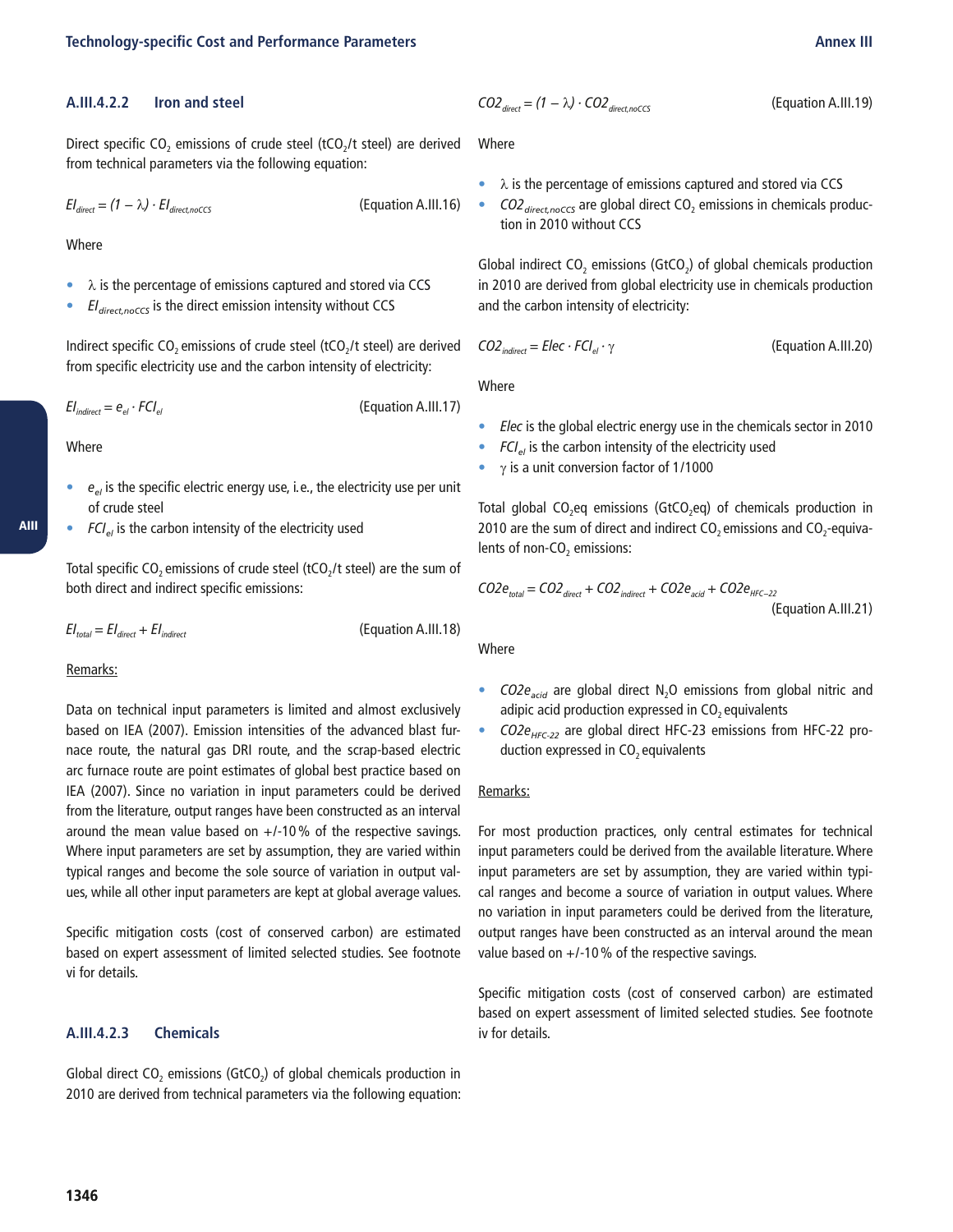#### Table A.III.8 | Technical parameters and estimat+es for cost of conserved carbon of iron and steel production processes<sup>i</sup>

|                                                                                             | $EI_{\text{direct}, \text{noCCS}}$                                                     | $e_{el}$                                             | $FCI_{el}$                                                    | λ                                              | $EI_{direct}$                                                                         | $EI_{indirect}$                                               | $EI_{total}$                                                      | <b>LCCC</b>                                                                          |  |
|---------------------------------------------------------------------------------------------|----------------------------------------------------------------------------------------|------------------------------------------------------|---------------------------------------------------------------|------------------------------------------------|---------------------------------------------------------------------------------------|---------------------------------------------------------------|-------------------------------------------------------------------|--------------------------------------------------------------------------------------|--|
| <b>Optionsii</b>                                                                            | ແຂະ<br>Specific direct CO <sub>2</sub><br>emissions w/o<br>(tCO <sub>2</sub> /t steel) | Specific electricity<br>(kWh/t steel)<br>consumption | $CO2$ intensity<br>(kgCO <sub>2</sub> /kWh)<br>of electricity | CO <sub>2</sub> capture rate <sup>iv</sup> (%) | Specific direct CO <sub>2</sub><br>emissions w/CCS<br>steel)<br>(tCO <sub>2</sub> /t) | Indirect emission<br>intensity (tCO <sub>2</sub> /t<br>steel) | intensity (tCO <sub>2</sub> /t<br><b>Total emission</b><br>steel) | conserved carbon<br>Levelized cost of<br>$(\mathsf{USD}_{20\,10}/\mathsf{tCO}_2)$ vi |  |
| Historical Global Average Data and Future Data for 450 ppm Scenarios from Integrated Models |                                                                                        |                                                      |                                                               |                                                |                                                                                       |                                                               |                                                                   |                                                                                      |  |
| Global average (2030)vii                                                                    | $\overline{\phantom{0}}$                                                               | $\qquad \qquad$                                      | $\overline{\phantom{0}}$                                      | $\qquad \qquad =$                              | $\overline{\phantom{m}}$                                                              | $\overline{\phantom{m}}$                                      | $0.92 - 1.36$                                                     |                                                                                      |  |
| Global average (2050) vii                                                                   | $\overline{\phantom{0}}$                                                               | $\overline{\phantom{0}}$                             | $\qquad \qquad -$                                             | $\qquad \qquad -$                              | $\qquad \qquad -$                                                                     | $\overline{\phantom{0}}$                                      | $0.47 - 0.84$                                                     |                                                                                      |  |
| Global average (2010)                                                                       | 1.8viii                                                                                | 820 <sup>ix</sup>                                    | 0.46 <sup>x</sup>                                             | 0                                              | 1.8                                                                                   | 0.38                                                          | 2.2                                                               |                                                                                      |  |
| <b>Currently Commercially Available Technologies</b>                                        |                                                                                        |                                                      |                                                               |                                                |                                                                                       |                                                               |                                                                   |                                                                                      |  |
| Advanced blast furnace routexi                                                              | 1.3 <sup>xii</sup>                                                                     | $350$ <sup>xiii</sup>                                | $0.46^x$                                                      | $\Omega$                                       | 1.3                                                                                   | 0.16                                                          | 1.5                                                               | $< 0 - 150$                                                                          |  |
| Natural gas DRI routexiv, xi                                                                | 0.7 <sup>xii</sup>                                                                     | 590xiii                                              | 0.46 <sup>x</sup>                                             | $\mathbf{0}$                                   | 0.7                                                                                   | 0.27                                                          | 0.97                                                              | $50 - 150$                                                                           |  |
| Scrap based EAFxv, xi                                                                       | $0.25$ <sup>xii</sup>                                                                  | 350xiii                                              | $0.46*$                                                       | 0                                              | 0.25                                                                                  | 0.16                                                          | 0.41                                                              | $< 0 - 50$ <sup>xvi</sup>                                                            |  |
| Decarbonization of electricity supply                                                       | $1.8$ <sup>viii</sup>                                                                  | 820 <sup>ix</sup>                                    | $0 - 0.39$ <sup>xvii</sup>                                    | $\mathbf{0}$                                   | 1.8                                                                                   | $0 - 0.32$                                                    | $1.8 - 2.1$                                                       |                                                                                      |  |
| <b>Pre-commercial Technologies</b>                                                          |                                                                                        |                                                      |                                                               |                                                |                                                                                       |                                                               |                                                                   |                                                                                      |  |
| CCSxviii                                                                                    | 1.8viii                                                                                | 820 <sup>ix</sup>                                    | $0.46*$                                                       | $75 - 90$                                      | $0.18 - 0.45$                                                                         | 0.38                                                          | $0.56 - 0.82$                                                     | $50 - 150$                                                                           |  |
| CCS and fully decarbonized electricity <sup>xix</sup>                                       | $1.8$ <sup>viii</sup>                                                                  | $\overline{\phantom{0}}$                             | $\mathbf{0}$                                                  | $75 - 90$                                      | $0.18 - 0.45$                                                                         | $\theta$                                                      | $0.18 - 0.45$                                                     |                                                                                      |  |

Note:

Note that input data are included in normal font type, output data resulting from data conversions are bolded, and intermediate outputs are italicized.

Non-electric fuel mix improvements are not listed as an abatement option because a large share of the coal use in the iron and steel industry, via the intermediate production of coke, is an inherent feature of the blast furnace technology. The coke is used to reduce iron ore to iron and for structural reasons in the furnace. The limited data availability did not allow assessing the limited potential related to the part of the fuel use that can be substituted.

iii Direct CO<sub>2</sub> emissions contain all emissions from steel production that are unrelated to electricity consumption.

As percentage of specific direct CO<sub>2</sub> emissions in steel production.

Direct CO<sub>2</sub> emissions contain all emissions from steel production that are unrelated to electricity consumption.

Expert judgment based on McKinsey (2009; 2010), IEA (2009b, 2012a), BEE (2012) and others. The costs of the abatement options shown vary widely between individual regions and from plant to plant. Factors influencing the costs include typical capital stock turnover rates (some measures can only be applied when plants are replaced), relative energy costs, etc.

Data range is provided by AIM Enduse model (Akashi et al., 2013) DNE21+ (Sano et al., 2013a; b) and IEA 2DS low demand (IEA, 2012a).

IEA (2012a).

Derived from IEA (2012a, 2013b).

Based on global industry-wide average CO<sub>2</sub>eq intensity of primary energy used in electricity and heat supply in 2010 (see Chapter 10, Table 10.2). This is a simplified calculation in line with the method used for other sectors ignoring the practice in many iron and steel plants to use process derived gases (blast furnace gas and basic oxygen furnace gas) for electricity production. The emissions from these derived gases are already included in the direct emissions.

xii Excluding rolling and finishing.

Value equals lower bound of total emission intensity in IEA (2007, p. 108, table 5.4) as that is for zero-carbon electricity.

Derived from spread in total emission intensity in IEA (2007, p. 108, table 5.4) and using a typical coal emission factor of 0.85.

DRI: Direct reduced iron.

EAF: Electric arc furnace.

Costs depend heavily on the regional availability and price of scrap.

xvii The upper end of the range is based on natural gas combined cycle (NGCC) with an efficiency of 55% and fuel emission factors from IPCC (2006). The approach taken here is a simplified calculation, consistent with the approach for other sectors and does not explicitly take into account the share of the electricity consumed that is produced with process derived gases (see also footnote ix).

**xviii** CCS: Carbon dioxide capture and storage. This option assumes no improvements in fuel mix.

This option assumes no improvements in non-electric fuel mix.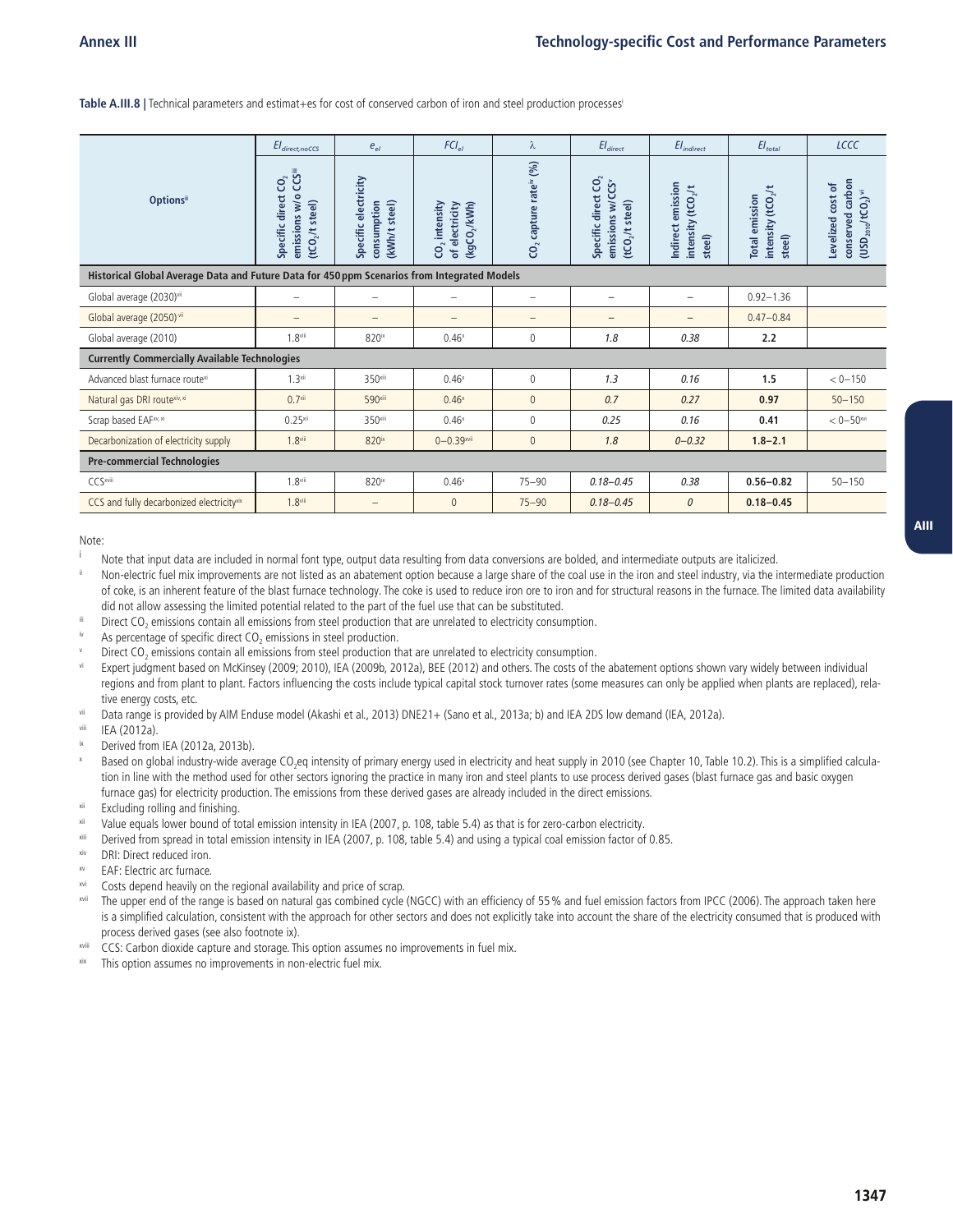#### **Table A.III.9 |** Technical parameters and estimates for cost of conserved carbon of chemicals production processes i

|                                                                 | $CO2$ direct, no CCS                                             | $CO2e_{acid}$                                                                             | $CO2e$ <sub>HFC-22</sub>                                                                                            | Elec                         | $FCI_{el}$                                                           | λ                                               | CO2 <sub>direct</sub>                                     | $CO2$ <sub>indirect</sub>                                      | CO2 <sub>total</sub>                          | <b>LCCC</b>                                             |
|-----------------------------------------------------------------|------------------------------------------------------------------|-------------------------------------------------------------------------------------------|---------------------------------------------------------------------------------------------------------------------|------------------------------|----------------------------------------------------------------------|-------------------------------------------------|-----------------------------------------------------------|----------------------------------------------------------------|-----------------------------------------------|---------------------------------------------------------|
| <b>Options</b>                                                  | Global direct CO <sub>2</sub> emissions<br>CCS (GtCO2)<br>$W$ lo | emissions from<br>HFC-22 production (GtCO <sub>2</sub> eq)"<br>Global non-CO <sub>2</sub> | Global non-CO <sub>2</sub> emissions from adipic<br>and nitric acid production (GtCO <sub>2</sub> eq) <sup>ii</sup> | Global electricity use (TWh) | CO <sub>2</sub> intensity of electricity<br>(kgCO <sub>2</sub> /kWh) | CO <sub>2</sub> capture rate <sup>iii</sup> (%) | Global direct CO <sub>2</sub> emissions<br>w/ CCS (GtCO2) | Global indirect CO <sub>2</sub> emissions (GtCO <sub>2</sub> ) | Global total emissions (GtCO <sub>2</sub> eq) | Cost of conserved carbon<br>$(USD_{2010}/tCO_2eq)^{iv}$ |
| Historical Data and Future Data from IEA ETP 2DS Scenario       |                                                                  |                                                                                           |                                                                                                                     |                              |                                                                      |                                                 |                                                           |                                                                |                                               |                                                         |
| Global total (2030) <sup>v</sup>                                | $\qquad \qquad -$                                                | $\equiv$                                                                                  | $\overline{\phantom{a}}$                                                                                            | 1400                         | $\overline{\phantom{m}}$                                             | $\equiv$                                        | $1.5 - 1.6$                                               | $\overline{\phantom{0}}$                                       | $\overline{\phantom{0}}$                      |                                                         |
| Global total (2050) <sup>v</sup>                                | $\qquad \qquad -$                                                | $\qquad \qquad -$                                                                         | $\overline{\phantom{a}}$                                                                                            | 1400                         | $\qquad \qquad -$                                                    | $\overline{\phantom{0}}$                        | 1.3                                                       | $\overline{\phantom{a}}$                                       | $\overline{\phantom{m}}$                      |                                                         |
| Global total (2010)                                             | 1.6 <sup>vi</sup>                                                | 0.13                                                                                      | 0.12                                                                                                                | 1100vii                      | $0.46$ <sup>viii</sup>                                               | 0                                               | 1.6                                                       | 0.51                                                           | 2.4                                           |                                                         |
| <b>Currently Commercially Available Technologies</b>            |                                                                  |                                                                                           |                                                                                                                     |                              |                                                                      |                                                 |                                                           |                                                                |                                               |                                                         |
| Best practice energy intensity                                  | 1.0 <sup>ix</sup>                                                | 0.13                                                                                      | 0.12                                                                                                                | 860 <sup>x</sup>             | $0.46$ <sup>viii</sup>                                               | $\mathbf 0$                                     | 1.0                                                       | 0.39                                                           | 1.7                                           | $< 0 - 150$                                             |
| Enhanced recycling, cogeneration<br>and process intensification | $1.3^{xi}$                                                       | 0.13                                                                                      | 0.12                                                                                                                | 1100vii                      | $0.46$ <sup>viii</sup>                                               | $\mathbf{0}$                                    | 1.3                                                       | 0.51                                                           | 2.1                                           | $20 - 150$                                              |
| Abatement of N <sub>2</sub> O from<br>nitric and adipic acid    | 1.6 <sup>vi</sup>                                                | 0.13                                                                                      | $0.01$ <sup>xii</sup>                                                                                               | 1100vii                      | $0.46$ <sup>viii</sup>                                               | $\mathbf 0$                                     | 1.6                                                       | 0.51                                                           | 2.3                                           | $0 - 50$                                                |
| Abatement of HFC-23 emissions<br>from HFC-22 production         | 1.6 <sup>vi</sup>                                                | $O^{\times iii}$                                                                          | 0.12                                                                                                                | 1100vii                      | $0.46$ <sup>viii</sup>                                               | $\mathbf{0}$                                    | 1.6                                                       | 0.51                                                           | 2.2                                           | $0 - 20$                                                |
| Improvements in non-electric fuel mixxiv                        | $1.2^{x}$                                                        | 0.13                                                                                      | 0.12                                                                                                                | 1100vii                      | $0.46$ <sup>viii</sup>                                               | $\mathsf{O}\xspace$                             | 1.2                                                       | 0.51                                                           | 2.0                                           | $< 0 - 150$                                             |
| Decarbonization of electricity supply                           | $1.6$ <sup>vi</sup>                                              | 0.13                                                                                      | 0.12                                                                                                                | 1100vii                      | $0 - 0.39$ <sub>xvi</sub>                                            | $\overline{0}$                                  | 1.6                                                       | $0 - 0.44$                                                     | $1.8 - 2.3$                                   |                                                         |
| <b>Pre-commercial Technologies</b>                              |                                                                  |                                                                                           |                                                                                                                     |                              |                                                                      |                                                 |                                                           |                                                                |                                               |                                                         |
| CCS for ammonia production <sup>xvii</sup>                      | 1.6 <sup>vi</sup>                                                | 0.13                                                                                      | 0.12                                                                                                                | 1100vii                      | $0.46$ <sup>viii</sup>                                               | 3.5 <sup>xviii</sup>                            | 1.5                                                       | 0.51                                                           | 2,3                                           | $50 - 150$                                              |
| CCSxix                                                          | $1.6$ <sup>vi</sup>                                              | 0.13                                                                                      | 0.12                                                                                                                | 1100vii                      | $0.46$ <sup>viii</sup>                                               | $75 - 90$                                       | $0.16 - 0.4$                                              | 0.51                                                           | $0.92 - 1.16$                                 | $50 - 150$                                              |
| CCS and fully decarbonized electricity <sup>xx</sup>            | 1.6 <sup>vi</sup>                                                | 0.13                                                                                      | 0.12                                                                                                                | 1100vii                      | $\mathsf{O}\xspace$                                                  | $75 - 90$                                       | $0.16 - 0.4$                                              | 0                                                              | $0.41 - 0.65$                                 |                                                         |

Notes:

Note that input data are included in normal font type, output data resulting from data conversions are bolded, and intermediate outputs are italicized.

- Based on EPA (2013) unless specified otherwise.
- As percentage of global direct  $CO<sub>2</sub>$  emissions in chemicals production.
- Expert judgment based on McKinsey (2009; 2010), IEA (2009c, 2012a), BEE (2012), and others. The costs of the abatement options shown vary widely between individual regions and from plant to plant. Factors influencing the costs include typical capital stock turnover rates (some measures can only be applied when plants are replaced), relative energy costs, etc.
- Based on IEA ETP 2DS scenarios with high and low global energy demand (IEA, 2012a).
- Based on IEA (2012a).
- Based on IEA (IEA, 2013b). IEA (2012a) provided higher values of 1340 TWh.
- Based on global industry-wide average CO<sub>2</sub>eq intensity of primary energy used in electricity and heat supply in 2010 (see Chapter 10. Table 10.2).
- Based on global potential for savings of 35 % in direct emissions in chemicals production as estimated for 2006 (IEA, 2009c) applied to direct emissions in 2010.
- Based on potential for electricity savings of 0.91 EJ (IEA, 2012a).
- Based on global technical potential for saving in primary energy consumption of 4.74 EJ (IEA, 2012a) and assuming that conserved primary energy supply is based on natural gas with an emission factor of 56.2 kg CO<sub>2</sub>eq/GJ (2006). This translates into savings in global direct CO<sub>2</sub> emissions of 0.27 GtCO<sub>2</sub>eq.
- xii Based on a global technical potential to save 85% of non-CO2 emissions from HFC-22 production (EPA, 2013).
- $\frac{x}{10}$  Based on a global technical potential to save 100% of non-CO<sub>2</sub> emissions from production of adipic and nitric acid (Miller and Kuijpers, 2011)<br>In This is assuming that only natural gas is used as non-electric f
- This is assuming that only natural gas is used as non-electric fuel. Further reductions in non-electric fuel emission intensity are technically possible, e.g., by increased use of biomass.
- Based on the assumption that 23% of direct  $CO_2$  emissions can be saved from a switch to natural gas (IEA, 2009c).
- The upper end of the range is based on natural gas combined cycle (NGCC) with an efficiency of 55% and fuel emission factors from IPCC (2006).
- Ammonia production was 159 Mt in 2010 (IEA, 2012a). According to Neelis et al. (2005), a best practice gas-based ammonia facility produces 1.6 tCO<sub>2</sub>/t ammonia, of which 70% are pure CO<sub>2</sub> emissions (1.1 t CO<sub>2</sub>/t ammonia). 50% of that pure CO<sub>2</sub> stream is assumed to be used in urea production (0.55 t CO<sub>2</sub>/t ammonia). 90% of the remaining 0.55 tCO<sub>2</sub>/t ammonia is assumed to be captured. This results in an effective CO<sub>2</sub> capture rate of 3.5% of total emissions in chemicals by application of CCS in ammonia production.
- <sup>xviii</sup> This is the effective rate of CO<sub>2</sub> emissions captured in ammonia production relative to global direct CO<sub>2</sub> emissions in chemicals. See also endnote xvii.
- This option assumes no improvements in fuel mix.
- <sup>xx</sup> This option assumes no improvements in non-electric fuel mix.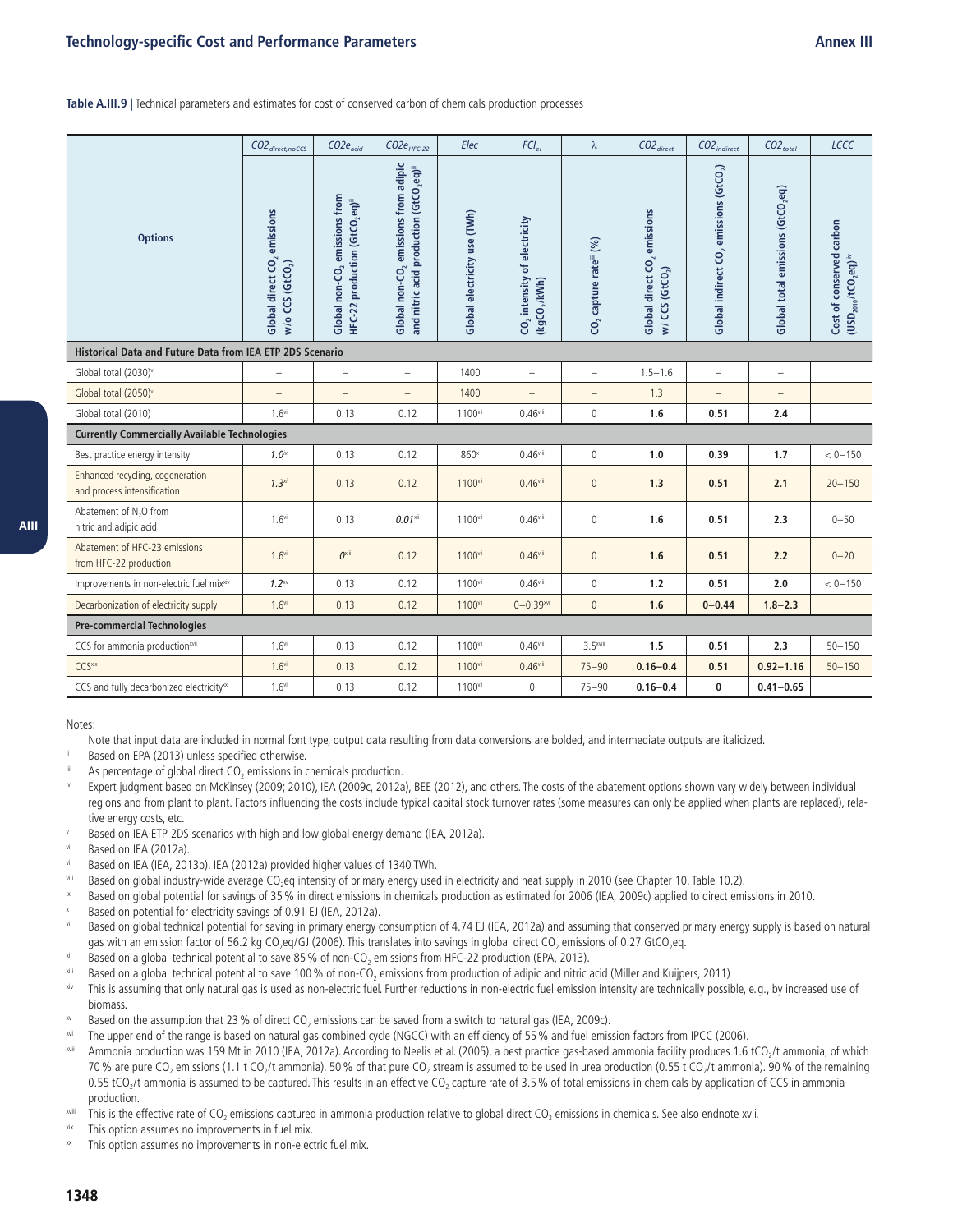#### <span id="page-20-0"></span>**A.III.4.2.4 Pulp and paper**

Specific direct  $CO<sub>2</sub>$  emissions of paper (tCO<sub>2</sub>/t paper) are derived from technical parameters via the following equation:

$$
EI_{direct} = (1 - \lambda) \cdot EI_{direct, noCCS}
$$

- $\lambda$  is the percentage of emissions captured and stored via CCS
- **EI**<sub>direct,noccs</sub> is the direct emission intensity without CCS

Indirect specific CO<sub>2</sub> emissions of paper (tCO<sub>2</sub>/t paper) are derived from specific electricity use and the carbon intensity of electricity:

 $EI_{indirect} = e_{el} \cdot FCI_{el}$  (Equation A.III.23)

Where

**Where** 

- $e_{el}$  is the specific electric energy use, i.e., the electricity use per tonne of paper
- FCI<sub>el</sub> is the carbon intensity of the electricity used

Total specific CO<sub>2</sub> emissions of paper (tCO<sub>2</sub>/t paper) are the sum of both direct and indirect specific emissions:

 $EI_{total} = EI_{direct} + EI_{indirect}$  (Equation A.III.24)

#### Remarks:

For most production practices, only central estimates for technical input parameters could be derived from the available literature. Where input parameters are set by assumption, they are varied within typical ranges and become a source of variation in output values. Where no variation in input parameters could be derived from the literature, output ranges have been constructed as an interval around the mean value based on  $+/-10\%$  of the respective savings.

Specific mitigation costs (cost of conserved carbon) are estimated based on expert assessment of limited selected studies. See footnote v for details.

#### (Equation A.III.22) **A.III.4.2.5 Municipal Solid Waste (MSW)**

For waste treatment practices that reduce landfill, specific methane emission (gCH<sub>4</sub>/kg MSW) and specific nitrous oxide emissions (gN<sub>2</sub>O/kg MSW) are taken directly from the literature. Methane emission intensities (gCH $_4$ /kg MSW) of conventional and improved landfill options are derived from technical parameters given below. CO<sub>2</sub>eq emission intensities ( $tCO_2$ eq/t MSW) are calculated using global warming potentials (GWP) of methane and nitrous oxide of 21 and 310, respectively.

$$
EI_{CH4} = MCF \cdot DOC \cdot DOCf \cdot F \cdot (1 - OX) \cdot (1 - R) \cdot \gamma \cdot \eta
$$
\n(Equation A.III.25)

Where

- *MCF* is the methane correction factor,  $Min(MCF) = 0.6$ ,  $Max(MCF) = 1$
- DOC is degradable organic carbon (gC/kg MSW)
- DOCf is the fraction of DOC dissimilated,  $DOCf = 0.5$
- *F* is the fraction of methane in landfill gas,  $F = 0.5$
- $OX$  is oxidation factor (fraction)
- *is the fraction of recovered methane*
- $\gamma$  is the unit conversion factor of C into CH<sub>4</sub>  $\gamma$  = 16/12
- η is a unit conversion factor of 1/1000

Values given above are based on Frøiland Jensen and Pipatti (2001) and Pipatti et al. (2006) default values.

Variation in specific emissions is from maximum to minimum assuming all input parameters are independently distributed.

Cost are taken from EPA (2013) and based on a 10% WACC.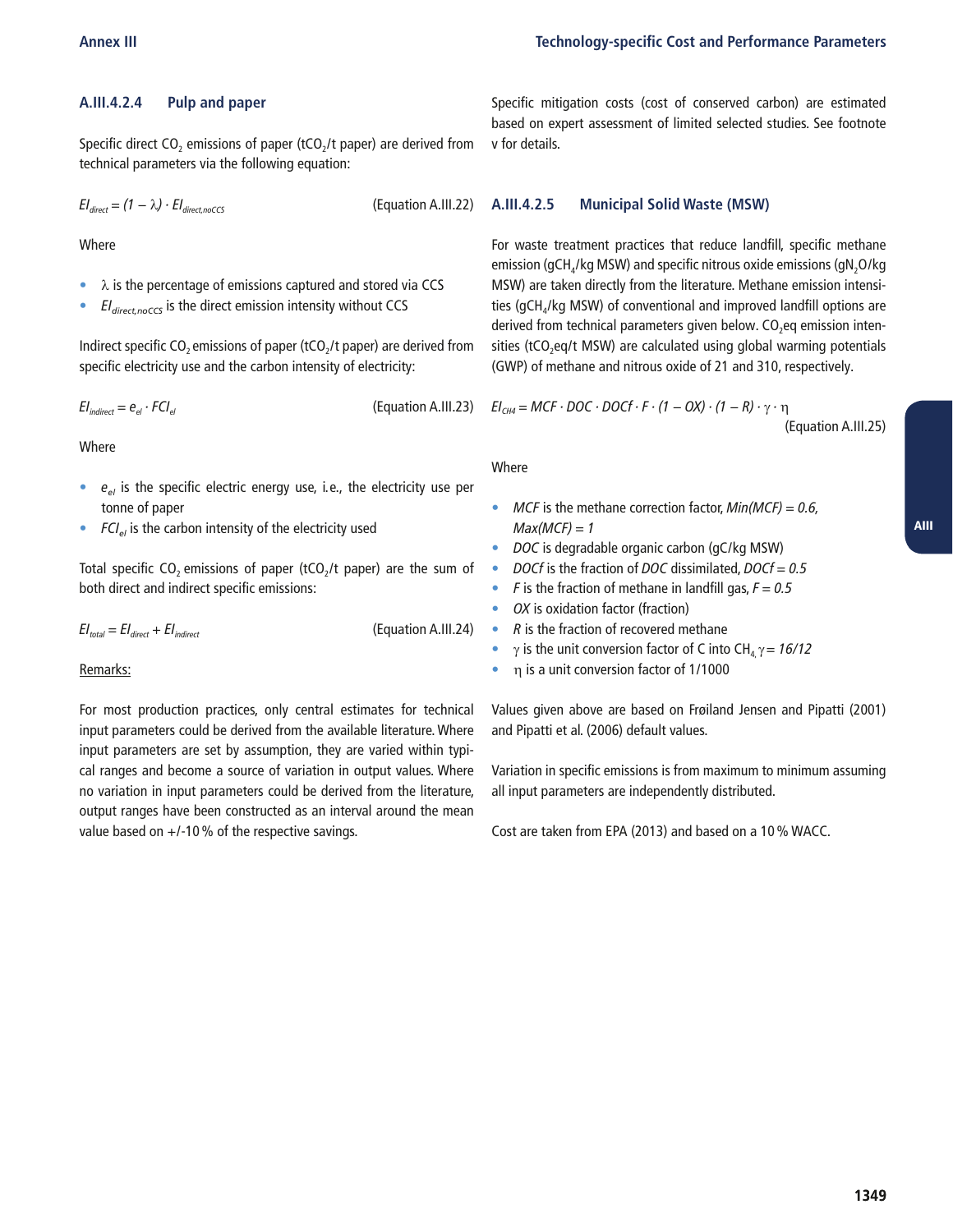Table A.III.10 | Technical parameters and estimates for cost of conserved carbon of pulp and paper production processes<sup>i</sup>

|                                                                  | $EI_{\text{direct}, \text{noCCS}}$                                                   | $e_{el}$                                          | $FCI_{el}$                                                        | $\lambda$                                      | $EI_{direct}$                                                                                       | $EI$ <sub>indirect</sub>                                   | $EI_{total}$                                         | LCCC                                                                           |
|------------------------------------------------------------------|--------------------------------------------------------------------------------------|---------------------------------------------------|-------------------------------------------------------------------|------------------------------------------------|-----------------------------------------------------------------------------------------------------|------------------------------------------------------------|------------------------------------------------------|--------------------------------------------------------------------------------|
| <b>Options</b>                                                   | emissions<br>w/o CCS" (tCO <sub>2</sub> /t paper)<br>Specific direct CO <sub>2</sub> | Specific electricity consumption<br>(kWh/t paper) | CO <sub>2</sub> intensity of electricity (kgCO <sub>2</sub> /kWh) | CO <sub>2</sub> capture rate <sup>ii</sup> (%) | Spedfic direct CO <sub>2</sub> emissions<br>w/CCS" (tCO <sub>2</sub> /t paper)<br>$(tCO_2/t$ paper) | Indirect emission intensity<br>(tCO <sub>2</sub> /t paper) | Total emission intensity (tCO <sub>2</sub> /t paper) | Cost of conserved carbon (USD <sub>2010</sub> /tCO <sub>2</sub> ) <sup>v</sup> |
| <b>Historical Data and Future Data from IEA ETP 2DS Scenario</b> |                                                                                      |                                                   |                                                                   |                                                |                                                                                                     |                                                            |                                                      |                                                                                |
| Global average (2030) vi                                         | $\overline{\phantom{0}}$                                                             | 990-1100 <sup>vii</sup>                           | $\overline{\phantom{a}}$                                          | $\overline{\phantom{0}}$                       | $0.26 - 0.30$ <sup>vii</sup>                                                                        | $\overline{\phantom{m}}$                                   | $\qquad \qquad -$                                    |                                                                                |
| Global average (2050) vi                                         |                                                                                      | 920-950vii                                        | $\overline{\phantom{m}}$                                          | -                                              | $0.16 - 0.20$ <sup>vii</sup>                                                                        | $\overline{\phantom{m}}$                                   | -                                                    |                                                                                |
| Global average (2010)                                            | $0.56$ <sup>viii</sup>                                                               | $1,200^{\rm in}$                                  | 0.46 <sup>x</sup>                                                 | $\mathbf 0$                                    | 0.56                                                                                                | 0.55                                                       | 1,1                                                  |                                                                                |
| <b>Currently Commercially Available Technologies</b>             |                                                                                      |                                                   |                                                                   |                                                |                                                                                                     |                                                            |                                                      |                                                                                |
| Best practice energy intensity                                   | $0.48$ <sup>xi</sup>                                                                 | 1.000 <sup>xii</sup>                              | $0.46^{x}$                                                        | $\overline{0}$                                 | 0.48                                                                                                | 0.46                                                       | 0.94                                                 | $< 0 - 150$                                                                    |
| Co-generation                                                    | $0.53$ <sup>xiii</sup>                                                               | $1,200^{\rm ix}$                                  | $0.46^{x}$                                                        | $\mathbf{0}$                                   | 0.53                                                                                                | 0.55                                                       | 1.1                                                  | $20 - 50$                                                                      |
| Decarbonization of electricity supply                            | $0.56$ <sup>viii</sup>                                                               | 1,200 <sup>ix</sup>                               | $0 - 0.39xiv$                                                     | $\mathbf{0}$                                   | 0.56                                                                                                | $0 - 0.47$                                                 | $0.56 - 1.0$                                         |                                                                                |
| <b>Pre-commercial Technologies</b>                               |                                                                                      |                                                   |                                                                   |                                                |                                                                                                     |                                                            |                                                      |                                                                                |
| CCS <sup>xv</sup>                                                | 0.56viii                                                                             | 1,200 <sup>ix</sup>                               | $0.46^{x}$                                                        | $75 - 90$                                      | $0.056 - 0.14$                                                                                      | 0.55                                                       | $0.61 - 0.69$                                        | $50 - 150$                                                                     |
| CCS and fully decarbonized electricity <sup>xvi</sup>            | 0.56viii                                                                             | $1,200^{\rm ix}$                                  | $0 - 0.39$                                                        | $75 - 90$                                      | $0.056 - 0.14$                                                                                      | $0 - 0.47$                                                 | $0.056 - 0.14$                                       |                                                                                |

Notes:

Note that input data are included in normal font type, output data resulting from data conversions are bolded, and intermediate outputs are italicized.

Direct CO<sub>2</sub> emissions w/o CCS contain all emissions from paper production that are unrelated to electricity consumption, including those that could be captured and stored. As percentage of specific direct CO<sub>2</sub> emissions in steel production.

Direct CO<sub>2</sub> emissions w/CCS contain all non-captured emissions from paper production that are unrelated to electricity consumption.

<sup>v</sup> Expert judgment based on McKinsey (2009; 2010), IEA (2009b, 2012a), BEE (2012), and others. The costs of the abatement options shown vary widely between individual regions and from plant to plant. Factors influencing the costs include typical capital stock turnover rates (some measures can only be applied when plants are replaced), relative energy costs, etc.

Based on IEA ETP 2DS scenarios with high and low global energy demand (IEA, 2012a).

Derived from IEA (2012a).

Based on global direct emissions of 0.22 GtCO<sub>2</sub> and global paper production of 395 Mt (IEA, 2012a).

Based on global electricity consumption in pulp and paper production of 1.7 EJ (IEA, 2013b) and global paper production of 395 Mt (IEA, 2012a).

Based on global industry-wide average CO<sub>2</sub>eq intensity of primary energy used in electricity and heat supply in 2010 (see Chapter 10. Table 10.2).

Based on technical potential for savings in non-electric fuel input of 1.5 GJ/t paper (IEA, 2012a) and assuming no change in the non-electric fuel emission factor of 51 kg CO<sub>2</sub>/GJ (derived from IEA, 2012a). This translates into savings in specific direct CO<sub>2</sub> emissions of 77 kg CO<sub>2</sub>/t paper.

xii Based on technical potential for saving electricity of 200 kWh/t paper (IEA, 2012a).

xiii Based on technical potential for savings in non-electric fuel input of 0.6 GJ/t paper (derived from IEA, 2012a) and assuming that conserved fuel is natural gas with an emission factor of 56.2 kg CO<sub>2</sub>eq/GJ (IPCC, 2006). This translates into savings in specific direct CO<sub>2</sub> emissions of 34 kg CO<sub>2</sub>/t paper.

xiv The upper end of the range is based on natural gas combined cycle (NGCC) with an efficiency of 55% and fuel emission factors from IPCC (2006).

This option assumes no improvements in fuel mix.

xvi This option assumes no improvements in non-electric fuel mix.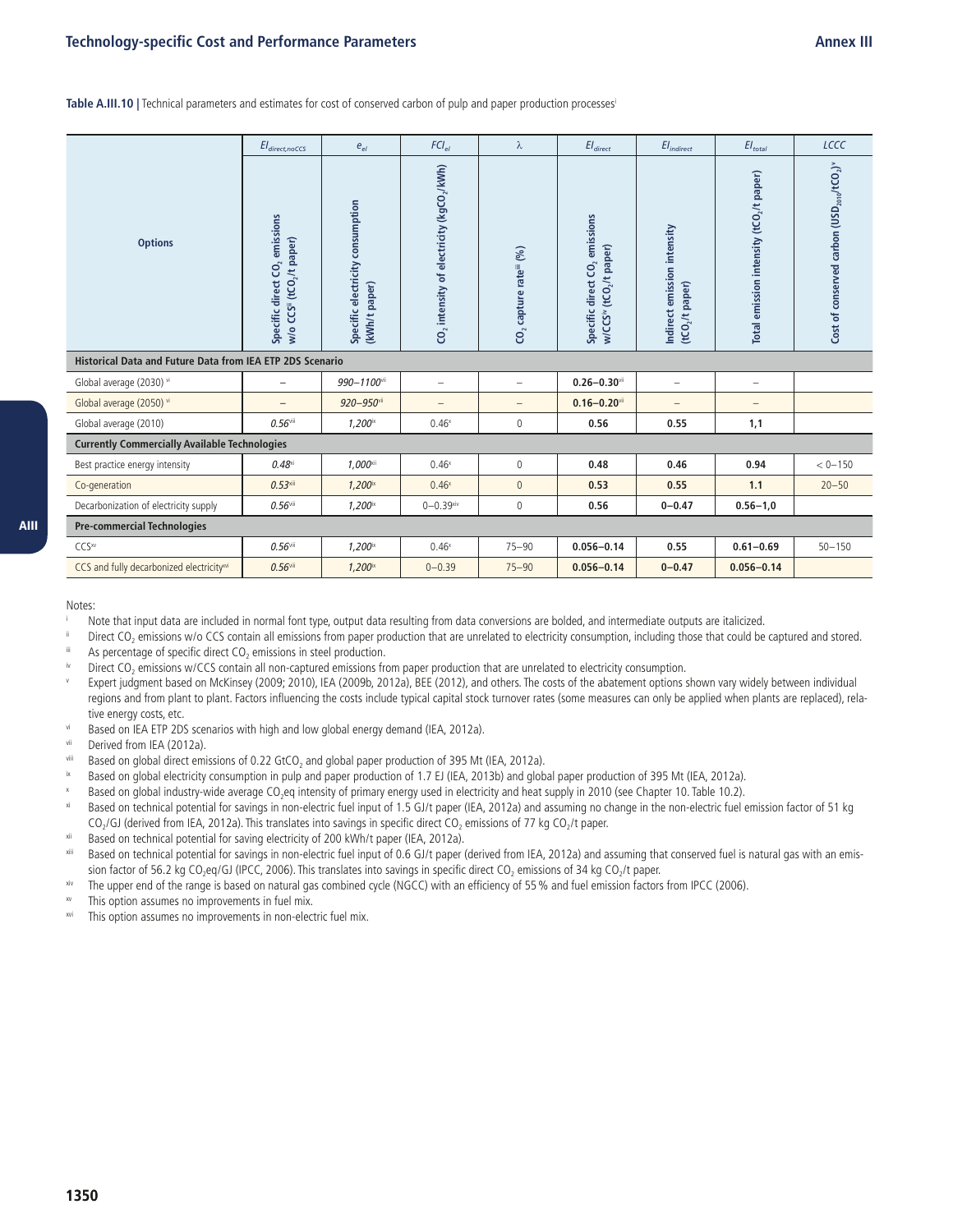#### **Table A.III.11 |** Technical parameters and estimates for cost of conserved carbon of waste treatment practicesi

|                                          | <b>DOC</b>                                                    | OX                                    | $\overline{R}$                           | El <sub>CH4</sub>                                                                              | EI <sub>N2O</sub>                                                                      | $El_{co2eq}$                                                                         | <b>LCCC</b>                                                                        |  |
|------------------------------------------|---------------------------------------------------------------|---------------------------------------|------------------------------------------|------------------------------------------------------------------------------------------------|----------------------------------------------------------------------------------------|--------------------------------------------------------------------------------------|------------------------------------------------------------------------------------|--|
| <b>Options</b>                           | C/kg MSW) ii. iii<br>organic carbon<br><b>Degradable</b><br>ම | <b>Oxidation factor</b><br>(fraction) | recovered CH <sub>4</sub><br>Fraction of | (gCH <sub>4</sub> /kg MSW) <sup>ii iv</sup><br>of MSW<br>CH <sub>4</sub> emission<br>intensity | intensity of MSW<br>N <sub>2</sub> O emission<br>(g N <sub>2</sub> O/kg)<br>MSW) ii.iv | intensity of MSW<br>(tCO <sub>2</sub> eq/t MSW) <sup>"</sup><br>emission<br>$CO2$ eq | conserved carbon<br>Levelized cost of<br>$(USD_{2010}/tCO_2eq)^{v}$<br>at 10% WACC |  |
|                                          | min/max                                                       |                                       |                                          | min/max                                                                                        | min/max                                                                                | min/max                                                                              | min/max                                                                            |  |
| Reference: Landfill at MSW disposal site | 140/210                                                       | 0                                     | $\mathbf{0}$                             | 42/110                                                                                         | ~10                                                                                    | 0.58/1.5                                                                             |                                                                                    |  |
| <b>Reducing MSW landfill</b>             |                                                               |                                       |                                          |                                                                                                |                                                                                        |                                                                                      |                                                                                    |  |
| Composting                               | $\qquad \qquad -$                                             |                                       | $\qquad \qquad -$                        | 0.0/8                                                                                          | 0.06/0.6                                                                               | 0.019/0.35                                                                           | $-140/470$                                                                         |  |
| Anaerobic digestion                      | -                                                             | $\overline{\phantom{0}}$              | -                                        | 0/1/8                                                                                          | ~10                                                                                    | 0/0.17                                                                               | 150/590                                                                            |  |
| <b>Improving MSW landfill practices</b>  |                                                               |                                       |                                          |                                                                                                |                                                                                        |                                                                                      |                                                                                    |  |
| Biocover                                 | 140/210                                                       | $0.8$ <sup>vi</sup>                   | $\mathbf{0}$                             | 8.5/21                                                                                         | $\sim 0$                                                                               | 0.12/0.19                                                                            | 99/100                                                                             |  |
| In-situ aeration                         | 140/210                                                       | 0.9                                   | $\mathbf{0}$                             | 4.2/11                                                                                         | $\sim 0$                                                                               | 0.058/0.10                                                                           | 99/130                                                                             |  |
| Flaring                                  | 140/210                                                       | $\mathbf{0}$                          | 0.6/0.85                                 | 6.4/43                                                                                         | $\sim 0$                                                                               | 0.087/0.35                                                                           | 5.0/58                                                                             |  |
| $CH4$ capture for power generation       | 140/210                                                       | $\mathbf 0$                           | 0.6/0.9                                  | 4.2/43                                                                                         | $\sim 0$                                                                               | 0.058/0.35                                                                           | $-37/66$                                                                           |  |
| $CH4$ capture for heat generation        | 140/210                                                       | $\theta$                              | 0.6/0.9                                  | 4.2/43                                                                                         | $\sim 0$                                                                               | 0.058/0.35                                                                           | $-70/89$                                                                           |  |

Notes:

<sup>i</sup> Note that input data are included in normal font type, output data resulting from data conversions are bolded, and intermediate outputs are italicized.<br>
<sup>ii</sup> On wet weight basis

ii On wet weight basis.

Total DOC derived from estimates for regional composition of wastes and fraction of DOC in each type of waste (Pipatti et al., 2006, Tables 2.3 and 2.4).

iv Methane emissions intensity of reference and improved landfill practices is based on Frøiland Jensen and Pipatti (2001, Table 3) and approach above, which is based on equation 1 of aforementioned source. Methane emission intensity and nitrous oxide emissions intensity of reduced landfill options is based on IPCC (2006).

Based on EPA (2013).

vi Based on EPA (2006).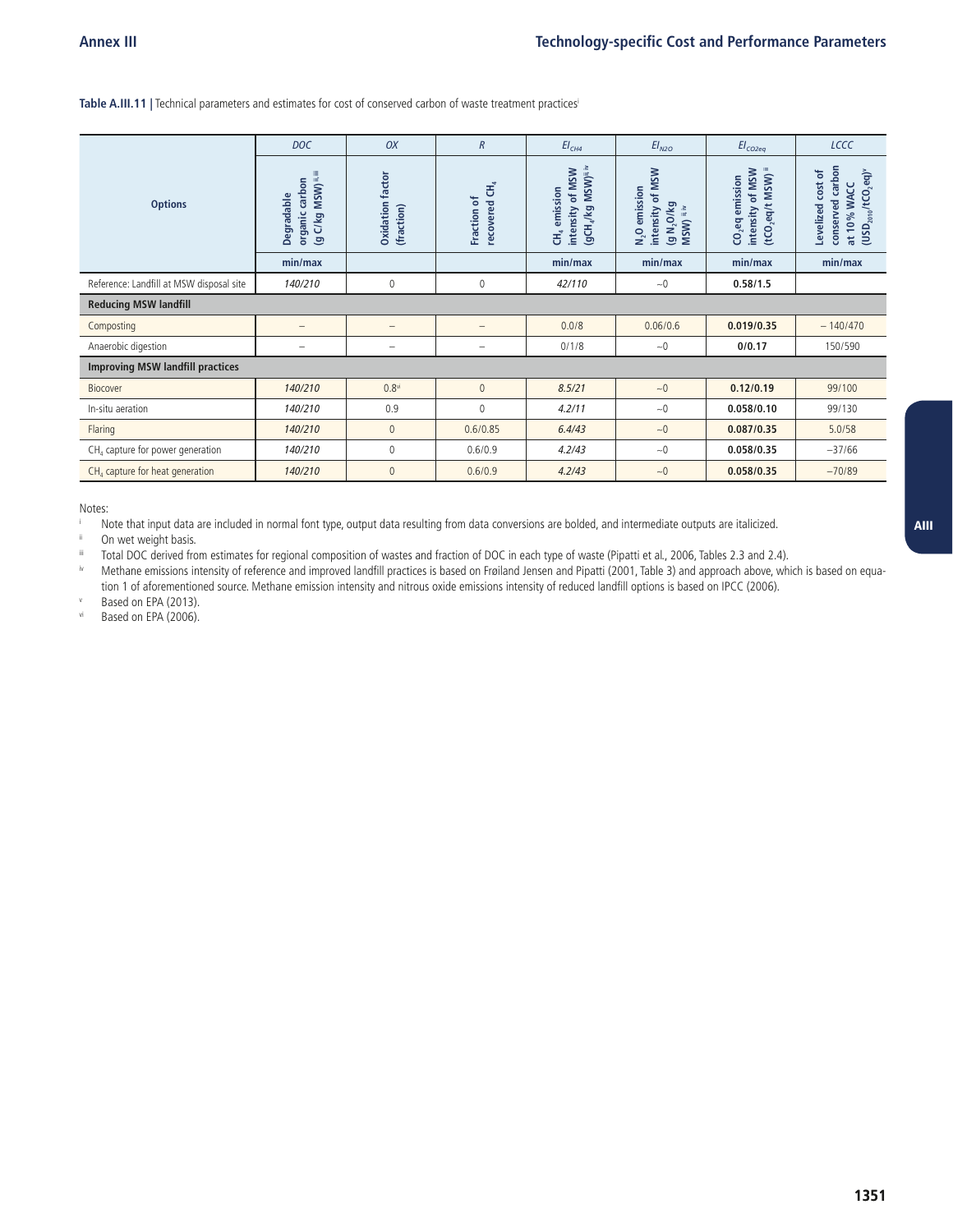#### <span id="page-23-0"></span>**A.III.4.2.6 Domestic wastewater**

Specific CO<sub>2</sub>eq emissions of wastewater (tCO<sub>2</sub>/t BOD<sub>5</sub>) are based on IPCC (2006) using the following equation to convert methane emissions.

 $El_{CQ2e} = MAX_{CHA} \cdot MCF \cdot GWP_{CHA}$  (Equation A.III.26)

Where

- $MAX_{CH4}$  is the maximum  $CH_4$  production
- $MCF$  is the methane correction factor
- *GWP<sub>CH4</sub>* is the global warming potential of methane, *GWP<sub>CH4</sub>* = 21

The levelized cost of conserved carbon is taken directly from EPA (2013). The discount rate used by EPA (2013) to derive these values was 10%.

## A.III.5 AFOLU

#### **A.III.5.1 Introduction**

Figure 11.16 shows ranges for baseline emission intensities of selected agricultural and forestry commodities, emission intensities after application of mitigation options, and specific mitigation costs.

#### **A.III.5.2 Approach**

Commodity definitions are taken from the FAOSTAT (2013) database, where 'cereals' is the aggregation of 16 cereal crops, 'rice' is paddy rice, 'milk' is whole, fresh milk from dairy cows, 'meat' is meat from cattle only, and wood is 'roundwood'.

#### **A.III.5.2.1 Baseline Emission Intensities**

Baseline emission intensities represent the minimum and maximum of regional averages for five world regions. For agricultural commodities (rice, cereals, milk, and meat), they are calculated based on 11-year averages (2000-2010) of total annual  $CO<sub>2</sub>$ eq emissions and total annual production volumes per region taken from (FAOSTAT, 2013). The following emission categories are considered for the calculation of baseline emission intensities: 'synthetic fertilizer' for cereals, 'rice cultivation' for paddy rice, and 'enteric fermentation' and 'manure management' for milk and meat.

For production of roundwood only afforestation and reforestation of idle land is considered. Hence, baseline emission intensities are set to zero.

#### **A.III.5.2.2 Improved emission intensities**

Improved emission intensities are derived by deducing product-specific mitigation potentials from baseline emission intensities.

**Table A.III.12 |** Technical parameters and estimates for cost of conserved carbon of wastewater treatment practices.i

|                                                                  | $MAX_{CH4}$                                                                                 | <b>MCF</b>                                         | $El_{CO2e}$                                                                      | <b>LCCC</b>                                                                                    |  |
|------------------------------------------------------------------|---------------------------------------------------------------------------------------------|----------------------------------------------------|----------------------------------------------------------------------------------|------------------------------------------------------------------------------------------------|--|
| <b>Options</b>                                                   | <b>Maximum CH<sub>4</sub></b> production<br>(kg CH <sub>4</sub> /kg BOD <sub>5</sub> ii)iii | <b>Methane Correction</b><br>Factor (fraction) iii | CO <sub>2</sub> eq emission intensity<br>(tCO <sub>2</sub> /t BOD <sub>5</sub> ) | Levelized cost of conserved<br>carbon (USD <sub>2010</sub> /tCO <sub>2</sub> eq) <sup>iv</sup> |  |
| Untreated system: Stagnant<br>sewer (open and warm) <sup>v</sup> | 0.6                                                                                         | $0.4 - 0.8$                                        | $5 - 10$                                                                         |                                                                                                |  |
| Aerobic wastewater plant (WWTP)vi                                | 0.6                                                                                         | $0.2 - 0.4$                                        | $2.5 - 5$                                                                        | $0 - 530$                                                                                      |  |
| Centralized wastewater collection and WWTPvii                    | 0.6                                                                                         | $0 - 0.1$                                          | $0 - 1.3$                                                                        | $0 - 530$                                                                                      |  |
| Aerobic biomass digester with CH, collectionvill                 | 0.6                                                                                         | $0 - 0.1$                                          | $0 - 1.3$                                                                        | $0 - 530$                                                                                      |  |

Notes:

Note that input data are included in normal font type, output data resulting from data conversions are bolded, and intermediate outputs are italicized.

- BOD: Biochemical Oxygen Demand. The amount of dissolved oxygen that biological organisms need in order to break down organic material into CH4. For domestic wastewater this value is in the range of 110–400 mg/l.
- Based on IPCC (2006). N2O emission are neglected, since they do not play a significant role in emissions from domestic wastewater.

These values are directly taken from EPA (2013). They are relative to regional baselines.

- Untreated wastewater that is stored in a stagnant sewer under open and warm conditions.
- Aerobic wastewater treatment refers to the removal of organic pollutants in wastewater by bacteria that require oxygen to work. Water and carbon dioxide are the end products of the aerobic wastewater treatment process.
- vii Centralized wastewater collection improves the reduction efficiency. Processes are the same as for the aerobic treatment plant. Centralized collection of wastewater assumes that in general an infrastructure was established that ensures local wastewater storage in closed tanks and secures (emission impermeable) transport from production site to treatment plant.

Anaerobic wastewater treatment is a process whereby bacteria digest bio-solids in the absence of oxygen.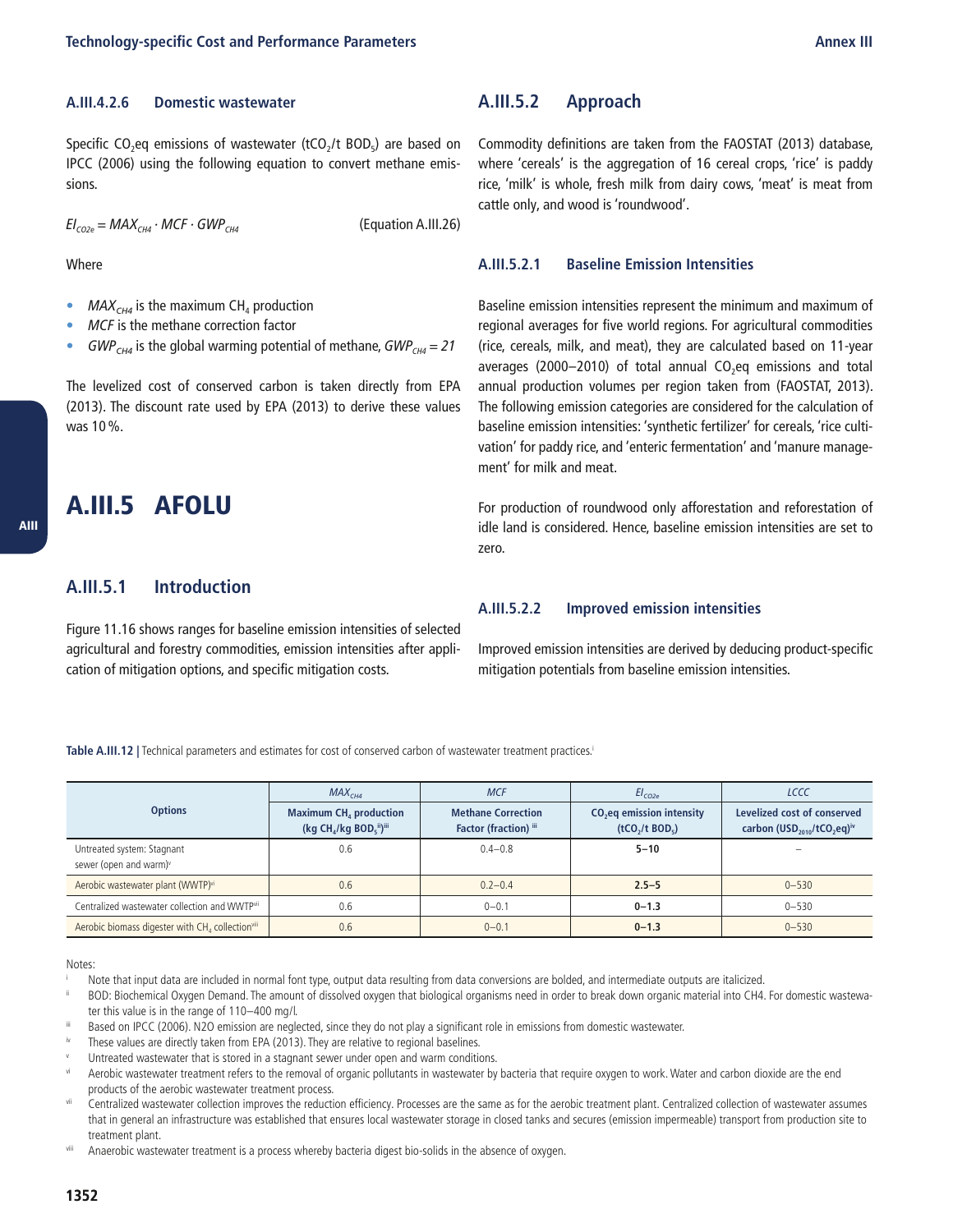<span id="page-24-0"></span>Mitigation options considered in the derivation of product-specific mitigation potentials include 'improved agronomic practices', 'nutrient management', 'tillage and residue management' and 'agroforestry' for cereals; 'rice land management' for rice; 'feeding' and 'dietary additives' for milk and meat production; and 'afforestation and reforestation' for roundwood production.

For cereals and paddy rice, data on mitigation potentials is provided by Smith et al. (2008) as average amount of  $CO<sub>2</sub>$ eq sequestered per land area for four climate zones. These values are converted into amounts of  $CO<sub>2</sub>$ eq sequestered per product by multiplication with global average product yields per land area based on FAOSTAT (2013).

For meat and milk, mitigation potentials are provided by Smith et al. (2008) as percentage reductions in emissions per mitigation option (see above) and region for five geographical regions. Minimum, average, and maximum of five regional values per mitigation option are taken and converted into amounts of CO<sub>2</sub>eq sequestered per product by multiplication with an unweighted average of regional averages of emissions from enteric fermentation per product derived from FAOSTAT (2013). The derivation of the latter is done by dividing the 11-year (2000–2010) regional averages of emissions from enteric fermentation per commodity by the corresponding 11-year regional averages of the total number of producing animals for five geographical regions and by subsequently taking the unweighted average of those five regional averages. For roundwood, the carbon sequestration potential is calculated for representative tree species (based on FAO (2006) and IPCC (2006)) which match the rotation periods for short-term rotations given by Sathaye et al. (2006) for ten geographical regions. Regional and country averages are calculated based on the highest and lowest values for the ten geographical regions.

#### **A.III.5.2.3 Levelized cost of conserved/sequestered carbon**

Mitigation costs for agricultural mitigation options are taken from Smith et al. (2008) for cereals and paddy rice, and from US-EPA (2013) for milk and meat. For the livestock mitigation options, only the low end of the given cost range is considered. Costs for afforestation and reforestation are based on Sathaye et al. (2006).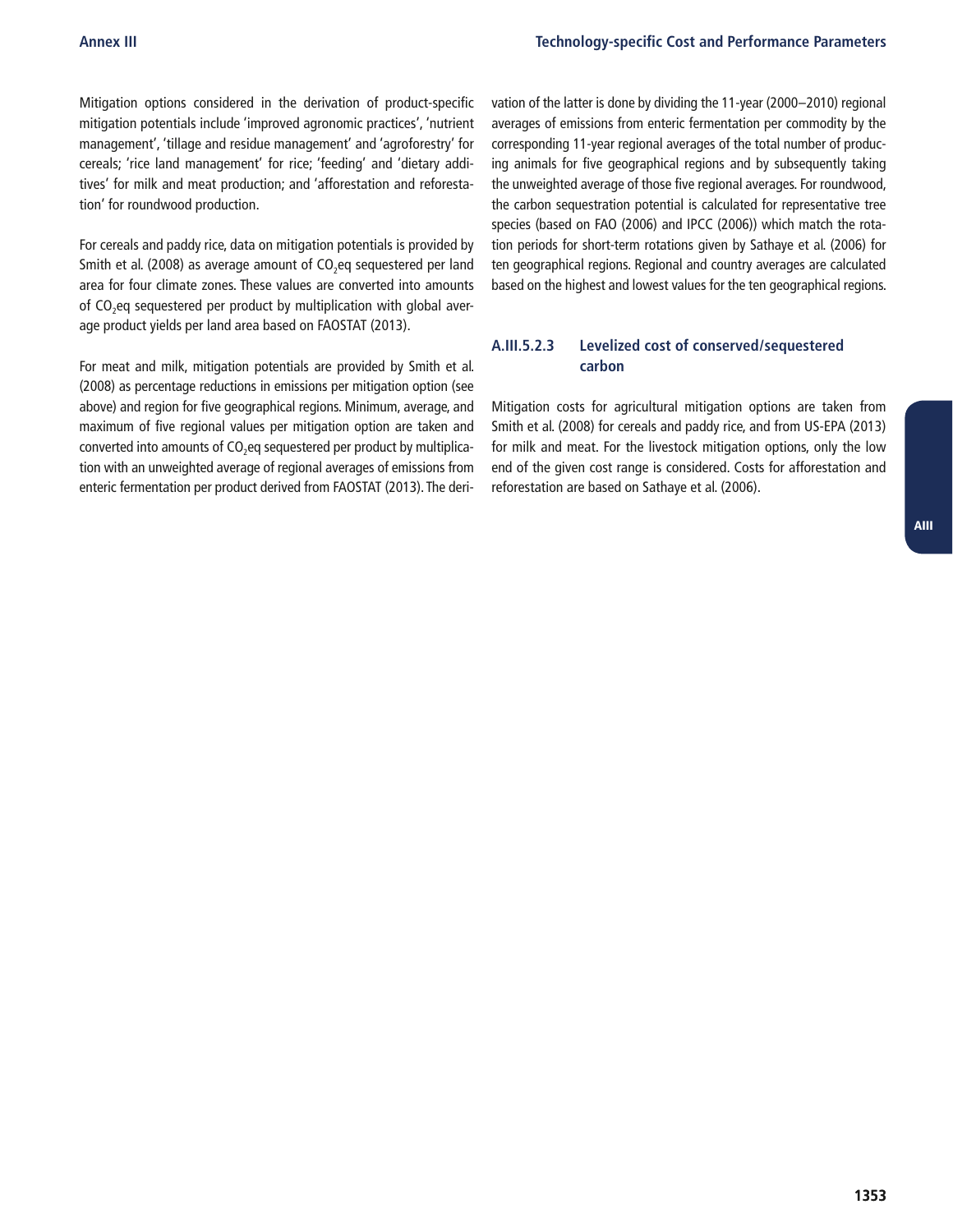#### <span id="page-25-0"></span>**References**

- **Akashi O., T. Hanaoka, T. Masui, and M. Kainuma (2013).** Having global GHG emissions by 2050 without depending on nuclear and CCS. Climatic Change. doi: 10.1007/s10584**-**013**-**0942-x, ISSN: 0165**-**0009, 1573–1480.
- **Augustine C., R. Bain, J. Chapman, P. Denholm, E. Drury, D.G. Hall, E. Lantz, R. Margolis, R. Tresher, D. Sandor, N.A. Bishop, S.R. Brown, G.F. Cada, F. Felker, S.J. Fernandez, A.C. Goodrich, G. Hagerman, G. Heath, S. O'Neil, J. Pauette, S. Tegen, and K. Young (2012).** Renewable Electricity Futures Study, Vol 2. Renewable Electricity Generation and Storage Technologies. National Renewable Energy Laboratory (NREL), Golden, CO, 370 pp. Available at: http://www.nrel.gov/analysis/re\_futures/.
- **BEE (2012).** Database of Energy Efficiency Measures Adopted by the Winners of the National Awards on Energy Conservations. Bureau of Energy Efficiency (BEE), Ministry of Power, Government of India.
- **Black & Veatch (2012).** Cost and Performance Data for Power Generation Technologies.: Prepared for the National Renewable Energy Laboratory (NREL). Black & Veatch, Golden, CO, 105 pp. Available at: [http:/ /bv.com/docs/reports](http://bv.com/docs/reports-studies/nrel-cost-report.pdf%E2%80%8E)[studies/nrel-cost-report.pdf%E2%80%8E.](http://bv.com/docs/reports-studies/nrel-cost-report.pdf%E2%80%8E)
- **BNEF, and Frankfurt, and School-UNEP Centre (2013).** Global Trends in Renewable Energy Investment 2013. FS UNEP Centre. Available at: http://fs-unep-centre. [org/publications/global-trends-renewable-energy-investment-2013](http://fs-unep-centre.org/publications/global-trends-renewable-energy-investment-2013).
- **Brandão M., G. Heath, and J. Cooper (2012).** What can meta-analyses tell us about the reliability of life cycle assessment for decision support? Journal of Industrial Ecology **16**, S3–S7. doi: 10.1111/j.1530**-**9290.2012.00477.x, ISSN: 10881980.
- **Buhaug O., J. Corbett, V. Eyring, O. Endresen, J. Faber, S. Hanayama, and others (2009).** Second IMO GHG Study 2009. International Maritime Organization, London, UK, 240 pp. Available at: [http:/ /www.imo.org/blast/blastDataHelper.](http://www.imo.org/blast/blastDataHelper.asp?data_id=27795&filename=GHGStudyFINAL.pdf) [asp?data\\_id=27795&filename=GHGStudyFINAL.pdf.](http://www.imo.org/blast/blastDataHelper.asp?data_id=27795&filename=GHGStudyFINAL.pdf)
- **Danish Energy Agency (2012).** Technology Data for Energy Plants: Generation of Electricity and District Heating, Energy Storage and Energy Carrier Generation and Conversion. Danish Energy Office; Energinet, Copenhagen, Available at: [http:/ /www.energinet.dk/SiteCollectionDocuments/Danske%20doku](http://www.energinet.dk/SiteCollectionDocuments/Danske%20dokumenter/Forskning/Technology_data_for_energy_plants.pdf)[menter/Forskning/Technology\\_data\\_for\\_energy\\_plants.pdf.](http://www.energinet.dk/SiteCollectionDocuments/Danske%20dokumenter/Forskning/Technology_data_for_energy_plants.pdf)
- **DEFRA (2012).** Guidelines to Defra/DECC's GHG Conversion Factors for Company Reporting. London, Available at: http://www.defra.gov.uk/publications/ [files/pb13773-ghg-conversion-factors-2012.pdf.](http://www.defra.gov.uk/publications/files/pb13773-ghg-conversion-factors-2012.pdf)
- **Department for Environment, Food and Rural Affairs (2013).** 2013 Government GHG Conversion Factors for Company Reporting: Methodology Paper for Emission Factors. DEFRA, London, UK, 104 pp. Available at: [https:/ /www.gov.uk/government/uploads/system/uploads/attachment\\_](https://www.gov.uk/government/uploads/system/uploads/attachment_data/file/224437/pb13988-emission-factor-methodology-130719.pdf) [data/file/224437/pb13988-emission-factor-methodology-130719.pdf](https://www.gov.uk/government/uploads/system/uploads/attachment_data/file/224437/pb13988-emission-factor-methodology-130719.pdf).
- **EPA (2006).** Global Mitigation of Non-CO*2* Greenhouse Gases. United States Environmental Protection Agency (EPA), Washington DC, Available at: [http:/ /www.](http://www.epa.gov/climatechange/Downloads/EPAactivities/GlobalMitigationFullReport.pdf) [epa.gov/climatechange/Downloads/EPAactivities/GlobalMitigationFullReport.](http://www.epa.gov/climatechange/Downloads/EPAactivities/GlobalMitigationFullReport.pdf) [pdf](http://www.epa.gov/climatechange/Downloads/EPAactivities/GlobalMitigationFullReport.pdf).
- **EPA (2013).** Global Mitigation of Non-CO*2* Greenhouse Gases: 2010–2030. United States Environmental Protection Agency, Washington, D.C., 410 pp. Available at: http://www.epa.gov/climatechange/Downloads/EPAactivities/MAC\_ [Report\\_2013.pdf.](http://www.epa.gov/climatechange/Downloads/EPAactivities/MAC_Report_2013.pdf)
- **EPRI (2011).** Program on Technology Innovation: Integrated Generation Technology Options: Technical Update, June 2011. Electric Power Research Institute (EPRI), Palo Alto, Available at: [http:/ /www.epri.com/abstracts/Pages/ProductAbstract.](http://www.epri.com/abstracts/Pages/ProductAbstract.aspx?ProductId=000000000001022782) [aspx?ProductId=000000000001022782](http://www.epri.com/abstracts/Pages/ProductAbstract.aspx?ProductId=000000000001022782).
- **FAOSTAT (2013).** FAOSTAT database. Food and Agriculture Organization of the United Nations. Available at: [http:/ /faostat.fao.org/.](http://faostat.fao.org/)
- **Finkenrath M. (2011).** Cost and Performance of Carbon Dioxide Capture from Power Generation -- Working Paper. International Energy Agency, Paris, 47 pp. Available at: [http:/ /www.iea.org/publications/freepublications/publication/](http://www.iea.org/publications/freepublications/publication/costperf_ccs_powergen.pdf) [costperf\\_ccs\\_powergen.pdf.](http://www.iea.org/publications/freepublications/publication/costperf_ccs_powergen.pdf)
- **Frøiland Jensen J.E., and R. Pipatti (2001).** CH*4* Emissions from Solid Waste Disposal. Intergovernmental Panel on Climate Change (IPCC), Geneva, Switzerland, 439 pp. Available at: http://www.ipcc-nggip.iges.or.jp/public/gp/bgp/5\_1\_ [CH4\\_Solid\\_Waste.pdf.](http://www.ipcc-nggip.iges.or.jp/public/gp/bgp/5_1_CH4_Solid_Waste.pdf)
- **Herzog H.J. (2011).** Scaling up carbon dioxide capture and storage: From megatons to gigatons. Energy Economics **33**, 597–604. Available at: [http:/ /ideas.](http://ideas.repec.org/a/eee/eneeco/v33y2011i4p597-604.html) [repec.org/a/eee/eneeco/v33y2011i4p597–604.html.](http://ideas.repec.org/a/eee/eneeco/v33y2011i4p597-604.html)
- **Horton G. (2010).** Future Aircraft Fuel Efficiencies—Final Report. UK Department for Transport, 92 pp. Available at: [https:/ /www.gov.uk/government/](https://www.gov.uk/government/uploads/system/uploads/attachment_data/file/4515/future-aircraft-fuel-efficiency.pdf) [uploads/system/uploads/attachment\\_data/file/4515/future-aircraft-fuel-effi](https://www.gov.uk/government/uploads/system/uploads/attachment_data/file/4515/future-aircraft-fuel-efficiency.pdf)[ciency.pdf.](https://www.gov.uk/government/uploads/system/uploads/attachment_data/file/4515/future-aircraft-fuel-efficiency.pdf)
- IAEA (2012). Climate Change and Nuclear Power 2012. International Atomic Energy Agency, Vienna, Austria, 39 pp.
- **IEA (2007).** Tracking Industrial Energy Efficiency and CO<sub>2</sub> Emissions: In Support of the G8 Plan of Action. International Energy Agency (IEA), Paris, 321 pp. Available at: [www.iea.org/publications/freepublications/publication/tracking\\_emissions.](http://www.iea.org/publications/freepublications/publication/tracking_emissions.pdf) [pdf](http://www.iea.org/publications/freepublications/publication/tracking_emissions.pdf).
- **IEA (2009a).** Transport, Energy and CO*2*: Moving toward Sustainability. International Energy Agency, Paris, 414 pp. Available at: [http:/ /www.iea.org/publications/](http://www.iea.org/publications/freepublications/publication/transport2009.pdf) [freepublications/publication/transport2009.pdf.](http://www.iea.org/publications/freepublications/publication/transport2009.pdf)
- **IEA (2009b).** Energy Technology Transitions for Industry: Strategies for the next Industrial Revolution. International Energy Agency (IEA), Paris, Available at: [www.iea.org/publications/freepublications/publication/industry2009.pdf.](http://www.iea.org/publications/freepublications/publication/industry2009.pdf)
- **IEA (2009c).** Chemical and Petrochemical Sector—Potential of Best Practice Technology and Other Measures for Improving Energy Efficiency. International Energy Agency (IEA), Paris, 12 pp.
- **IEA (2012a).** Energy Technology Perspectives 2012: Pathways to a Clean Energy System. International Energy Agency (IEA), Organisation for Economic Co-operation and Development (OECD), Paris, 686 pp. ISBN: 9264174885.
- **IEA (2012b).** World Energy Outlook 2012. International Energy Agency (IEA), Paris, 655 pp. Available at: [http:/ /www.worldenergyoutlook.org/publications/weo-](http://www.worldenergyoutlook.org/publications/weo-2012/)[2012/.](http://www.worldenergyoutlook.org/publications/weo-2012/)
- **IEA (2013a).** Tracking Clean Energy Progress 2013. IEA Input to the Clean Energy Ministerial. International Energy Agency (IEA), Paris, 149 pp. Available at: [http:/ /www.iea.org/publications/TCEP\\_web.pdf](http://www.iea.org/publications/TCEP_web.pdf).
- **IEA (2013b).** Energy Statistics and Energy Balances. International Energy Agency (IEA), Paris, Available at: [http:/ /www.iea.org/statistics/](http://www.iea.org/statistics/).
- IEA GHG (2008). CO<sub>2</sub> Capture in the Cement Industry. International Energy Agency (IEA), Paris, 220 pp. Available at: [cdn.globalccsinstitute.](cdn.globalccsinstitute.com/sites/default/files/publications/95751/co2-capture-cement-industrypdf.pdf) [com/sites/default/files/publications/95751/co2-capture-cement-industrypdf.](cdn.globalccsinstitute.com/sites/default/files/publications/95751/co2-capture-cement-industrypdf.pdf) [pdf](cdn.globalccsinstitute.com/sites/default/files/publications/95751/co2-capture-cement-industrypdf.pdf).

AIII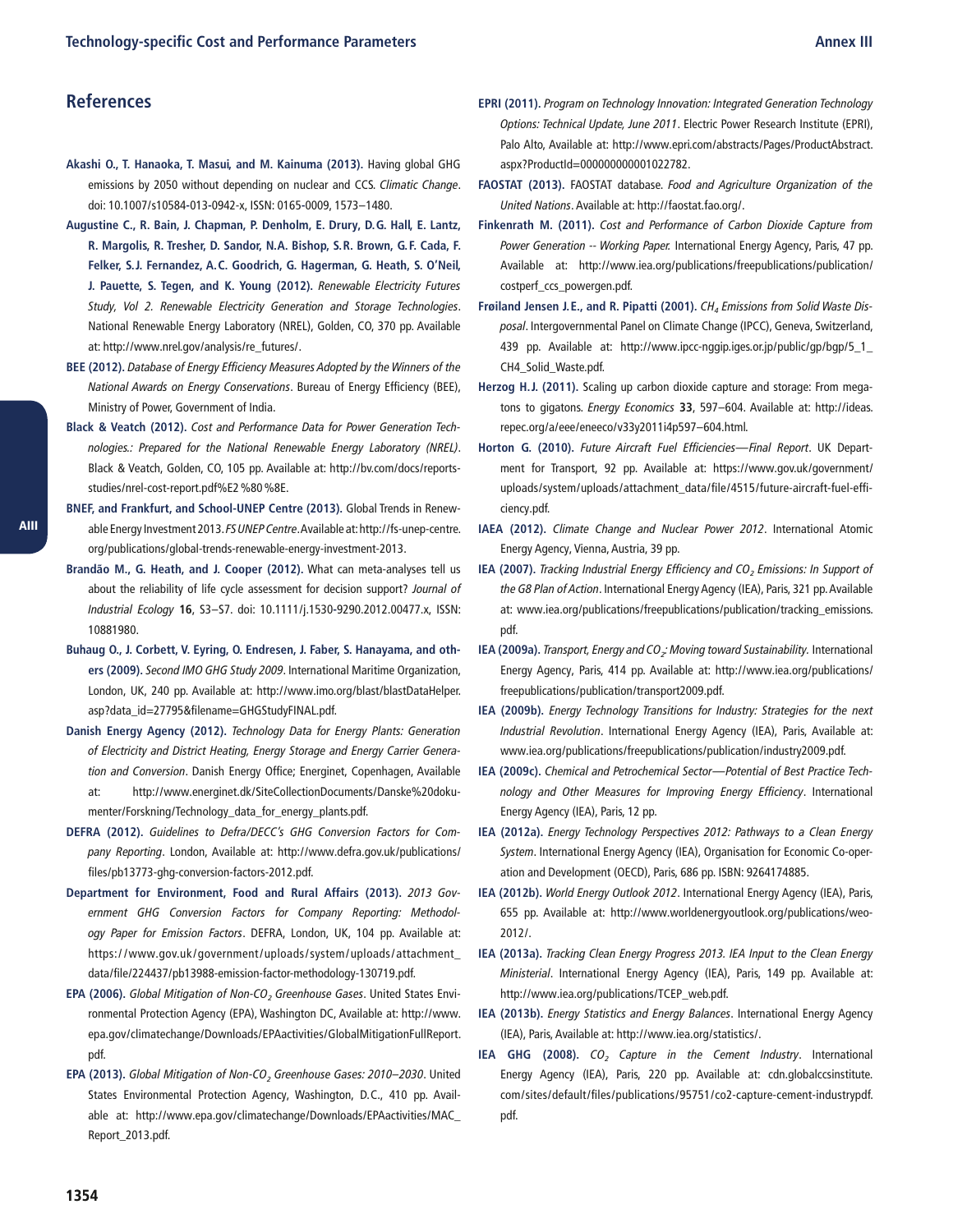- IEA, and NEA (2010). Projected Costs of Generating Electricity. International Energy Agency (IEA), OECD Nuclear Energy Agency (NEA), Paris, 215 pp. Available at: [http:/ /www.oecd-nea.org/pub/egc/.](http://www.oecd-nea.org/pub/egc/)
- **IFEU Heidelberg, Öko-Institut, and IVE/RMCON (2011).** EcoTransIT World Ecological Transport Information Tool for Worldwide Transports—Methodology and Data. DB Schenker Germany, Internation Union of Railways, Berlin, Hannover, Heidelberg, 106 pp. Available at: [http:/ /www.ecotransit.org/download/](http://www.ecotransit.org/download/ecotransit_background_report.pdf) [ecotransit\\_background\\_report.pdf.](http://www.ecotransit.org/download/ecotransit_background_report.pdf)
- **IPCC (2005).** IPCC Special Report on Carbon Dioxide Capture and Storage. Prepared by Working Group III of the Intergovernmental Panel on Climate Change [B. Metz, O. Davidson, H.C. de Coninck, M. Loos, and L.A. Meyer (eds.)]. Cambridge University Press, Cambridge, New York, 431 pp. Available at: http://www. [ipcc.ch/pdf/special-reports/srccs/srccs\\_wholereport.pdf.](http://www.ipcc.ch/pdf/special-reports/srccs/srccs_wholereport.pdf)
- **IPCC (2006).** 2006 IPCC Guidelines for National Greenhouse Gas Inventories [S. Eggleston, L. Buendia, K. Miwa, T. Nagara, and K. Tanabe (eds.)]. 673 pp. Available at: [http:/ /www.ipcc-nggip.iges.or.jp/public/2006gl/](http://www.ipcc-nggip.iges.or.jp/public/2006gl/).
- **IPCC (2011).** IPCC Special Report on Renewable Energy Sources and Climate Change Mitigation. Prepared by Working Group III of the Intergovernmental Panel on Climate Change [O. Edenhofer, R. Pichs-Madruga, Y. Sokona, K. Seyboth, P. Matschoss, S. Kadner, T. Zwickel, P. Eickemeier, G. Hansen, S. Schlömer, C. von Stechow (eds.)]. Cambridge University Press, Cambridge, United Kingdom and New York, NY, USA, 1075 pp.
- **IRENA (2012).** Renewable Energy Technologies: Cost Analysis Series: Wind Power. International Renewable Energy Agency (IRENA), Abu Dhabi, 56 pp. Available at: [http:/ /www.irena.org/DocumentDownloads/Publications/RE\\_Technologies\\_](http://www.irena.org/DocumentDownloads/Publications/RE_Technologies_Cost_Analysis-WIND_POWER.pdf) [Cost\\_Analysis-WIND\\_POWER.pdf](http://www.irena.org/DocumentDownloads/Publications/RE_Technologies_Cost_Analysis-WIND_POWER.pdf).
- **IRENA (2013).** Renewable Power Generation Cost in 2012: An Overview. International Renewable Energy Agency (IRENA), Abu Dhabi, 88 pp. Available at: [https:/ /www.](https://www.irena.org/DocumentDownloads/Publications/Overview_Renewable%20Power%20Generation%20Costs%20in%202012.pdf) irena.org / [DocumentDownloads/](https://www.irena.org/DocumentDownloads/Publications/Overview_Renewable%20Power%20Generation%20Costs%20in%202012.pdf) Publications/ Overview\_Renewable [%20Power%20Generation%20Costs%20in%202012.pdf.](https://www.irena.org/DocumentDownloads/Publications/Overview_Renewable%20Power%20Generation%20Costs%20in%202012.pdf)
- **JRC, and Institute for Energy and Transport (2012).** PV Status Report 2012. European Commission Joint Research Centre, Ispra, Italy, 111 pp. Available at: [http:/ /iet.jrc.ec.europa.eu/remea/pv-status-report-2012.](http://iet.jrc.ec.europa.eu/remea/pv-status-report-2012)
- **Klara J.M., and J.E. Plunkett (2010).** The potential of advanced technologies to reduce carbon capture costs in future IGCC power plants. The Ninth International Conference on Greenhouse Gas Control Technologies **4**, 112–118. doi: 10.1016/j.ijggc.2009.10.006, ISSN: 1750**-**5836.
- **Lacal Arántegui, Roberto, T. Corsatea, and K. Suomalainen (2012).** JRC Wind Status Report. Technology, Market and Economic Aspects of Wind Energy in Europe. European Commission, Joint Research Centre, Institute for Energy and Transport, Petten, The Netherlands, 66 pp. Available at: http://setis.ec.europa. [eu/system/files/LDNA25647ENN\\_2012\\_JRC\\_wind\\_status\\_report\\_FINAL.pdf](http://setis.ec.europa.eu/system/files/LDNA25647ENN_2012_JRC_wind_status_report_FINAL.pdf).
- LBNL (2013). Tracking the Sun VI. An Historical Summary of the Installed Price of Photovoltaics in the United States from 1998 to 2012. Lawrence Berkeley National Laboratory (LBNL), Berkeley, CA, 67 pp. Available at: [http:/ /emp.lbl.](http://emp.lbl.gov/sites/all/files/lbnl-6350e.pdf) [gov/sites/all/files/lbnl-6350e.pdf](http://emp.lbl.gov/sites/all/files/lbnl-6350e.pdf).
- **Lloyd's Register and DNV (2011).** Air pollution and energy efficiency: estimated CO<sub>2</sub> emissions reductions from introduction of mandatory technical and operational energy efficiency measures for ships. International Maritime Organization.
- **Del Lungo A., J. Ball, and J. Carle (2006).** Global Planted Forests Thematic Study: Results and Analysis. Food and Agriculture Organization of the United Nations, Rome, Italy, 168 pp. Available at: http://www.fao.org/forestry/ [12139–03441d093f070ea7d7c4e3ec3f306507.pdf.](http://www.fao.org/forestry/12139-03441d093f070ea7d7c4e3ec3f306507.pdf)
- **McKinsey (2010).** Impact of the Financial Crisis on Carbon Economics: Version 2.1 of the Global Greenhouse Gas Abatement Cost Curve. McKinsey & Company. Available at: http://www.mckinsey.com/~/media/McKinsey/dotcom/client\_ [service/Sustainability/cost%20curve%20PDFs/ImpactFinancialCrisisCarbon](http://www.mckinsey.com/~/media/McKinsey/dotcom/client_service/Sustainability/cost%20curve%20PDFs/ImpactFinancialCrisisCarbonEconomicsGHGcostcurveV21.ashx) [EconomicsGHGcostcurveV21.ashx.](http://www.mckinsey.com/~/media/McKinsey/dotcom/client_service/Sustainability/cost%20curve%20PDFs/ImpactFinancialCrisisCarbonEconomicsGHGcostcurveV21.ashx)
- **McKinsey & Company (2009).** Pathways to a Low-Carbon Economy: Version 2 of the Global Greenhouse Gas Abatement Cost Curve. McKinsey & Company, 190 pp. Available at: [https:/ /solutions.mckinsey.com/climatedesk/default.aspx.](https://solutions.mckinsey.com/climatedesk/default.aspx)
- **Miller B.R., and L.J.M. Kuijpers (2011).** Projecting future HFC-23 emissions. Atmospheric Chemistry and Physics **11**, 13259–13267. doi: 10.5194/acp-11**-** 13259**-**2011, ISSN: 1680**-**7324.
- **Mostajo Veiga M., P. Farina Alvarez, M. Fernandez- Montes Moraleda, and A. Kleinsorge (2013).** Cost and Business Comparisons of Renewable vs. Non-Renewable Technologies. International Energy Agency Renewable Energy Technology Deployment (IEA-RETD), Utrecht; Madrid, 212 pp. Available at: [http:/ /iea-retd.org/wp-content/uploads/2013/07/20130710-RE-COST-FINAL-](http://iea-retd.org/wp-content/uploads/2013/07/20130710-RE-COST-FINAL-REPORT.pdf)[REPORT.pdf.](http://iea-retd.org/wp-content/uploads/2013/07/20130710-RE-COST-FINAL-REPORT.pdf)
- Neelis M.L., M. Patel, D.J. Gielen, and K. Blok (2005). Modelling CO<sub>2</sub> emissions from non-energy use with the non-energy use emission accounting tables (NEAT) model. Resources, Conservation and Recycling **45**, 226–250. doi: 10.1016/j.resconrec.2005.05.003, ISSN: 0921**-**3449.
- **NRC (2010).** Technologies and Approaches to Reducing the Fuel Consumption of Medium- and Heavy-Duty Vehicles. US National Research Council, Washington, D.C., 250 pp.
- **NRC (2013).** Transitions to Alternative Vehicles and Fuels. National Academies Press, Washington, D.C, 170 pp. ISBN: 9780309268523.
- **Pipatti R., C. Sharma, and M. Yamada (2006).** Chapter 2: Waste Generation, Composition and Management Data. In: 2006 IPCC Guidelines for National Greenhouse Gas Inventories: Agriculture, Forestry and Other Land Use (Vol. 4) [S. Eggleston, L. Buendia, K. Miwa, T. Nagara, and K. Tanabe (eds.)]. Available at: http://www.ipcc-nggip.iges.or.jp/public/2006gl/pdf/5\_Volume5/V5\_2\_Ch2 [Waste\\_Data.pdf.](http://www.ipcc-nggip.iges.or.jp/public/2006gl/pdf/5_Volume5/V5_2_Ch2_Waste_Data.pdf)
- **Pipatti R., and Svardal, P. (2006).** Chapter 3: Solid Waste Disposal. In: 2006 IPCC Guidelines for National Greenhouse Gas Inventories: Agriculture, Forestry and Other Land Use (Vol. 4) [S. Eggleston, L. Buendia, K. Miwa, T. Nagara, and K. Tanabe (eds.)]. Available at: [http:/ /www.ipcc-nggip.iges.or.jp/public/](http://www.ipcc-nggip.iges.or.jp/public/2006gl/pdf/5_Volume5/V5_3_Ch3_SWDS.pdf) [2006gl/pdf/5\\_Volume5/V5\\_3\\_Ch3\\_SWDS.pdf.](http://www.ipcc-nggip.iges.or.jp/public/2006gl/pdf/5_Volume5/V5_3_Ch3_SWDS.pdf)
- **Rangel L.E., and F. Lévêque (2012).** Revisiting the Cost Escalation Curse of Nuclear Power: New Lessons from the French Experience. CERNA, MINES ParisTech, Paris, France, 26 pp. Available at: [http:/ /hal-ensmp.archives-ouvertes.](http://hal-ensmp.archives-ouvertes.fr/hal-00780566) [fr/hal-00780566.](http://hal-ensmp.archives-ouvertes.fr/hal-00780566)
- **Sano F., K. Akimoto, and K. Wada (2013a).** Impacts of different diffusion scenarios for mitigation technology options and of model representations regarding renewables intermittency on evaluations of  $CO<sub>2</sub>$  emissions reductions. Climatic Change, 1–12. doi: 10.1007/s10584**-**013**-**0896-z, ISSN: 0165**-**0009, 1573–1480.